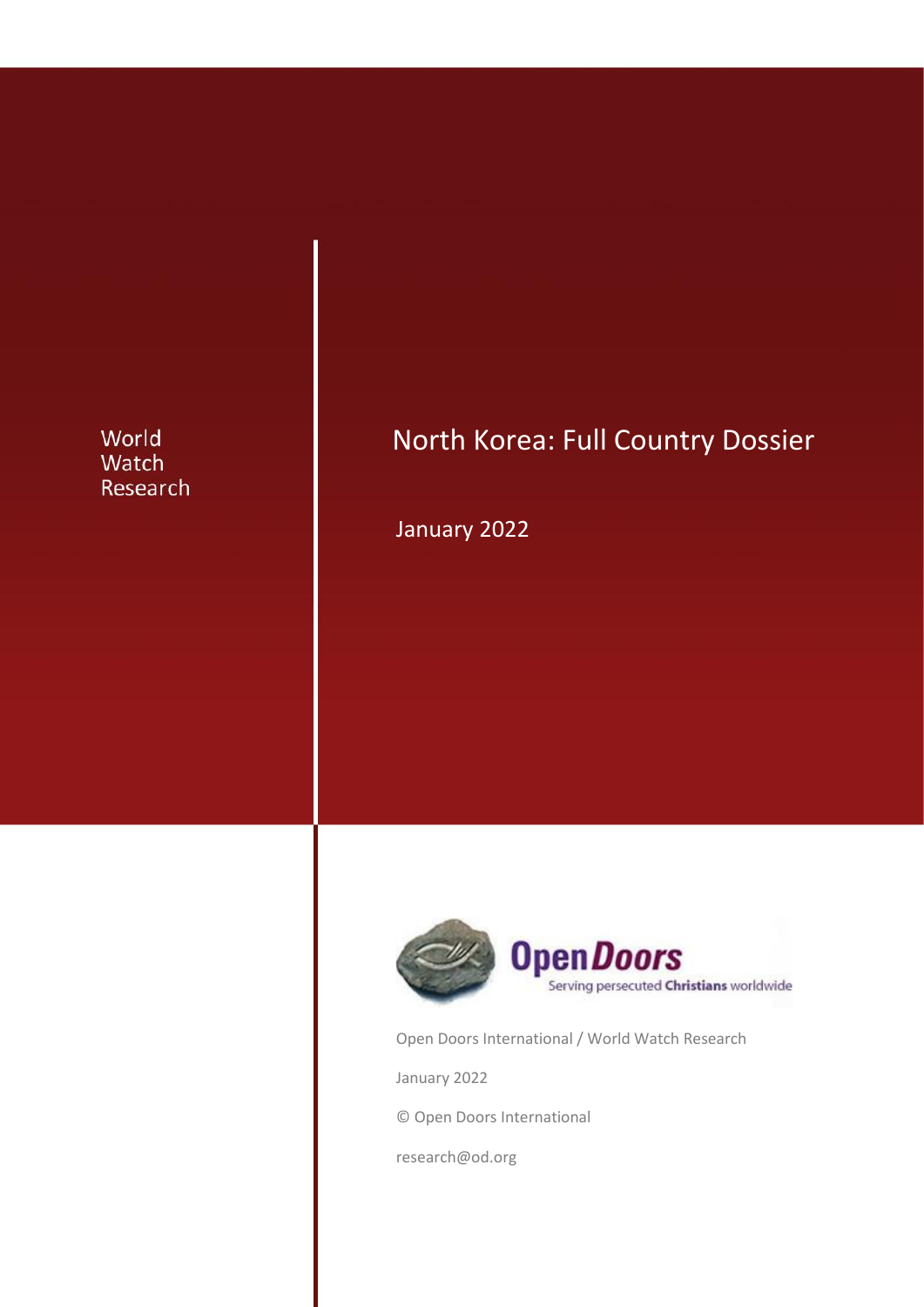# Contents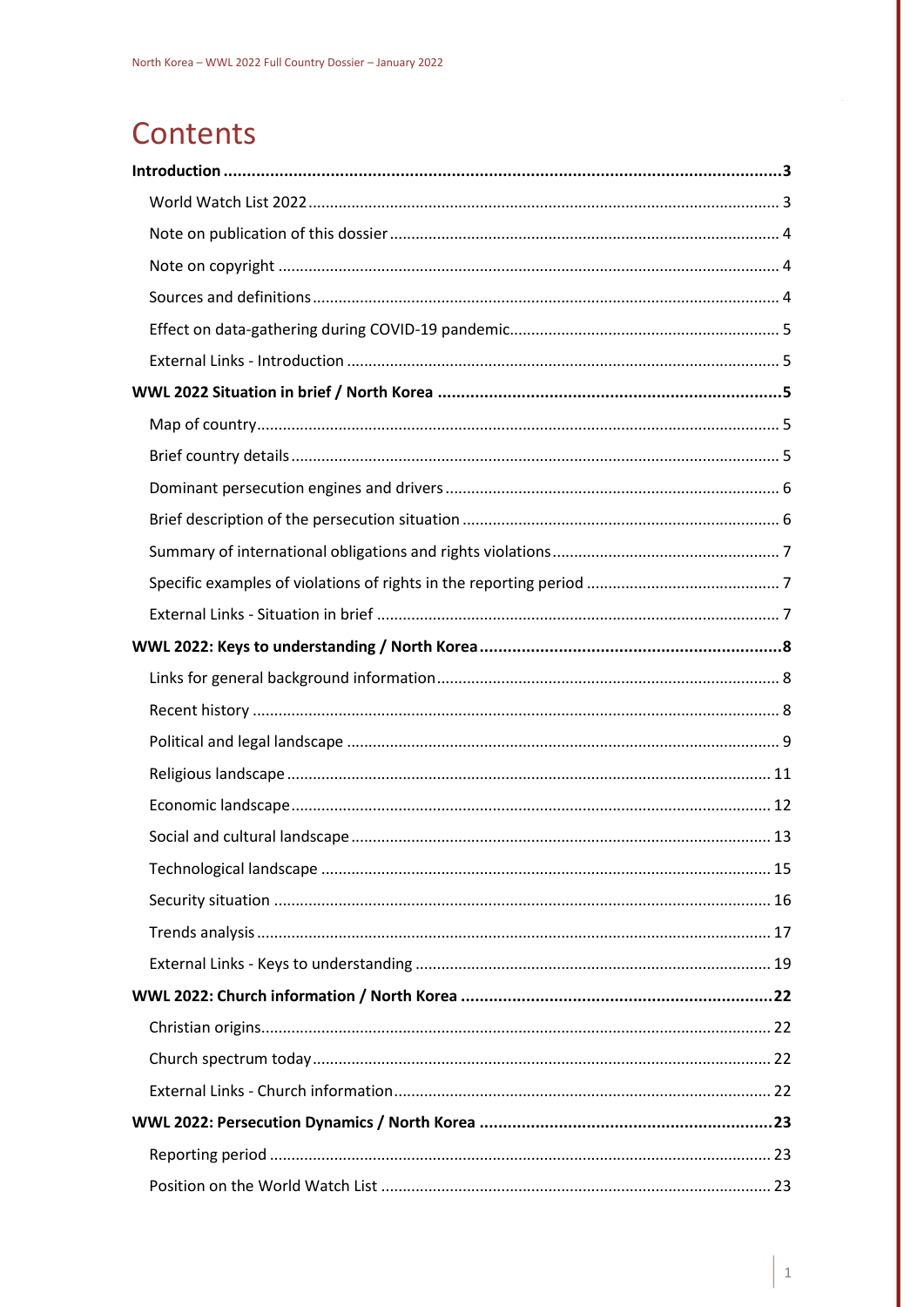

Woman in North Korea (c) Open Doors International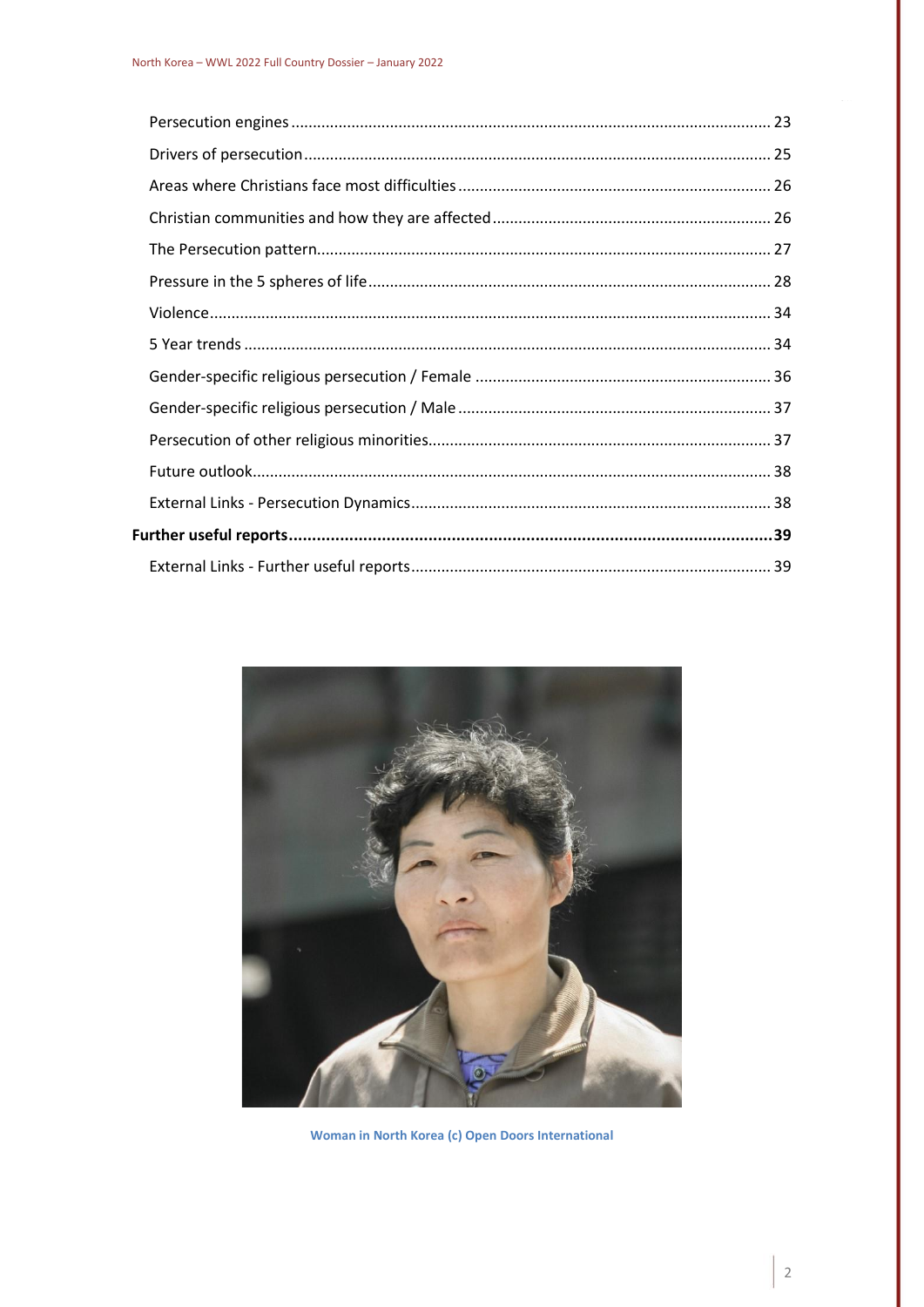# <span id="page-3-0"></span>Introduction

# <span id="page-3-1"></span>World Watch List 2022

| Rank           | Country      | <b>Private</b><br>life | Family<br>life | Community<br>life | <b>National</b><br>life | Church<br>life | <b>Violence</b> | <b>Total</b><br><b>Score</b><br><b>WWL</b> | <b>Total</b><br><b>Score</b><br><b>WWL</b> | <b>Total</b><br><b>Score</b><br><b>WWL</b> | <b>Total</b><br><b>Score</b><br><b>WWL</b> | <b>Total</b><br><b>Score</b><br><b>WWL</b> |
|----------------|--------------|------------------------|----------------|-------------------|-------------------------|----------------|-----------------|--------------------------------------------|--------------------------------------------|--------------------------------------------|--------------------------------------------|--------------------------------------------|
|                |              |                        |                |                   |                         |                |                 | 2022                                       | 2021                                       | 2020                                       | 2019                                       | 2018                                       |
| 1              | Afghanistan  | 16.7                   | 16.7           | 16.7              | 16.7                    | 16.7           | 15.0            | 98                                         | 94                                         | 93                                         | 94                                         | 93                                         |
| $\overline{2}$ | North Korea  | 16.7                   | 16.7           | 16.7              | 16.7                    | 16.7           | 13.1            | 96                                         | 94                                         | 94                                         | 94                                         | 94                                         |
| 3              | Somalia      | 16.5                   | 16.7           | 16.6              | 16.6                    | 16.6           | 8.5             | 91                                         | 92                                         | 92                                         | 91                                         | 91                                         |
| 4              | Libya        | 15.6                   | 15.5           | 15.9              | 16.2                    | 16.3           | 11.5            | 91                                         | 92                                         | 90                                         | 87                                         | 86                                         |
| 5              | Yemen        | 16.7                   | 16.6           | 16.5              | 16.7                    | 16.7           | 5.2             | 88                                         | 87                                         | 85                                         | 86                                         | 85                                         |
| 6              | Eritrea      | 14.6                   | 14.9           | 15.5              | 15.9                    | 15.6           | 11.1            | 88                                         | 88                                         | 87                                         | 86                                         | 86                                         |
| 7              | Nigeria      | 13.8                   | 13.8           | 14.3              | 14.5                    | 14.4           | 16.7            | 87                                         | 85                                         | 80                                         | 80                                         | 77                                         |
| 8              | Pakistan     | 13.6                   | 14.0           | 15.1              | 14.9                    | 13.1           | 16.7            | 87                                         | 88                                         | 88                                         | 87                                         | 86                                         |
| 9              | Iran         | 14.5                   | 14.6           | 13.6              | 15.8                    | 16.5           | 10.4            | 85                                         | 86                                         | 85                                         | 85                                         | 85                                         |
| 10             | India        | 12.7                   | 12.7           | 12.9              | 14.7                    | 13.3           | 15.6            | 82                                         | 83                                         | 83                                         | 83                                         | 81                                         |
| 11             | Saudi Arabia | 15.1                   | 15.1           | 15.0              | 15.9                    | 16.7           | 3.1             | 81                                         | 78                                         | 79                                         | 77                                         | 79                                         |
| 12             | Myanmar      | 12.4                   | 11.5           | 13.8              | 13.4                    | 13.1           | 14.8            | 79                                         | 74                                         | 73                                         | 71                                         | 65                                         |
| 13             | Sudan        | 13.4                   | 13.4           | 14.3              | 13.6                    | 15.7           | 8.5             | 79                                         | 79                                         | 85                                         | 87                                         | 87                                         |
| 14             | Iraq         | 14.0                   | 14.6           | 14.0              | 14.8                    | 13.9           | 6.9             | 78                                         | 82                                         | 76                                         | 79                                         | 86                                         |
| 15             | Syria        | 12.9                   | 13.8           | 13.5              | 14.3                    | 13.9           | 9.3             | 78                                         | 81                                         | 82                                         | 82                                         | 76                                         |
| 16             | Maldives     | 15.4                   | 15.3           | 13.7              | 15.8                    | 16.5           | 0.4             | 77                                         | 77                                         | 78                                         | 78                                         | 78                                         |
| 17             | China        | 12.6                   | 9.8            | 12.2              | 14.4                    | 15.5           | 11.1            | 76                                         | 74                                         | 70                                         | 65                                         | 57                                         |
| 18             | Qatar        | 14.2                   | 14.1           | 11.1              | 13.0                    | 14.3           | 7.2             | 74                                         | 67                                         | 66                                         | 62                                         | 63                                         |
| 19             | Vietnam      | 11.3                   | 9.7            | 12.7              | 14.1                    | 14.5           | 8.7             | 71                                         | 72                                         | 72                                         | 70                                         | 69                                         |
| 20             | Egypt        | 12.7                   | 13.2           | 11.5              | 12.7                    | 10.8           | 10.0            | 71                                         | 75                                         | 76                                         | 76                                         | 70                                         |
| 21             | Uzbekistan   | 14.9                   | 12.7           | 14.1              | 11.8                    | 15.6           | 1.7             | 71                                         | 71                                         | 73                                         | 74                                         | 73                                         |
| 22             | Algeria      | 14.0                   | 14.0           | 11.1              | 13.4                    | 14.1           | 4.1             | 71                                         | 70                                         | 73                                         | 70                                         | 58                                         |
| 23             | Mauritania   | 14.3                   | 13.9           | 13.1              | 14.0                    | 14.1           | 0.9             | 70                                         | 71                                         | 68                                         | 67                                         | 57                                         |
| 24             | Mali         | 9.4                    | 8.2            | 13.9              | 10.3                    | 12.8           | 15.0            | 70                                         | 67                                         | 66                                         | 68                                         | 59                                         |
| 25             | Turkmenistan | 14.5                   | 11.3           | 13.6              | 13.3                    | 15.7           | 0.6             | 69                                         | 70                                         | 70                                         | 69                                         | 68                                         |
| 26             | Laos         | 12.0                   | 10.3           | 13.2              | 13.3                    | 14.1           | 5.9             | 69                                         | 71                                         | 72                                         | 71                                         | 67                                         |
| 27             | Morocco      | 13.1                   | 13.8           | 10.8              | 12.8                    | 14.2           | 3.9             | 69                                         | 67                                         | 66                                         | 63                                         | 51                                         |
| 28             | Indonesia    | 11.3                   | 11.5           | 11.5              | 11.0                    | 9.6            | 13.5            | 68                                         | 63                                         | 60                                         | 65                                         | 59                                         |
| 29             | Bangladesh   | 11.8                   | 10.7           | 12.9              | 11.3                    | 10.2           | 11.3            | 68                                         | 67                                         | 63                                         | 58                                         | 58                                         |
| 30             | Colombia     | 11.5                   | 8.8            | 13.1              | 11.0                    | 9.9            | 13.3            | 68                                         | 67                                         | 62                                         | 58                                         | 56                                         |
| 31             | CAR          | 9.0                    | 8.6            | 13.6              | 9.6                     | 11.4           | 15.6            | 68                                         | 66                                         | 68                                         | 70                                         | 61                                         |
| 32             | Burkina Faso | 9.4                    | 9.7            | 12.0              | 9.6                     | 12.1           | 14.8            | 68                                         | 67                                         | 66                                         | 48                                         | ×,                                         |
| 33             | Niger        | 9.4                    | 9.5            | 13.9              | 7.2                     | 12.8           | 14.8            | 68                                         | 62                                         | 60                                         | 52                                         | 45                                         |
| 34             | Bhutan       | 13.4                   | 12.4           | 11.7              | 13.7                    | 13.8           | 1.7             | 67                                         | 64                                         | 61                                         | 64                                         | 62                                         |
| 35             | Tunisia      | 11.9                   | 12.7           | 10.6              | 11.3                    | 13.4           | 6.5             | 66                                         | 67                                         | 64                                         | 63                                         | 62                                         |
| 36             | Oman         | 13.8                   | 14.0           | 10.3              | 13.2                    | 13.4           | 1.5             | 66                                         | 63                                         | 62                                         | 59                                         | 57                                         |
| 37             | Cuba         | 12.3                   | 8.1            | 12.6              | 13.2                    | 14.0           | 5.9             | 66                                         | 62                                         | 52                                         | 49                                         | 49                                         |
| 38             | Ethiopia     | 9.9                    | 10.3           | 13.1              | 10.3                    | 12.3           | 9.8             | 66                                         | 65                                         | 63                                         | 65                                         | 62                                         |
| 39             | Jordan       | 12.9                   | 14.0           | 11.0              | 12.3                    | 12.5           | 3.0             | 66                                         | 64                                         | 64                                         | 65                                         | 66                                         |
| 40             | <b>DRC</b>   | 8.0                    | 7.9            | 12.6              | 9.7                     | 12.0           | 15.6            | 66                                         | 64                                         | 56                                         | 55                                         | 33                                         |
| 41             | Mozambique   | 9.3                    | 8.5            | 11.3              | 7.9                     | 12.5           | 15.6            | 65                                         | 63                                         | 43                                         | 43                                         | ä,                                         |
| 42             | Turkey       | 12.6                   | 11.5           | 11.4              | 13.2                    | 11.6           | 4.6             | 65                                         | 69                                         | 63                                         | 66                                         | 62                                         |
| 43             | Mexico       | 10.3                   | 8.3            | 12.5              | 10.8                    | 10.3           | 12.6            | 65                                         | 64                                         | 60                                         | 61                                         | 59                                         |
| 44             | Cameroon     | 8.8                    | 7.6            | 12.6              | 7.2                     | 13.1           | 15.4            | 65                                         | 64                                         | 60                                         | 54                                         | 38                                         |
| 45             | Tajikistan   | 13.8                   | 12.3           | 12.0              | 12.6                    | 13.2           | 0.7             | 65                                         | 66                                         | 65                                         | 65                                         | 65                                         |
| 46             | Brunei       | 14.8                   | 14.5           | 10.3              | 11.0                    | 13.2           | 0.6             | 64                                         | 64                                         | 63                                         | 63                                         | 64                                         |
| 47             | Kazakhstan   | 13.4                   | 11.6           | 11.1              | 12.6                    | 13.5           | 1.7             | 64                                         | 64                                         | 64                                         | 63                                         | 63                                         |
| 48             | Nepal        | 12.4                   | 9.8            | 9.9               | 13.6                    | 12.7           | 5.2             | 64                                         | 66                                         | 64                                         | 64                                         | 64                                         |
| 49             | Kuwait       | 13.5                   | 13.7           | 9.8               | 12.3                    | 13.1           | 1.1             | 64                                         | 63                                         | 62                                         | 60                                         | 61                                         |
| 50             | Malaysia     | 12.5                   | 14.3           | 11.5              | 11.6                    | 10.2           | 3.3             | 63                                         | 63                                         | 62                                         | 60                                         | 65                                         |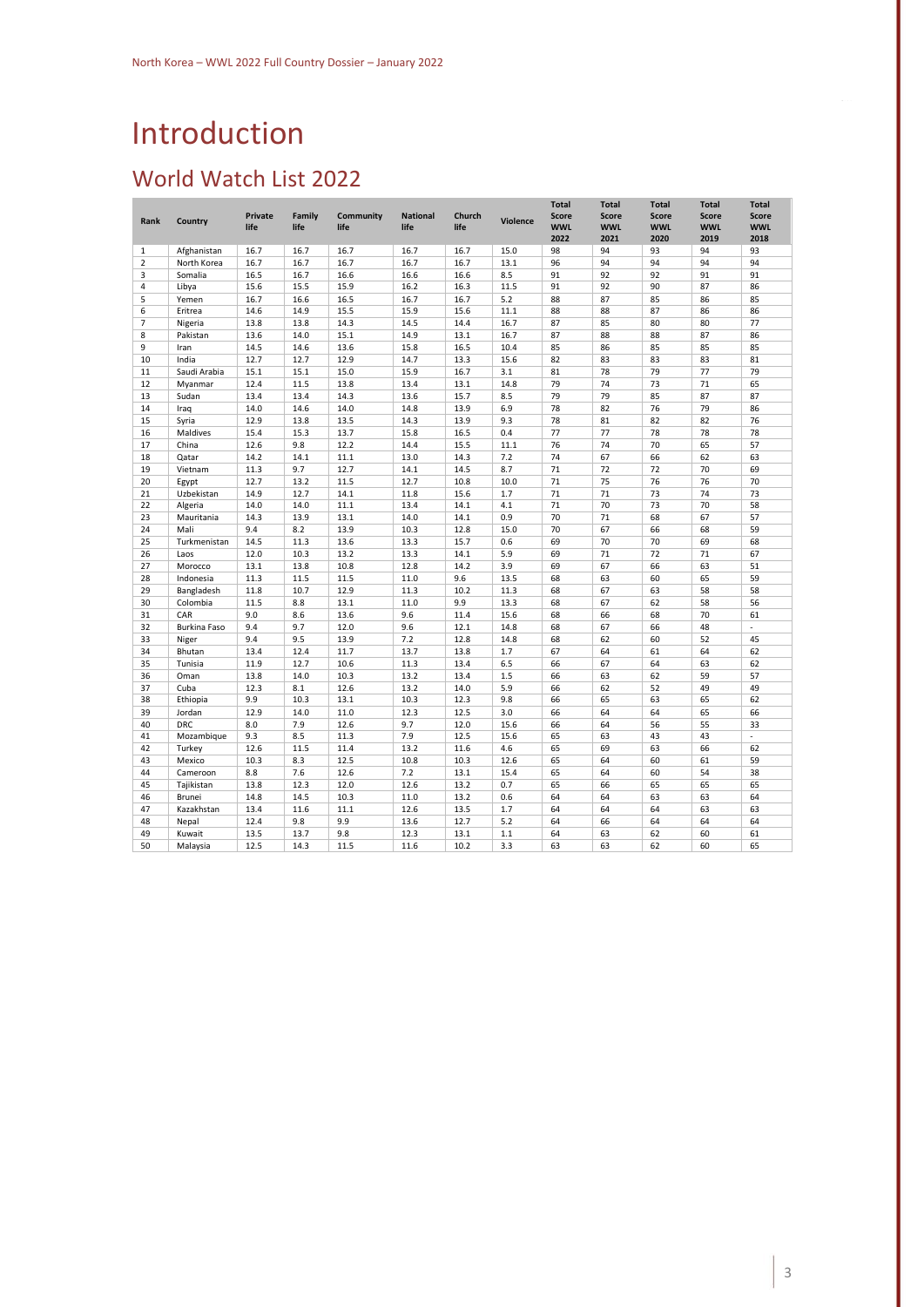| Rank | Country                    | <b>Private</b><br>life | Family<br>life | Community<br>life | <b>National</b><br>life | Church<br>life | Violence | <b>Total</b><br><b>Score</b><br><b>WWL</b><br>2022 | <b>Total</b><br><b>Score</b><br><b>WWL</b><br>2021 | <b>Total</b><br><b>Score</b><br><b>WWL</b><br>2020 | <b>Total</b><br><b>Score</b><br><b>WWL</b><br>2019 | <b>Total</b><br><b>Score</b><br><b>WWL</b><br>2018 |
|------|----------------------------|------------------------|----------------|-------------------|-------------------------|----------------|----------|----------------------------------------------------|----------------------------------------------------|----------------------------------------------------|----------------------------------------------------|----------------------------------------------------|
| 51   | Kenya                      | 11.7                   | 9.2            | 11.4              | 8.0                     | 11.5           | 11.1     | 63                                                 | 62                                                 | 61                                                 | 61                                                 | 62                                                 |
| 52   | Sri Lanka                  | 12.9                   | 9.9            | 11.4              | 11.3                    | 9.4            | 7.8      | 63                                                 | 62                                                 | 65                                                 | 58                                                 | 57                                                 |
| 53   | Comoros                    | 12.7                   | 11.1           | 11.2              | 12.4                    | 14.2           | 0.9      | 63                                                 | 62                                                 | 57                                                 | 56                                                 | 56                                                 |
| 54   | UAE                        | 13.4                   | 13.6           | 10.1              | 11.8                    | 12.2           | 1.3      | 62                                                 | 62                                                 | 60                                                 | 58                                                 | 58                                                 |
| 55   | Tanzania                   | 9.3                    | 10.8           | 10.3              | 8.6                     | 8.7            | 13.7     | 61                                                 | 58                                                 | 55                                                 | 52                                                 | 53                                                 |
| 56   | Azerbaijan                 | 13.1                   | 9.9            | 9.3               | 11.0                    | 13.4           | 3.3      | 60                                                 | 56                                                 | 57                                                 | 57                                                 | 57                                                 |
| 57   | Palestinian<br>Territories | 13.0                   | 13.4           | 9.8               | 10.2                    | 12.0           | 0.9      | 59                                                 | 58                                                 | 60                                                 | 57                                                 | 60                                                 |
| 58   | Djibouti                   | 12.3                   | 12.3           | 11.1              | 10.0                    | 12.2           | 0.7      | 59                                                 | 56                                                 | 56                                                 | 56                                                 | 56                                                 |
| 59   | Kyrgyzstan                 | 12.9                   | 10.1           | 11.1              | 10.4                    | 12.0           | 1.5      | 58                                                 | 58                                                 | 57                                                 | 56                                                 | 54                                                 |
| 60   | Bahrain                    | 12.5                   | 13.2           | 9.1               | 11.1                    | 10.2           | 0.9      | 57                                                 | 56                                                 | 55                                                 | 55                                                 | 57                                                 |
| 61   | Nicaragua                  | 9.1                    | 5.6            | 11.1              | 11.8                    | 11.3           | 7.6      | 56                                                 | 51                                                 | 41                                                 | 41                                                 | $\sim$                                             |
| 62   | Russian<br>Federation      | 12.3                   | 8.0            | 10.2              | 10.6                    | 12.3           | 2.2      | 56                                                 | 57                                                 | 60                                                 | 60                                                 | 51                                                 |
| 63   | Chad                       | 11.5                   | 8.2            | 10.2              | 9.6                     | 10.3           | 5.6      | 55                                                 | 53                                                 | 56                                                 | 48                                                 | 40                                                 |
| 64   | Burundi                    | 7.6                    | 7.8            | 9.7               | 9.2                     | 9.6            | 8.1      | 52                                                 | 48                                                 | 48                                                 | 43                                                 | ×.                                                 |
| 65   | Venezuela                  | 5.6                    | 4.5            | 11.2              | 9.4                     | 11.1           | 9.6      | 51                                                 | 39                                                 | 42                                                 | 41                                                 | 34                                                 |
| 66   | Angola                     | 6.8                    | 6.7            | 8.1               | 10.1                    | 11.4           | 7.8      | 51                                                 | 46                                                 | 43                                                 | 42                                                 | $\sim$                                             |
| 67   | Rwanda                     | 8.1                    | 5.5            | 6.7               | 10.3                    | 10.1           | 9.3      | 50                                                 | 42                                                 | 42                                                 | 41                                                 |                                                    |
| 68   | Honduras                   | 7.2                    | 5.1            | 10.5              | 7.7                     | 9.2            | 8.7      | 48                                                 | 46                                                 | 39                                                 | 38                                                 |                                                    |
| 69   | Uganda                     | 8.1                    | 4.6            | 7.4               | 6.7                     | 9.1            | 11.7     | 48                                                 | 47                                                 | 48                                                 | 47                                                 | 46                                                 |
| 70   | El Salvador                | 7.7                    | 4.6            | 10.7              | 5.7                     | 9.1            | 7.2      | 45                                                 | 42                                                 | 38                                                 | 30                                                 |                                                    |
| 71   | Togo                       | 9.2                    | 6.7            | 9.3               | 7.1                     | 9.8            | 2.4      | 44                                                 | 43                                                 | 41                                                 | 42                                                 | ٠                                                  |
| 72   | Gambia                     | 8.3                    | 8.2            | 8.7               | 8.3                     | 8.8            | 1.7      | 44                                                 | 43                                                 | 43                                                 | 43                                                 | ٠                                                  |
| 73   | Guinea                     | 10.3                   | 7.5            | 8.3               | 7.0                     | 8.1            | 2.0      | 43                                                 | 47                                                 | 45                                                 | 46                                                 | $\overline{\phantom{a}}$                           |
| 74   | South Sudan                | 5.7                    | 0.9            | 7.0               | 6.3                     | 7.8            | 15.0     | 43                                                 | 43                                                 | 44                                                 | 44                                                 | ٠                                                  |
| 75   | <b>Ivory Coast</b>         | 9.8                    | 8.6            | 8.2               | 5.5                     | 7.9            | 2.0      | 42                                                 | 42                                                 | 42                                                 | 43                                                 | ٠                                                  |
| 76   | Israel                     | 9.8                    | 8.4            | 5.6               | 6.6                     | 6.6            | 4.3      | 41                                                 | 40                                                 | 38                                                 | 39                                                 | 40                                                 |

## <span id="page-4-0"></span>Note on publication of this dossier

Please note that in the case of North Korea, the publication of the Full Country Dossier does not carry 'Field endorsement'.

### Note on copyright

This document remains the property of World Watch Research (WWR), the research department of Open Doors International. It may be used and distributed free of charge, but please always acknowledge the source as: © 2021 Open Doors International.

## <span id="page-4-1"></span>Sources and definitions

- This country report is a collation of data and analysis based around Open Doors World Watch List (WWL) and includes statistical information on world religions, Christian denominations and people groups prepared by the World Christian Database (WCD).
- Highlighted links in the text can be found written out in full at the conclusion of each main section under the heading "External links". In order to reduce the length of these reference sections, a table containing links to regularly used sources can be found at the beginning of the "Keys to Understanding" chapter under the heading "Links for general background information". Where one of these sources has been quoted in the dossier text, a quote reference is supplied as indicated in the second column of the table.
- The WWL 2022 reporting period was 1 October 2020 30 September 2021.
- The definition of persecution used in WWL analysis is: "Any hostility experienced as a result of one's identification with Christ. This can include hostile attitudes, words and actions towards Christians". This broad definition includes (but is not limited to) restrictions, pressure, discrimination, opposition, disinformation, injustice, intimidation, mistreatment, marginalization, oppression, intolerance, infringement, violation, ostracism, hostilities, harassment, abuse, violence, ethnic cleansing and genocide.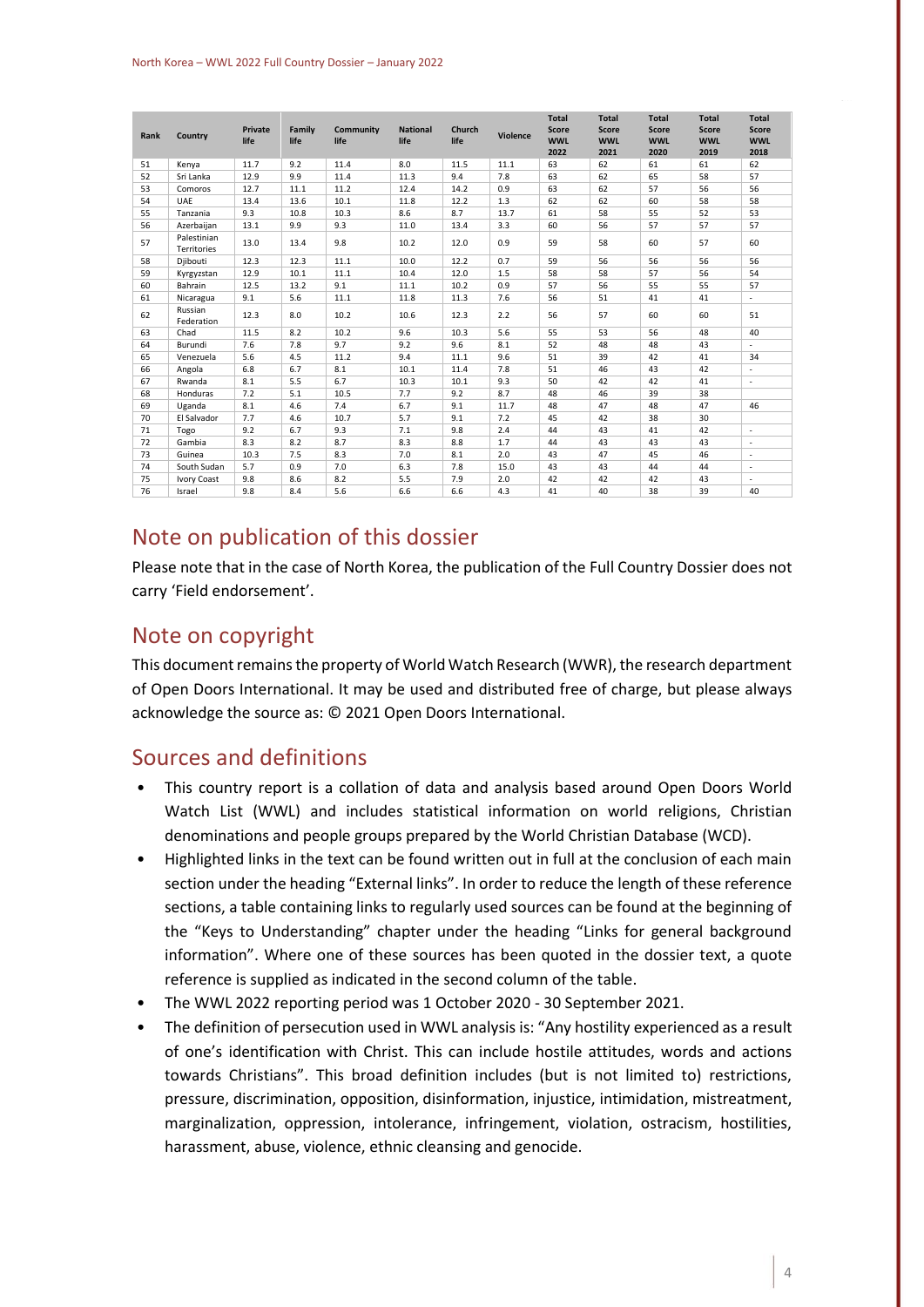• The latest update of WWL Methodology including appendices can be found on the [World](https://opendoorsanalytical.org/world-watch-list-documentation/)  [Watch List Documentation](https://opendoorsanalytical.org/world-watch-list-documentation/) page of the Open Doors Analytical website (password: freedom).

# <span id="page-5-0"></span>Effect on data-gathering during COVID-19 pandemic

In the WWL 2022 reporting period, travel restrictions and other measures introduced by the governments of various countries to combat the spread of the COVID-19 pandemic did cause delays and create the need for restructuring grass-roots research in some cases. Through the agile cooperation of In-country networks, Open Doors country researchers, External experts, WWR analysts and an increased use of technological options, Open Doors is confident that – as in the previous reporting period – WWL 2022 scoring, analysis and documentation has maintained required levels of quality and reliability.

## <span id="page-5-1"></span>External Links - Introduction

• Sources and definitions: World Watch List Documentation - https://opendoorsanalytical.org/world-watch-listdocumentation/

# <span id="page-5-2"></span>WWL 2022 Situation in brief / North Korea Map of country

<span id="page-5-3"></span>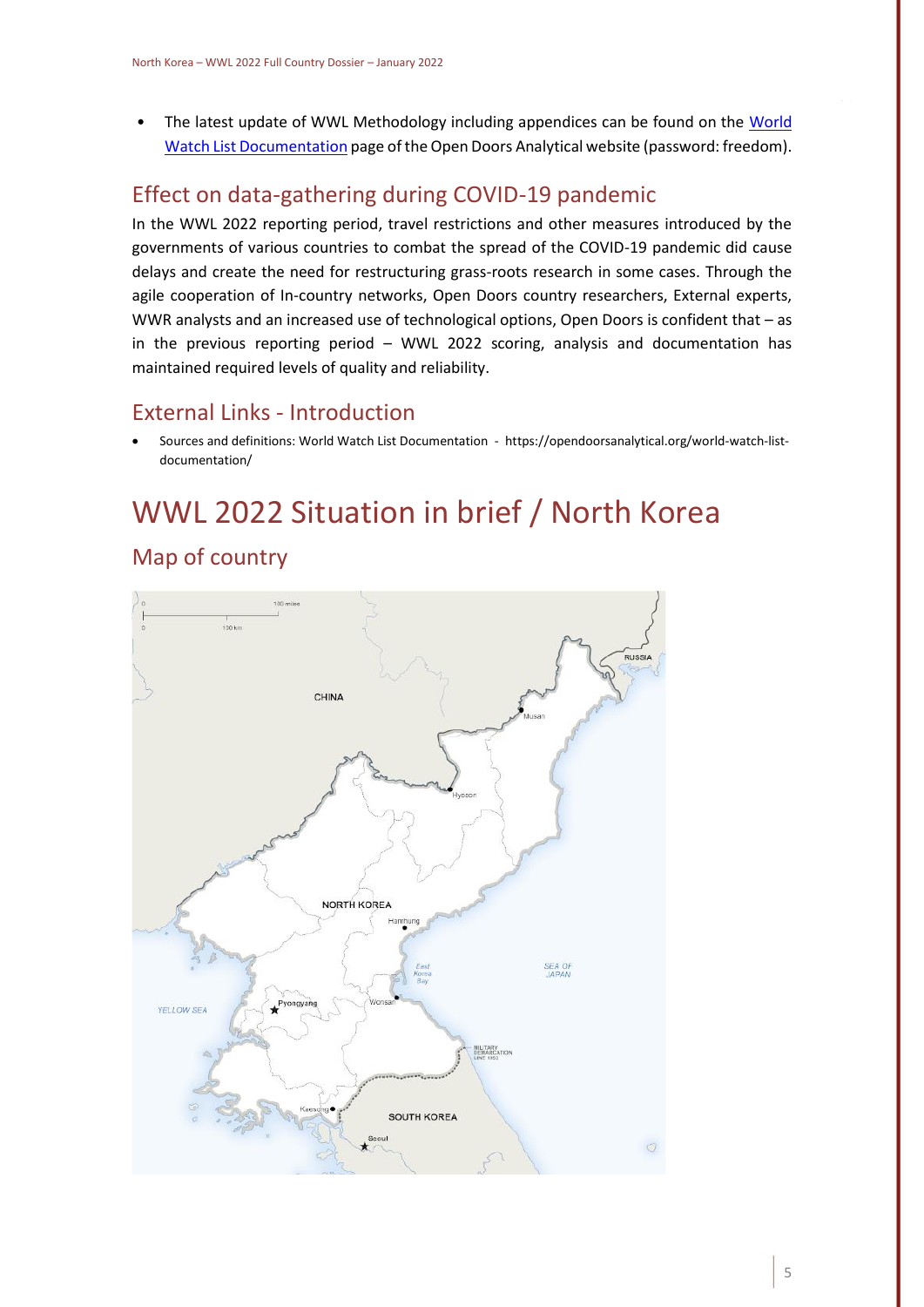# Brief country details

In the table below, the number of Christians shown is an Open Doors (OD) estimate.

| <b>North Korea: Population</b><br>(UN estimate for 2021) | <b>Christians</b> | Chr%        |  |  |
|----------------------------------------------------------|-------------------|-------------|--|--|
| $^{\circ}$ 25,951,000                                    | 400,000           | OD estimate |  |  |

| <b>North Korea: World Watch List</b> | <b>Points</b> | <b>WWL Rank</b> |
|--------------------------------------|---------------|-----------------|
| <b>WWL 2022</b>                      | 96            | 2               |
| <b>WWL 2021</b>                      | 94            | 1               |
| <b>WWL 2020</b>                      | 94            | 1               |
| <b>WWL 2019</b>                      | 94            | 1               |
| <b>WWL 2018</b>                      | 94            | 1               |

*Ranks are shown above whenever the country scored 41 points or more in the WWL 2018-2022 reporting periods*

## <span id="page-6-0"></span>Dominant persecution engines and drivers

| <b>North Korea: Main Persecution engines</b> | <b>Main drivers</b>                                                                                                                    |
|----------------------------------------------|----------------------------------------------------------------------------------------------------------------------------------------|
| Communist and post-Communist oppression      | Government officials, Political parties, Citizens<br>(people from the broader society), including mobs,<br>One's own (extended) family |
| Dictatorial paranoia                         | Government officials, Political parties, Citizens<br>(people from the broader society), including mobs,<br>One's own (extended) family |

*Engines and Drivers are listed in order of strength. Only Very strong / Strong / Medium are shown here.*

## <span id="page-6-1"></span>Brief description of the persecution situation

If North Korean Christians are discovered - no matter if they are heirs of the Christian communities from before the Korean War or if they found Christian faith in other ways (e.g. during the great famine in the 1990s which caused tens of thousands of citizens to seek help in China, often finding it in Chinese churches) – not only are they deported to labor camps as political criminals or even killed on the spot, their families will share their fate as well. Christians do not have the slightest space in society; meeting other Christians in order to worship is almost impossible and if some dare to, it has to be done in utmost secrecy. A new 'anti-reactionary thought law' makes it amply clear in its Article 28 that being a Christian and/or possessing a Bible is a serious crime and will be severely punished. The churches shown to visitors in Pyongyang serve mere propaganda purposes.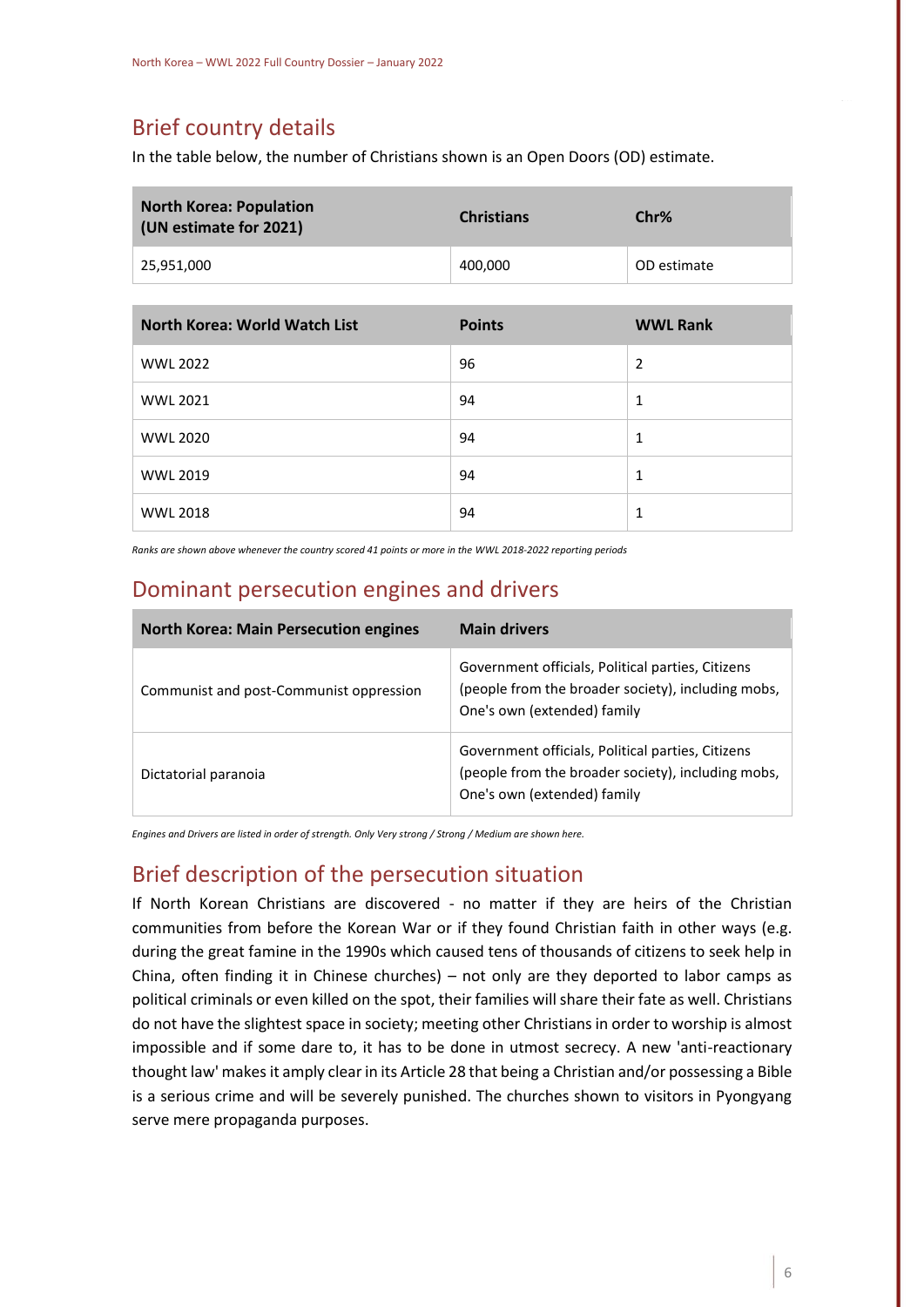# <span id="page-7-0"></span>Summary of international obligations and rights violations

North Korea has committed to respect and protect fundamental rights in the following international treaties:

- 1. [International Covenant on Civil and Political Rights](https://www.ohchr.org/en/professionalinterest/pages/ccpr.aspx) (ICCPR)
- 2. [International Covenant on Economic, Social and Cultural Rights](https://www.ohchr.org/en/professionalinterest/pages/cescr.aspx) (ICESCR)
- 3. [Convention on the Elimination of All Forms of Discrimination against Women](https://www.ohchr.org/EN/ProfessionalInterest/Pages/CEDAW.aspx) (CEDAW)
- 4. [Convention on the Rights of the Child](https://www.ohchr.org/en/professionalinterest/pages/crc.aspx) (CRC)

North Korea is not fulfilling its international obligations by regularly violating or failing to protect the following rights of Christians:

- Christians are arbitrarily executed for their faith (ICCPR Art. 6)
- Christians are deported to political prison camps, tortured and forced to a life of hard labor (ICCPR Arts. 7 and 8)
- Every aspect of a North Korean's life is constantly monitored and controlled by the state (ICCPR Art. 17)
- Christians are not allowed to hold their beliefs and worship, either in public or private (ICCPR Art. 18)
- Christian are not allowed to gather or meet to worship (ICCPR Art. 21)
- Christians are categorized as "hostile" and discriminated against on the basis of their faith (ICCPR Art. 26)

## <span id="page-7-1"></span>Specific examples of violations of rights in the reporting period

For security reasons, no specific examples can be given.

# <span id="page-7-2"></span>External Links - Situation in brief

- Summary of international obligations and rights violations: International Covenant on Civil and Political Rights https://www.ohchr.org/en/professionalinterest/pages/ccpr.aspx
- Summary of international obligations and rights violations: International Covenant on Economic, Social and Cultural Rights - https://www.ohchr.org/en/professionalinterest/pages/cescr.aspx
- Summary of international obligations and rights violations: Convention on the Elimination of All Forms of Discrimination against Women - https://www.ohchr.org/EN/ProfessionalInterest/Pages/CEDAW.aspx
- Summary of international obligations and rights violations: Convention on the Rights of the Child <https://www.ohchr.org/en/professionalinterest/pages/crc.aspx>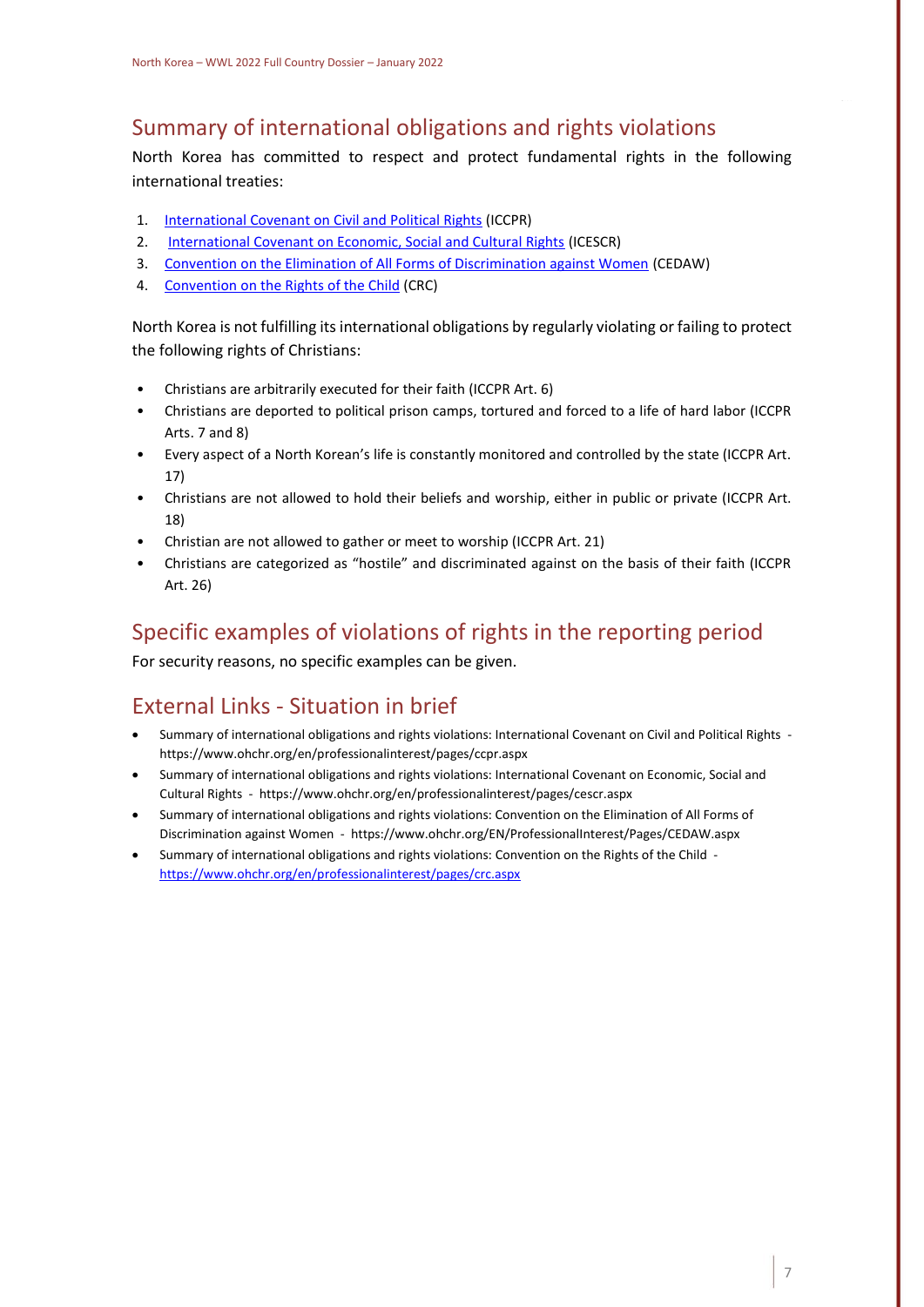# <span id="page-8-0"></span>WWL 2022: Keys to understanding / North Korea

# <span id="page-8-1"></span>Links for general background information

| <b>Name</b>                                                                             | <b>Quote Reference</b>                 | Link                                                                                                                                       | Last accessed |
|-----------------------------------------------------------------------------------------|----------------------------------------|--------------------------------------------------------------------------------------------------------------------------------------------|---------------|
| Amnesty International country report                                                    | AI 2021                                | https://www.amnesty.org/en/countries/asia-and-the-pacific/north-<br>korea/                                                                 | 14 July 2021  |
| <b>BBC News country profile</b>                                                         | <b>BBC</b> country profile             | https://www.bbc.co.uk/news/world-asia-pacific-15256929                                                                                     | 14 July 2021  |
| Bertelsmann Transformation Index<br>2020                                                | <b>BTI 2020</b>                        | https://bti-project.org/en/reports/country-dashboard-PRK.html                                                                              | 14 July 2021  |
| CIA World Factbook (North Korea not<br>included)                                        | CIA Factbook                           | https://www.cia.gov/the-world-factbook/countries/                                                                                          |               |
| Economist Intelligence Unit<br>Democracy Index 2020                                     | <b>EIU 2020</b>                        | https://pages.eiu.com/rs/753-RIQ-438/images/democracy-index-<br>2020.pdf                                                                   | 14 July 2021  |
| FFP's Fragile States Index 2021                                                         | FSI 2021                               | https://fragilestatesindex.org/country-data/                                                                                               | 14 July 2021  |
| Freedom House's 2021 Democracy<br>index (North Korea not included)                      | Freedom<br>House/Democracy 2021        | https://freedomhouse.org/countries/nations-transit/scores                                                                                  |               |
| Freedom House's 2021 Global<br>Freedom index                                            | Freedom House/Global<br>Freedom 2021   | https://freedomhouse.org/country/north-korea/freedom-<br>world/2021                                                                        | 14 July 2021  |
| Freedom House's Freedom on the Net<br>2020 report (North Korea not<br>included)         | Freedom House/Internet<br>Freedom 2020 | https://freedomhouse.org/countries/freedom-net/scores                                                                                      |               |
| Garda World country report                                                              | Garda World                            | https://www.garda.com/crisis24/country-reports/north-korea                                                                                 | 14 July 2021  |
| Human Rights Watch World Report<br>2021                                                 | <b>HRW 2021</b>                        | https://www.hrw.org/world-report/2021/country-chapters/north-<br>korea                                                                     | 14 July 2021  |
| Internet World Stats 2021                                                               | <b>IWS 2021</b>                        | https://www.internetworldstats.com/stats5.htm                                                                                              |               |
| RSF's 2020 World Press Freedom Index                                                    | World Press Freedom 2020               | https://rsf.org/en/north-korea                                                                                                             | 14 July 2021  |
| Transparency International's 2020<br><b>Corruption Perceptions Index</b>                | CPI 2020                               | https://www.transparency.org/en/countries/north-korea                                                                                      | 14 July 2021  |
| UNDP's Global Human Development<br>Indicators (North Korea not included)                | HDI 2020                               | http://hdr.undp.org/en/countries                                                                                                           |               |
| US State Department's 2020<br><b>International Religious Freedom</b><br>country reports | <b>IRFR 2020</b>                       | https://www.state.gov/reports/2020-report-on-international-<br>religious-freedom/north-korea/                                              | 14 July 2021  |
| USCIRF 2021 country reports                                                             | <b>USCIRF 2021</b>                     | https://www.uscirf.gov/sites/default/files/2021-<br>05/North%20Korea%20Chapter%20AR2021.pdf                                                | 14 July 2021  |
| World Bank country profile                                                              | World Bank country profile             | https://databank.worldbank.org/views/reports/reportwidget.aspx?<br>Report Name=CountryProfileId=b450fd57tbar=ydd=yinf=nzm=ncou<br>ntry=PRK | 14 July 2021  |

## <span id="page-8-2"></span>Recent history

Understanding North Korea means understanding its leadership and personality cult. In its early years, from independence in 1945, the country followed Communist principles and engaged in an early war against UN troops in the Korean War 1950-53. Soon after that, it became clear that North Korea would not be a Communist country led by a collective leadership, but rather by one person, Kim Il Sung. After his death in 1994, he was succeeded by his son, Kim Jong Il, who was in turn succeeded after his death in 2011 by his son, Kim Jong Un.

The country has two ideologies as its basis and although the terms have increasingly been used interchangeably, they are still distinct. One is called "Juche" which basically says that man is selfreliant (although this philosophy seems to be less pronounced in recent years). The other is "Kimilsungism", the worship of the leaders who are the all-powerful entities guiding North Korea and helping it flourish, without interference from outside forces. While the army still plays an important role for the leadership, its political importance has [diminished](https://www.reuters.com/article/idUSKCN2EE0D1) in recent years (Reuters, 8 July 2021).

The country wants to be taken seriously and it wants to be heard internationally, which is one of the reasons why its leaders have advanced its rocket and nuclear technology, making the world aware of its continued existence. This policy has been successful insofar as it earned Kim Jong Un a first historic face-to-face meeting with US President Trump in June 2018, followed by more meetings in the WWL 2020 reporting period. However, it did not lead to concrete results or relief from international sanctions and the emphasis on self-reliance and the country's strength. The latter is shown by its weapon development, which filled the content of the [speech](https://www.38north.org/2020/10/kjuspeech101320/)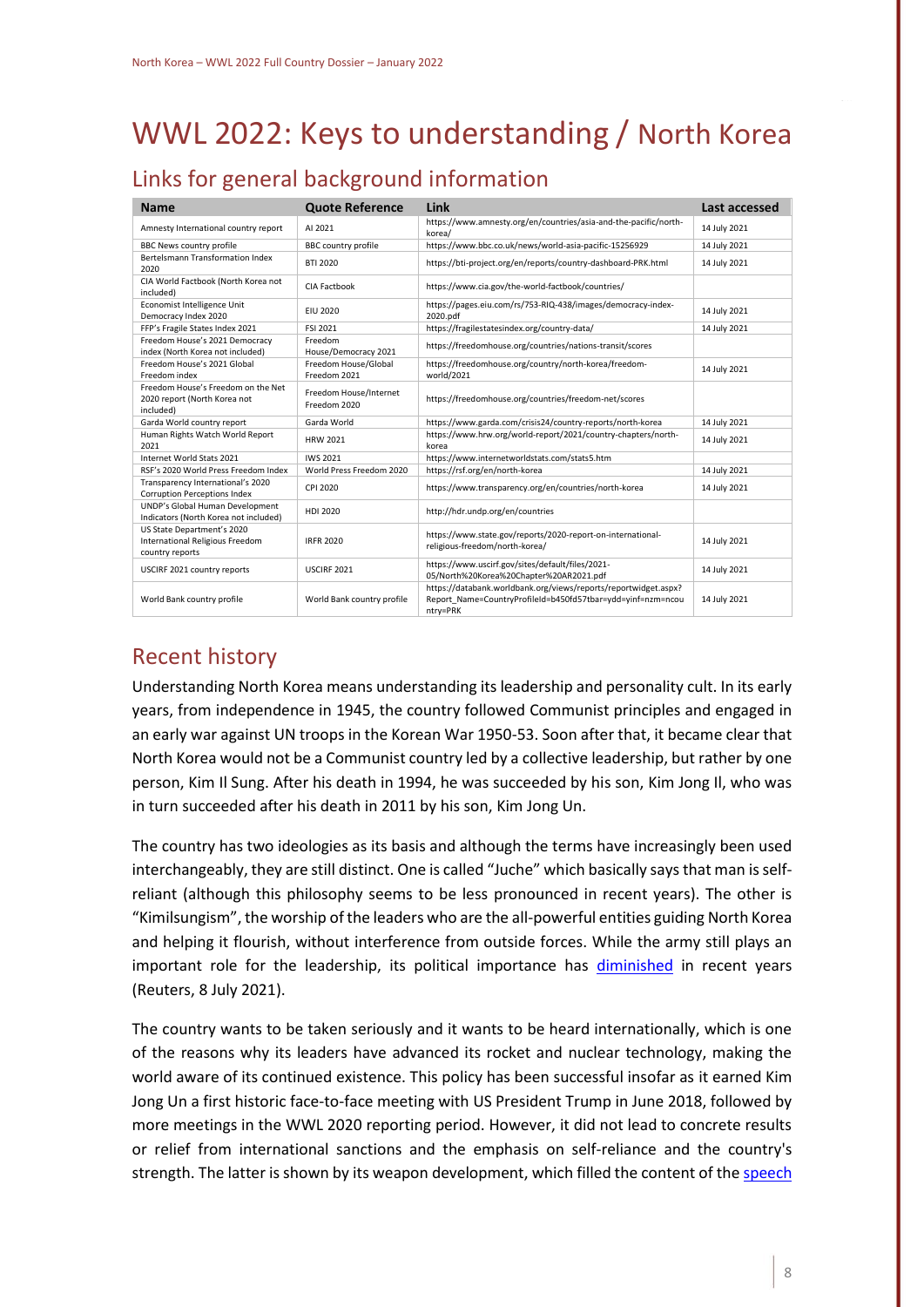given by Kim Jong Un at the 75th anniversary of the Korean Workers Party in 2020 (38 North, 13 October 2020).

Although North Korea still claims not to have any COVID-19 cases, it has been hard hit by the pandemic and decisions related with it. The decision to close all borders with China had harsh consequences for an already fragile economy and also for society at large. The country`s health system has been notoriously fragile even before the arrival of the pandemic. Allegedly connected to the pandemic was the recent execution of a high-ranking military officer for referring to an order given by Kim Jong Un as '[unrealistic](https://www.dailynk.com/english/high-ranking-north-korean-military-official-executed-calling-kim-jong-un-special-order-unrealistic/)'. He had said this after the leader reportedly ordered military food stores to be opened and food rations to be distributed to the general public (DailyNK, 2 August 2021). Apparently, this was 'unrealistic' since the stores in question were either empty or did not even exist anymore.

The small Christian minority in North Korea continues to hide itself carefully, especially now as political tensions are growing again. Such times have always proved to be times where security is particularly tight and Christians are seen as enemies of both the leadership and society in general. (For a detailed [report](https://www.uscirf.gov/publication/organized-persecution-documenting-religious-freedom-violations-north-korea) with interviews of survivors of imprisonment and torture see USCIRF, "Organized Persecution: Documenting Religious Freedom violations in North Korea", August 2021.) In terms of general human rights, it is unrealistic to hope that North Korea will

[engage](https://www.38north.org/2021/09/scrutinizing-north-koreas-record-on-civil-and-political-rights-the-new-iccpr-reporting-cycle/) with the international community in a meaningful way concerning Human Rights in the upcoming reporting cycle of the Universal Periodic Review at the UN (38North, 2 September 2021).

## <span id="page-9-0"></span>Political and legal landscape

Kim Jong Un has been demonstrating a different style of leadership from his father, although his ultimate goal of seeking respect and safety for his regime may not differ at all. He is trying to emulate his grandfather by appearing communicative and benevolent in public. However, this does not mean any change in ideology or leadership. The way he became [visibly emotional](https://www.reuters.com/article/idUSKBN26X1UH) during his speech at the 75th anniversary of the Workers Party is another indication of his different style (Reuters, 12 October 2020). Kim Jong Un has been proclaimed the "Great Successor" and has been given the titles "Supreme Leader" and "Supreme Commander of the Armed Forces". More importantly, he holds key positions in all important powerhouses (party, state and army) through his role as First Secretary of Korea's Workers' Party. The 8th Korean Workers' Party (KWP) Congress took place in January 2021, further cementing Kim Jong Un's leadership. He has now been given the title of "[General Secretary](https://apnews.com/article/south-korea-north-korea-ff69c4291ba6d83f1585a4e4cb1a2a94) of the KWP" (AP News, 11 January 2021). This title is more significant than it looks at first sight. Kim Jong Un's father had been named the "eternal General Secretary" when he passed away. By taking on this new title in a time of (economic) hardship for North Korea shows how strong Kim Jong Un's position is and that he is consolidating his rule.

Hopes that Kim Jong Un would choose a path of reform diminished in the course of 2012 and 2013 after economic reforms were not pursued and after continued nuclear and rocket tests. Nevertheless, informal private economy flourished and helped the country and its people to survive, but that was before the borders with China were closed due to COVID-19. After successfully mastering ballistic and nuclear tests, Kim Jong Un started what could be called a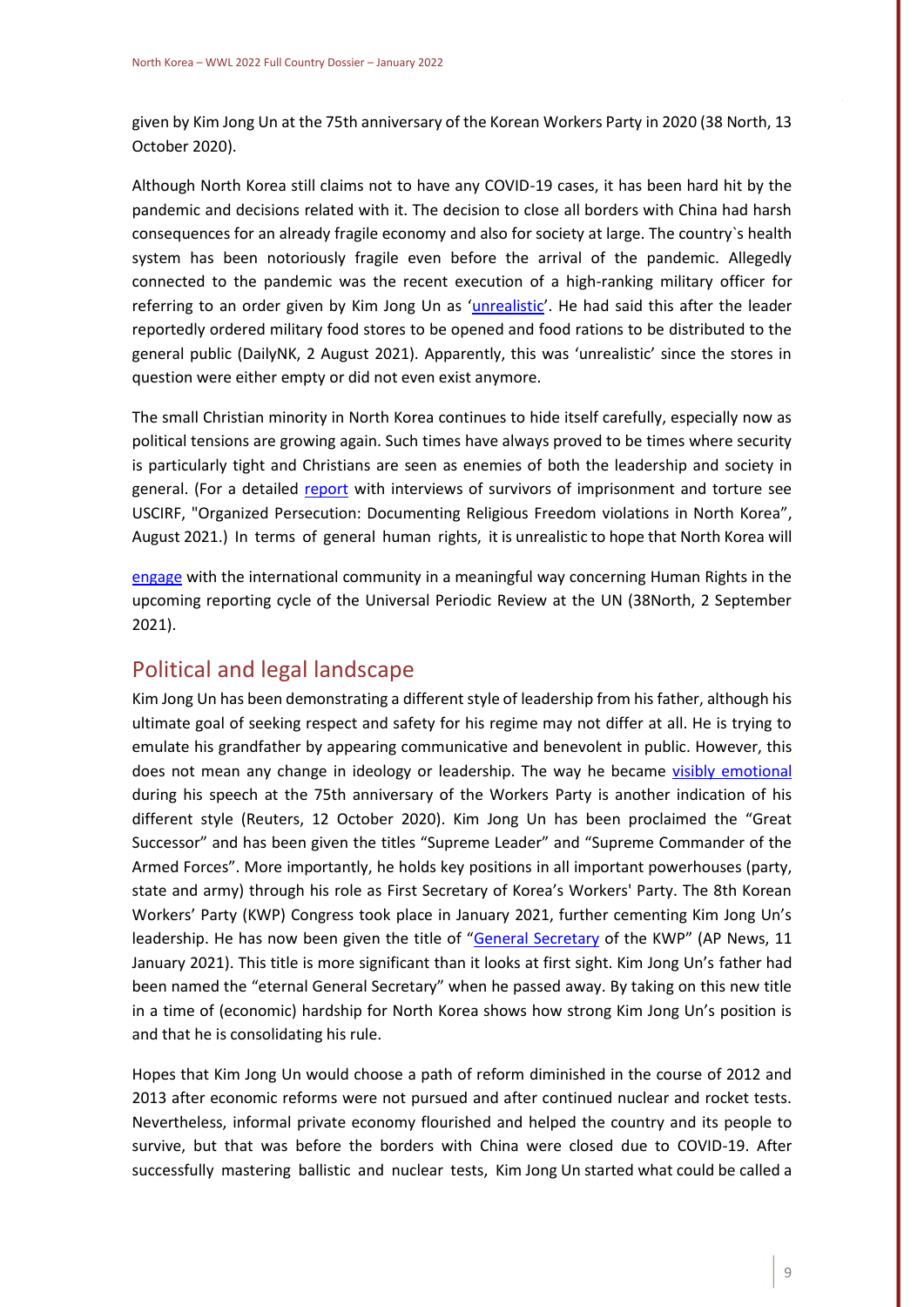'diplomatic offensive', beginning with a meeting with the Chinese president and secretarygeneral of the Communist Party, Xi Jinping. This change of course which has also led him to meet several times with the US president and the South Korean president and once with the Russian president, was arguably caused by the effect of the international sanctions against the regime. The fact that Xi Jinping visited Kim Jong Un in Pyongyang i[n June 2019,](https://www.theguardian.com/world/2019/jun/20/xi-jinping-north-korea-kim-jong-un-nuclear-trump-talks-g20) making it the fifth meeting in 15 months, acknowledges the fact that China is most likely North Korea's closest and only ally, although not always a happy one (The Guardian, 20 June 2019). All those meetings failed to change the situation of the country or ease the international tension. In the WWL 2022 reporting period, the overall relations seem to have [warmed again,](https://jamestown.org/program/lips-and-teeth-the-enduring-china-north-korea-relationship/) not least illustrated by the fact that the two countries pledged to extend the1961 'mutual friendship treaty' for a further 20 years (Jamestown Foundation, 17 August 2021).

The most visible sign of the inter-Korean 'new normal' to date was North Korea's [demolition](https://www.bbc.co.uk/news/world-asia-53060620) of the liaison office in Kaesong in June 2020, which Kim Jong Un's sister, Kim Yo Jong, had threatened would take place (BBC News, 16 June 2020). The fact that it was she who announced this step and that her brother had been absent from public view for some time in 2020, led to speculations about the leader's health [\(heart surgery?](https://www.dailynk.com/english/source-kim-jong-un-recently-received-heart-surgery/)) and his sister's role as a potential successor (Daily NK, 21 April 2020). Such speculation usually prove[s fruitless](http://www.kinu.or.kr/2020/eng/0706/co20-12e.pdf) (KINU, 6 July 2020), given the opaqueness of the leadership system; besides, Kim Jong Un made it very clear who was calling the shots when he pu[t planned military action](https://www.38north.org/2020/06/military062520/) against South Korea on hold (38North,

25 June 2020). Another example was the widely noted fact that his sister has [not been given](https://www.reuters.com/article/idUSKBN29F0OD) a permanent seat in the politburo as many observers had expected (Reuters, 11 January 2021). However, this is not necessarily to be seen as form of demotion: Kim Yo Jong remains an influential adviser and does not need formal titles for wielding influence, due to her familial affiliation.

The recent creation of a First Secretary of the Workers Party has led to the question whether Kim Jong Un is [learning to delegate](https://apnews.com/article/kim-jong-un-donald-trump-north-korea-business-d8ecf74ca00649cb8cf6949d59dfb8fc) (Associated Press, 9 June 2021). While the short answer would be 'no', it does seem to be the case that North Korea's leader is trying to free up time from working at his desk. Some long-time observers think this may be connected to Kim Jong Un's health and be a [preparatory measure](https://www.nknews.org/2021/06/north-koreas-ruling-party-rule-revisions-presage-trouble-at-the-top/) in case of a temporary or permanent incapacitation (NK News, 16 June 2021). The question then, of course, arises as to who would step up to take over the position of country leader. This remains to be seen, but it seems likely that 'family blood' will be the trump card. These thoughts coincided with speculation about Kim Jong Un's health, as recent pictures had shown that he had [lost weight](https://www.nknews.org/2021/06/kim-jong-un-looks-thinner-and-intelligence-agencies-are-likely-paying-attention/) (NK News, 8 June 2021). If this is related to a healthier lifestyle or a more serious health condition, is a question which is a vivid reminder that much of what goes on in North Korea is based on guesswork (compare Trend 4 below).

North Korean authorities ordered the [expansion](https://www.dailynk.com/english/north-korea-orders-expansion-political-prison-camp-system/) of the political prison camp system during the recent Eighth Party Congress (DailyNK, 19 February 2021) and while several camps had been closed or merged over the last years, it is only recently, since the imposition of COVID-19 quarantine measures, that the prison population has swelled due to quarantine offenders landing in political prison camps. The order for expanding the prison system is probably meant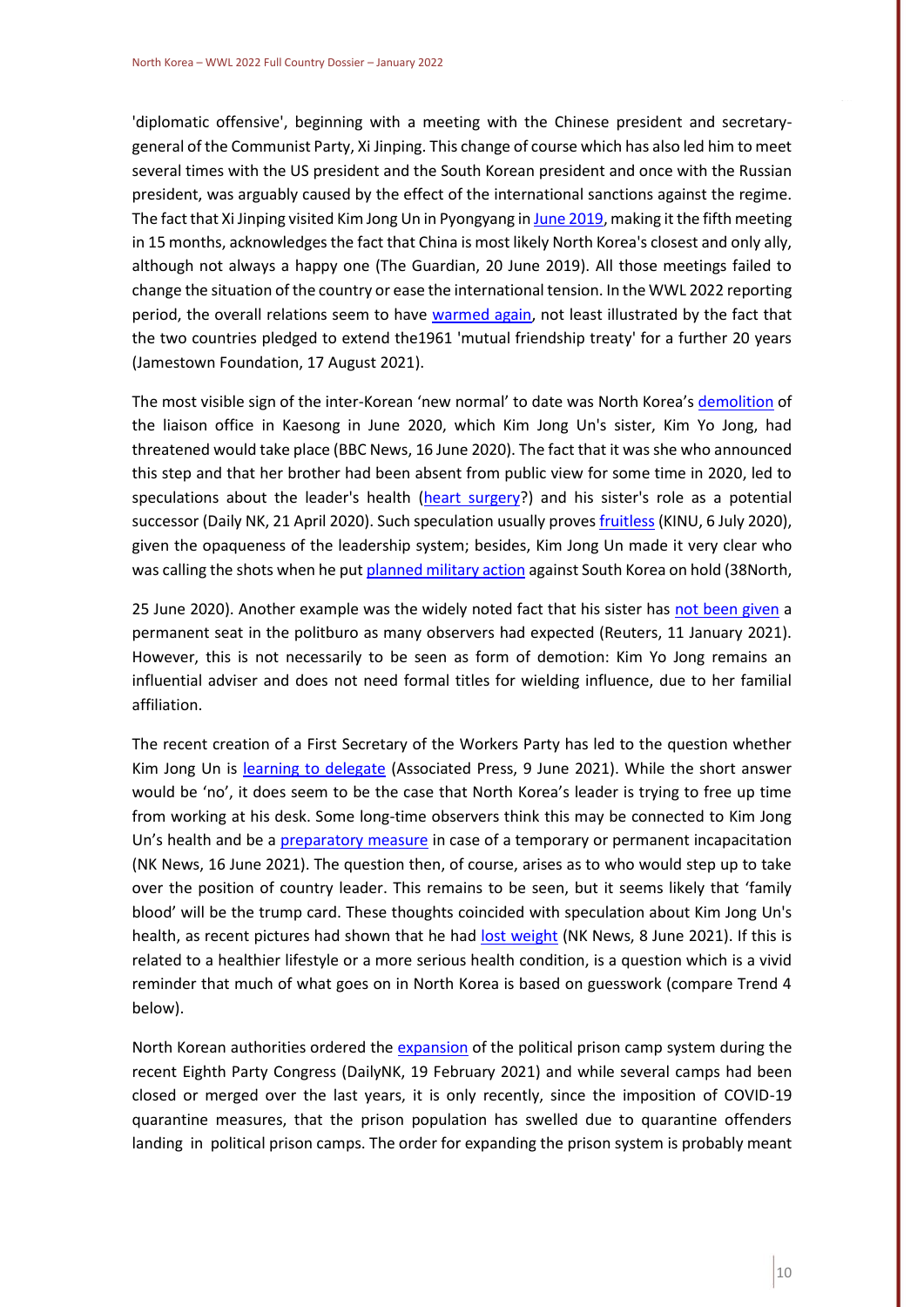as a response to the recently announced ['anti-reactionary thought law'](http://opendoorsanalytical.org/north-korea-keeping-all-south-korean-and-christian-influence-at-bay/) (WWR, 28 January 2021). The authorities appear to be preparing for a strict implementation of these measures and this may well mean that Christians will come under even stronger pressure, given that owning a Bible and being a Christian were explicitly mentioned in the law. According to several sources, the [number of inmates](https://www.dailynk.com/english/number-inmates-north-korean-political-prisons-increased-at-least-20000-since-march-2020/) in the political prison camps has risen by at least 20,000 since March 2020 (DailyNK, 28 July 2021).

This illustrates that, if anything, the situation for Christians has become even more difficult, now that the 'honeymoon' of international diplomacy has ended and control has tightened again in society, particularly in the border region. Thus, it has once again become harder to get information out of the reclusive country and support its Christians. The arrival of the COVID-19 pandemic made matters worse as it led North Korea to completely shut off its border with China (and Russia). This harmed the already hard-hit economy, but also effectively cut off all traffic and communication across the border.

North Korea is notoriously restrictive of its citizens' freedom. On paper the country has developed legislation that seemingly protects women and girls from gender inequality in many areas[. The Criminal Law of the Democratic People's Republic of Korea](https://www.hrnk.org/uploads/pdfs/The%20Criminal%20Law%20of%20the%20Democratic%20Republic%20of%20Korea_2009_%20(1).pdf) (2009) criminalizes rape, trafficking and sexual abuse, and the country acceded to the Convention on the Elimination of all Forms of Discrimination Against Women (CEDAW) in 2001. Domestic violence is also outlawed under the 2010 Law on the Protection and Promotion of the Rights of Women. According to Human Rights Watch however, violence against women, domestic violence and

rape are prevalent across the country (HRW 2021). The 2010 law does not provide for victim protection or for criminal liability of perpetrators, creating a means of legal impunity for the use of domestic and sexual violence as a form of religious persecution.

## <span id="page-11-0"></span>Religious landscape

No reliable data showing a statistical, religious break-down is available. The Open Doors estimate for the number of Christians is 400,000, but could be as high as 500,000. WCD data (accessed April 2021) lists the number of Buddhists at just over 387,000. The categories "Ethnoreligionist" and "Other" (which includes Chinese folk, New religionist, Sikh, Spiritist, Taoist, Confucianist, Jain, Shintoist and Zoroastrian) are listed at well over 3 million each.

Religion in North Korea practically means the personality cult surrounding the leaders' family. Everyone has to attend weekly information meetings and self-criticism sessions and memorize more than 100 pages of ideological material, including documents, poems and songs which all praise the morals and majesty of the Kims. Allegedly, around 100,000 Juche 'research centers' – mostly comprising of a single room – exist throughout the country. Even pre-school children are indoctrinated at an early stage. Changes in the [education](https://www.dailynk.com/english/kim-yo-jong-updates-greatness-education-curriculum-preschools/) of North Korea's pre-schoolers were announced in August 2020 and lessons about the greatness of the leaders, especially Kim Jong Un, have now been extended to 90 minutes daily (Daily NK, 11 September 2020). The fact that 'being a Christian' was explicitly mentioned in the 'Anti-reactionary thought law' shows the regime's continued strong anti-Christian stance. Party officials are obliged to study the political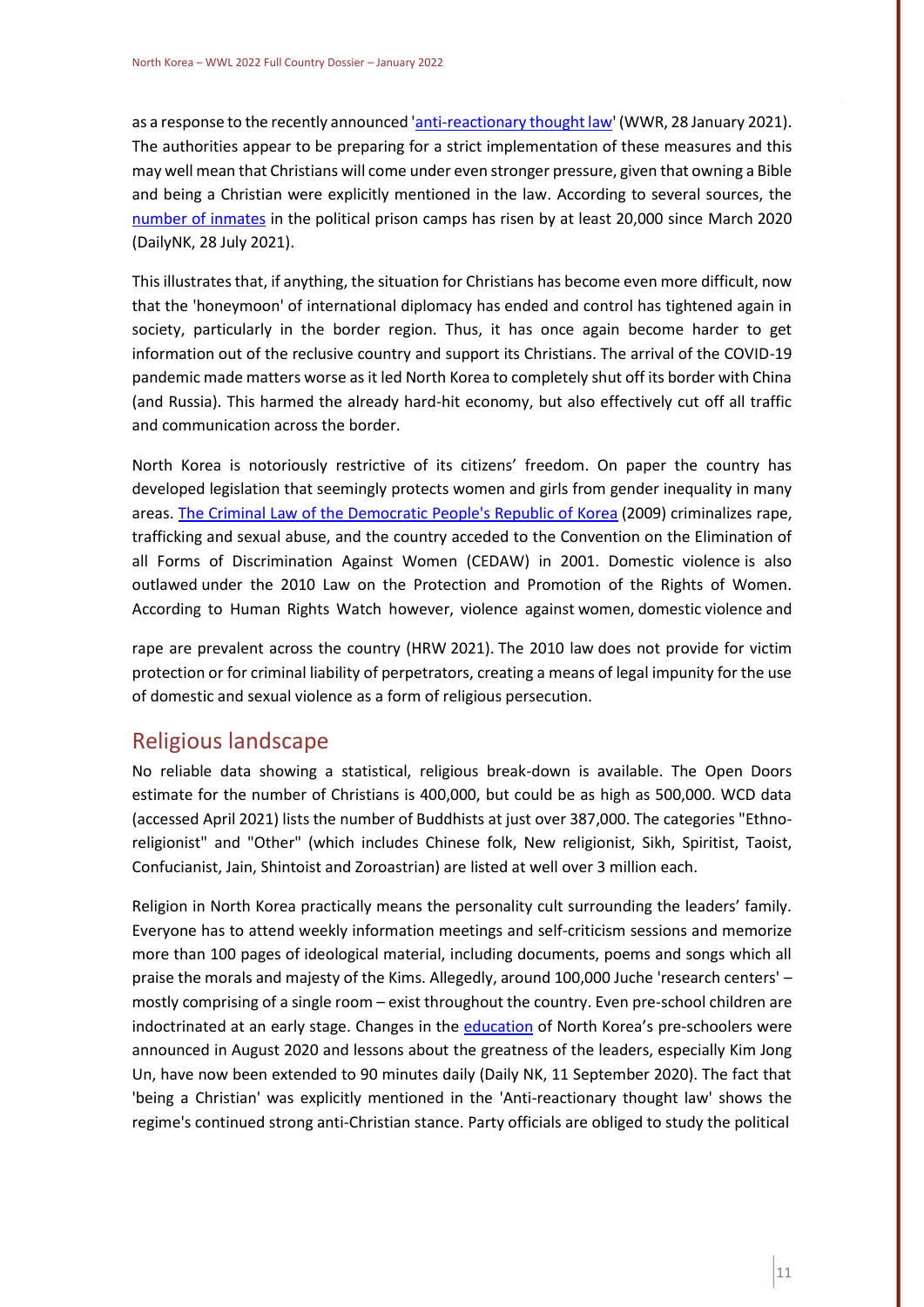ideology for [two hours a day,](https://www.rfa.org/english/news/korea/acts-07132021215939.html) on top of already existing weekly study sessions and self-criticism meetings (Radio Free Asia - RFA, 13 July 2021). This not only puts a huge burden on officials, but also shows how tense the situation for those regarded as 'hostile forces' has become.

There are still followers of Buddhism and Confucianism in the country, although worshipping the leaders in theory leaves no room for any other religion. However, these religions belong to the cultural mind-set, adherents are able to live their faith without anyone noticing and these religions are thus tolerated. Christianity, on the other hand, is seen as a dangerous foreign religion which has to be combatted aggressively. There is consequently no room for Christians in North Korea and they must live their lives in utmost secrecy. When it is occasionally reported that South Korean church leader[s met with their North](https://www.ecumenicalnews.com/article/north-and-south-korean-church-leaders-share-table-issue-call-to-lift-sanctions-on-dprk/60567.htm) Korean counterparts, such news should not be taken at face value (Ecumenical News, 23 June 2018). The official North Korean church – if it exists at all - can hardly be seen as being representative for all Christian witness in the country; indeed some observers view such delegations as pure sham. Gathering in large groups is absolutely impossible for Christians and it is life-threatening to be even recognized as being a Christian. In March 2019, Moscow Orthodox Patriarch Kirill announced his [plans to visit](http://www.asianews.it/news-en/Patriarch-Kirill-will-visit-North-Korea.-Russian-orthodoxy-in-the-East-46412.html)  [Pyongyang](http://www.asianews.it/news-en/Patriarch-Kirill-will-visit-North-Korea.-Russian-orthodoxy-in-the-East-46412.html) and its recently built Orthodox church, but more than two years later, this visit has not taken place (Asia News, 5 March 2019).

## <span id="page-12-0"></span>Economic landscape

No reliable economic data is available; the UNDP 2020 report does not include North Korea in its analysis and the World Bank only issues a limited country profile.

The country needs international aid, but the regime restricts direct access to its citizens in need and is under international sanctions. Although humanitarian aid is exempted from the sanctions, the additional isolation caused by the country lock-down and by the fact that many international aid workers have left the country, has brought the few programs which were still running to a standstill. A growing informal [private sector](https://www.dailynk.com/english/daily-nk-releases-groundlevel-repo/) with markets is in existence, especially in the larger cities (Daily NK, 22 August 2017), and the local population is largely dependent on this sort of trading for survival. Those markets als[o empower women,](https://www.nkhiddengulag.org/blog/womens-evolving-role-in-north-koreas-jangmadang-generation) as they are usually the ones running the business; men are expected to show up at their state-organized workplaces, even though the markets present a higher income (NK Hidden Gulag, 25 August 2020).

At the 8th Korean Workers Party Congress, referred to above, the economy was one of the major topics, not least because COVID-19 and the related border closings derailed all economic planning. It has been decided to rein in the free-wheeling private sector and to bring back (more) [state control](https://www.38north.org/2021/02/kim-jong-uns-congress-report-more-economic-and-social-controls-on-the-horizon/) (38North, 9 February 2021). And while it may be exaggerated to talk about a full return to old-style Communist economics, this definitely means a [recentralization](https://www.eastasiaforum.org/2021/04/10/north-koreas-economy-is-recentralised-and-china-reliant/) of economic policy (East Asia Forum, 10 April 2021). Consequently, [state-owned shops](https://www.rfa.org/english/news/korea/markets-06032021152857.html) should benefit from this policy (RFA, 3 June 2021). Additionally, not least due to the political situation, North Korea's economy is dependent on big neighbor China.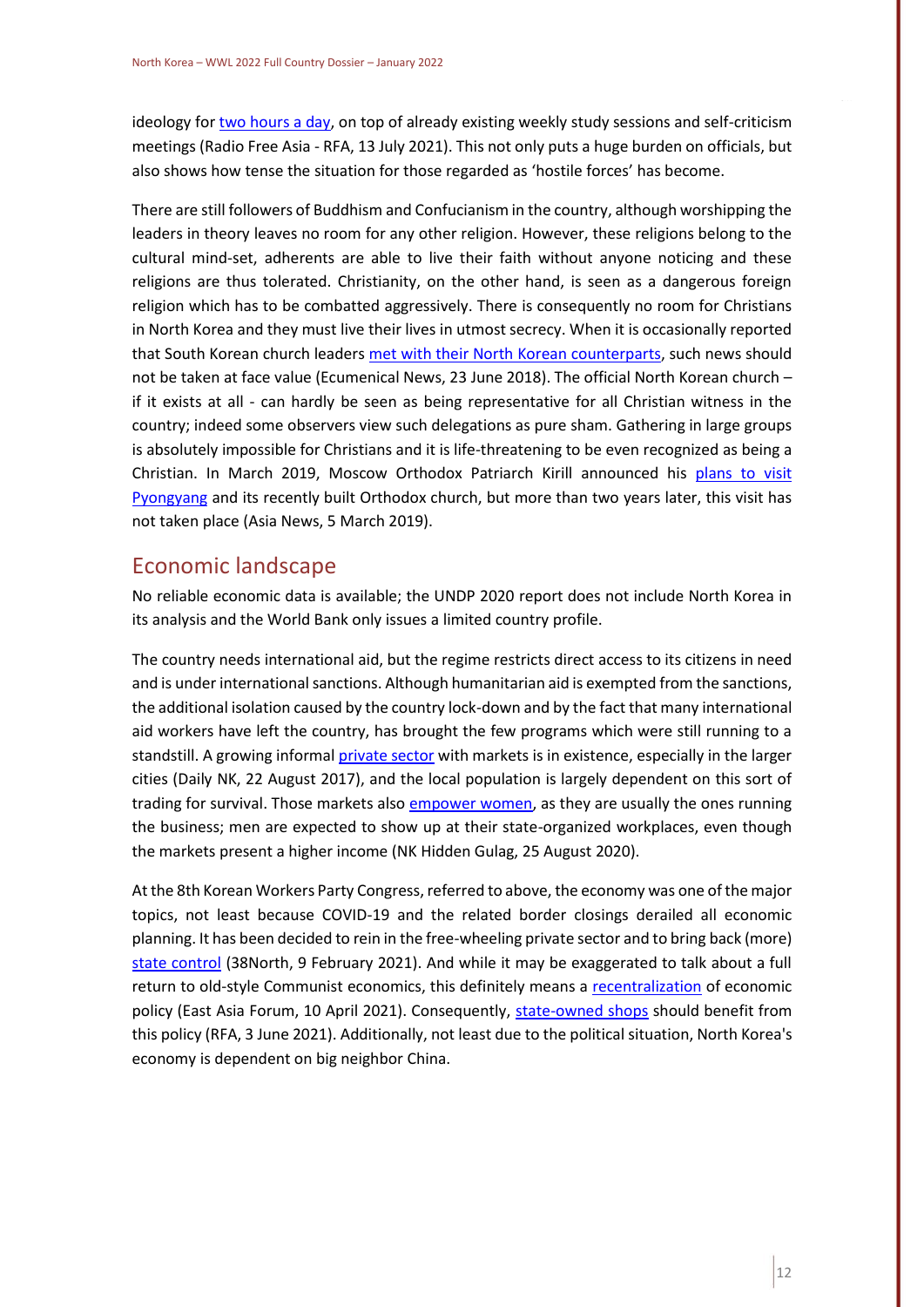Another important means of earning hard currency has been for the government to send migrant workers to other countries. However, there are now fewer countries accepting workers than in previous years and the COVID-19 pandemic has anyway effectively brought this financial boost to a halt. International sanctions are also limiting this way of earning currency. The lifting [of sanctions](https://www.bbc.com/news/world-asia-53059491) has been the central goal of all North Korea's international diplomacy, but no such relief can be expected in the short-term (BBC News, 16 June 2020). The fact that North Korea decided to [cut all communication and liaison lines](https://www.38north.org/2020/06/rcarlin060920/) with South Korea in June 2020 shows that it is not prepared to pursue economic development at all costs and that regime safety and ideology will always be prioritized over the well-being of its people (38North, 9 June 2020).

Up to the time of finalizing this country dossier in November 2021, North Korea still denies having any citizens testing positive for COVID-19 infection, a claim hardly credible when looking at the pandemic spreading in South Korea. It is difficult to say how much the pandemic has affected the country, but a recent [public berating](https://www.bbc.com/news/world-asia-57661653) of officials for failures and the closedown of schools are signs that the pandemic is active in North Korea, too (BBC News, 30 June 2021). While Kim Jong Un himself had previously spoken of challenges regarding the food situation, the term '[food crisis](https://www.38north.org/2021/07/pyongyang-indirectly-acknowledges-food-crisis/)' had so far been avoided. Now, a pro-North Korean paper in South Korea, explicitly used this term in a report on the 3rd Plenary Meeting of the 8th WPK congress which may point to the unusual difficulties the country is facing, triggered by natural disasters and the COVID-19 pandemic. Normally, such statements would only speak of 'food shortages' or 'problems'. The population is being kept in the dark and the small Christian minority will doubtless remain in hiding as much as possible, especially as efforts may increase to crack down on potential defectors and on all perceived and real dissent.

All North Korean men are assigned workplaces by the government and their attendance is strictly controlled, even if they [do not get paid](https://www.theguardian.com/world/2015/feb/14/north-korean-sexism-women) (The Guardian, 14 February 2015). Free from government-assigned positions, women have greater freedom to assume the role of main actors in the marketplace; [a 2015 report](https://www.reuters.com/article/us-northkorea-women/in-north-korea-men-call-the-shots-women-make-the-money-idUSKBN0O90Y020150524) indicated that women earn more household income than men (Reuters, 25 May, 2015), which can lead to social tension.

## <span id="page-13-0"></span>Social and cultural landscape

Little reliable data is available; the UNDP 2020 report, CIA Factbook and UN Global Human Development Indicators do not include North Korea in their analysis. The World Bank country profile does contain a limited amount of information, but all numbers have to be treated with caution:

- *Life expectancy at birth:* 72.3 years
- *Health:* 19.1% of all children under five years of age have a prevalence of stunting. There are 36.8 physicians and 143 hospital beds per 10,000 people.
- *Student-teacher ratio at primary school level:* 20:1
- *Forest:* The forest area in North Korea is an estimated 49,000 sqm, a decline of 40% within just 30 years.
- *Urban population growth:* 0.8%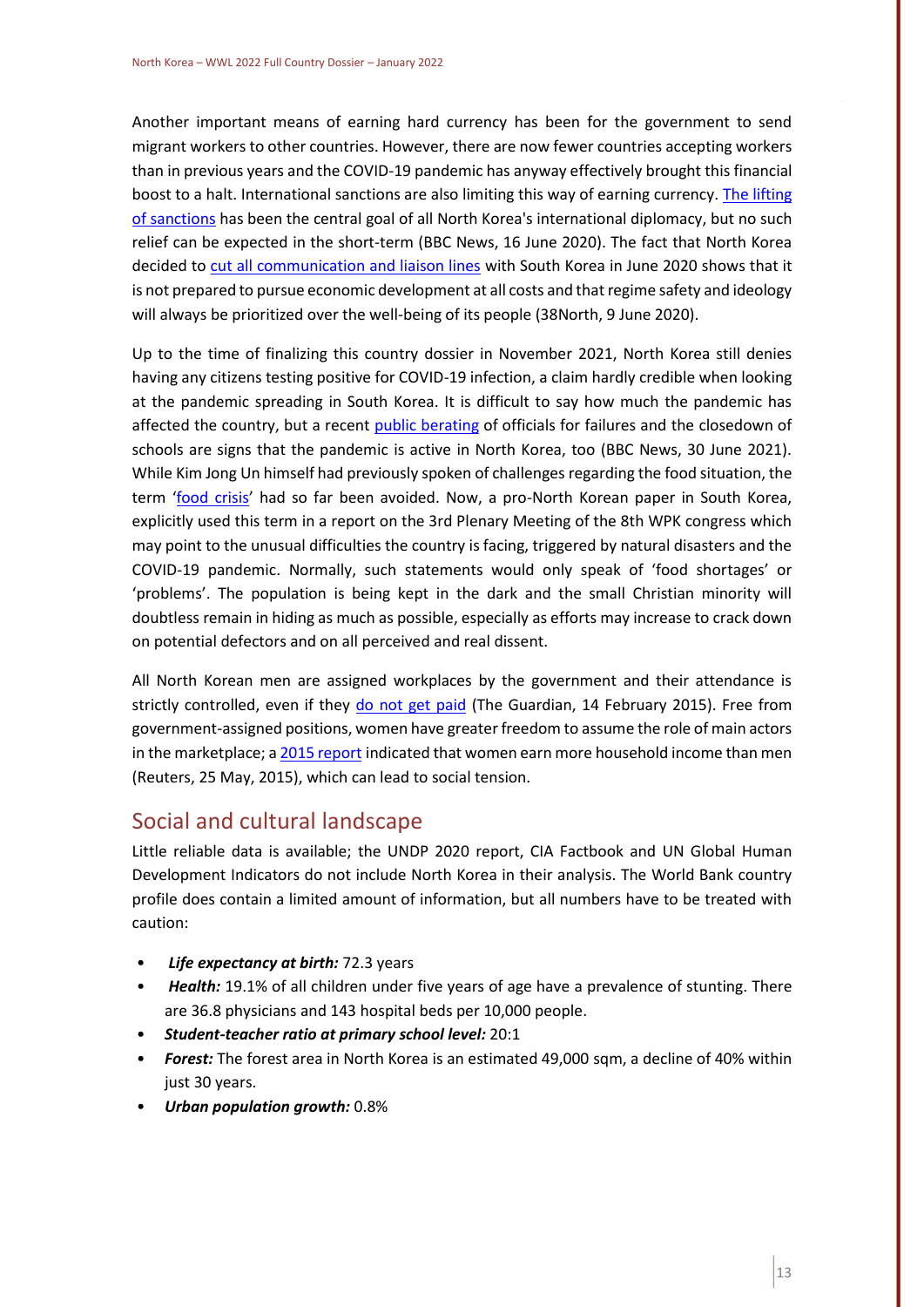Korean society is influenced by Confucianism, a Chinese ethical and philosophical system going back to the 6th century BC. Out of this system, North Korea developed a social classification which includes every citizen and keeps records in the Resident Registration File. This system, called *Songbun*, divides society into three classes - the core (28%), the wavering (45%) and the hostile class (27%). This classification is further divided into 51 sub-categories. Christians and their descendants are recorded in the hostile class and even have two sub-categories of their own. This system remains in operation and still very much influences every day life. However, reports from North Korea show that [bribes can make a difference](https://www.nknews.org/2019/09/ask-a-north-korean-what-is-the-songbun-system-like-under-kim-jong-un/) and cause officials to look the other way (NK News, 5 September 2019). Such bribes are potentially dangerous as the regime has been cracking down on corruption and it is not an option for Christians anyway, whose opportunities for earning money are limited.

North Korea is a mountainous country with limited space for arable land. Due to its geography, it faces a high potential for [natural disasters:](https://www.hrnkinsider.org/2020/11/natural-disaster-preparedness-in-north.html) Torrential rains, typhoons, flooding and storm surges occur annually. Soil erosion and sedimentation, landslides, droughts and dust and sand storms pose serious threats to life and livelihood in the country (HRNK Insider, 2 November 2020). UN reports continue to show that millions of North Korean people suffer from chronic food insecurity (to varying degrees), high malnutrition rates and deep-rooted economic problems. Young children, pregnant and lactating women and the elderly are particularly vulnerable. According to a report published in the WWL 2022 reporting period[, one fifth](https://www.nknews.org/2021/05/one-in-5-north-korean-kids-suffer-from-stunted-growth/) of North Korean children under five suffer from stunted growth due to chronic malnutrition (NK News, 5 May 2021). Joining the Convention on the Rights of People with Disabilities and the first ever visit of a United Nations Special Rapporteur (on that topic) has been seen as a modest sign of improvement, but more recent research shows that the treatment of [disabled people](https://www.nkhiddengulag.org/blog/identities-lost-north-koreas-human-rights-violations-against-individuals-with-disabilities) still falls short of international standards (NK Hidden Gulag, 3 August 2020).

The strong decline of forest areas (as shown in the World Bank's country profile reported above) is another illustration of the difficult circumstances the population finds itself in. Not just food is scarce, but also energy and any kind of heating material. Although North Korea is resourcerich and has, for instance, a considerable amount of coal, much of it is used for exporting to China. Therefore, people are forced to chop wood in order to survive. The fact that North Korean authorities and Kim Jong Un publicly admitted that the country is facing [food security problems](https://www.nknews.org/2021/06/party-plenum-event-kicks-off-kim-jong-un-admits-food-security-issues/) shows how grave this challenge must be (NK News, 15 June 2021). A report by the United Nations Special Rapporteur for Human Rights in the DPRK stated that [starvation](https://www.reuters.com/world/asia-pacific/exclusive-un-expert-calls-nkorea-sanctions-be-eased-starvation-risk-looms-2021-10-07/) has become a real risk because of the tightly sealed border with China (Reuters, 7 October 2021). Christians suffer from the dire situation as well and have the added danger of not just being classified as hostile (according to *Songbun*) if their faith is discovered, but also of being interrogated, brought to camps or sometimes even killed on the spot. This is why they carefully hide their Christian faith as much as possible.

North Korea's strong control system suppresses the freedom of both men and women. While women are afforded equality in legislation – at least on paper – they are considered socially subservient to men and treated as inferior. Boys and girls are even given different curricula, designed according to traditional gender roles (The Borgen [Project, 9 May 2018\).](https://borgenproject.org/girls-education-in-north-korea/) According to a 2019 report, the numerous sanctions placed on North Korea by foreign powers compound the vulnerabilities of women. It notes that the ensuing economic pressures exacerbate domestic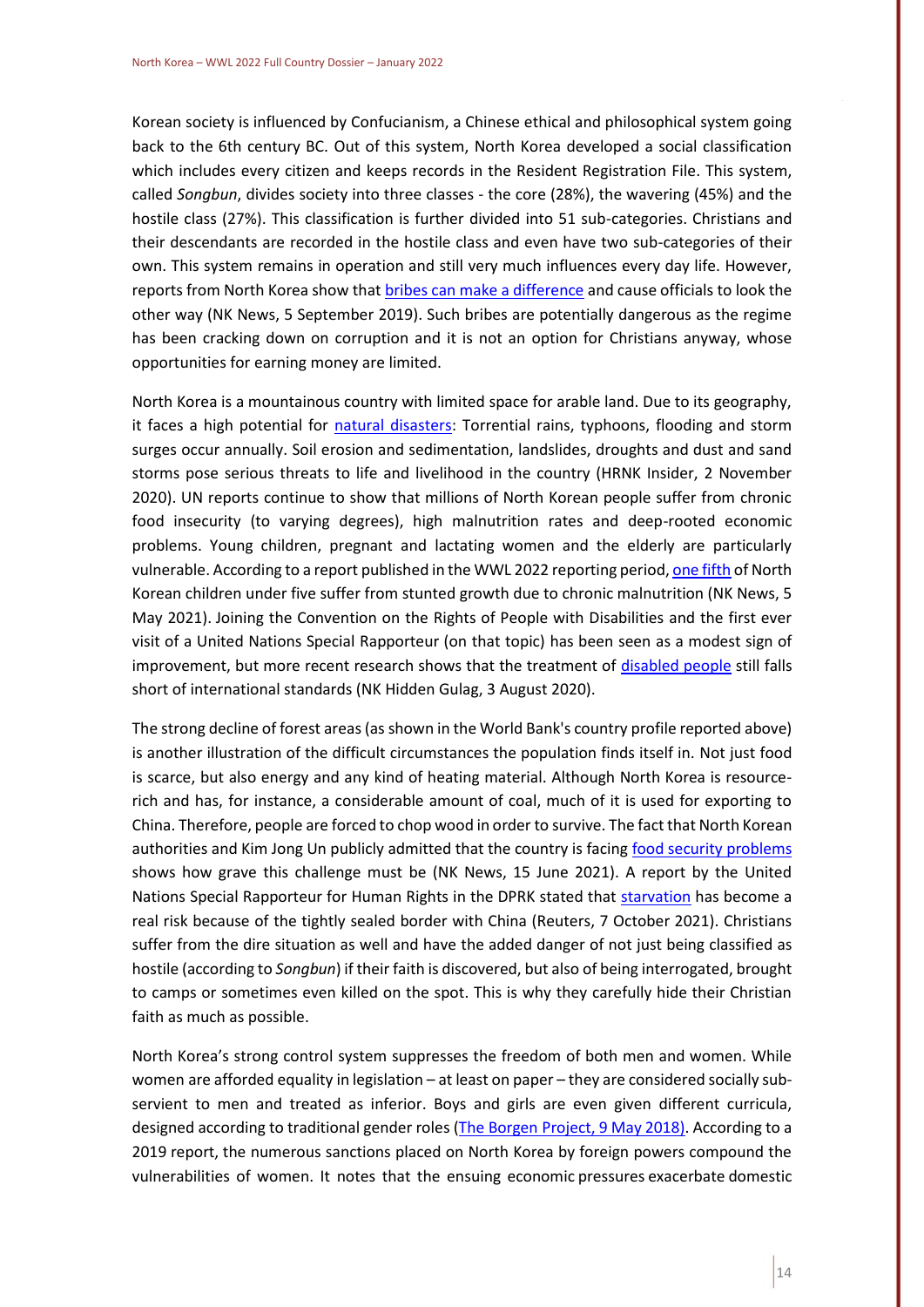violence, sexual violence and trafficking [\(Korea Peace Now, October 2019\)](https://koreapeacenow.org/wp-content/uploads/2019/10/human-costs-and-gendered-impact-of-sanctions-on-north-korea.pdf). The COVID-19 crisis has reportedly further exacerbated economic and social pressures in North Korea [\(Deutsche](https://www.dw.com/en/coronavirus-how-the-pandemic-is-hitting-north-korea-hard/a-57168554)  [Welle, 12 April 2021\)](https://www.dw.com/en/coronavirus-how-the-pandemic-is-hitting-north-korea-hard/a-57168554).

## <span id="page-15-0"></span>Technological landscape

Reliable data is again hard to come by when considering the technological context. Internet World Stats 2021 does not include North Korea in its analysis. Also, Freedom House does not rate North Korea in its "Freedom on the Net" reports.

According to the data in the World Bank country profile (which has many gaps as well), an estimated 15 out of every 100 people held cell phone subscriptions in 2017. A more recent report puts this [number](https://koreajoongangdaily.joins.com/2020/08/11/business/tech/North-Korea-smartphone/20200811180400430.html) at 18% (Joong Ang Daily, 11 August 2020). However, these figures require some explanation: As the regime sees it as vital to control the flow of information, only domestic cell phones can be bought and used. It has become increasingly dangerous for anyone bringing Chinese-made phones into the country, which can connect to the Chinese mobile system in the border areas. The authorities have done everything they can to scramble the signals and is equipped with sophisticated [technical systems](https://www.dailynk.com/english/north-korea-imports-more-equipment-monitor-communications-along-border/) to hinder and monitor such calls (Daily NK, 23 October 2020). Consequently, the number of people allowed to access the Internet (and not just a domestic intranet), is estimated to be in the low five digit area and each is carefully selected and supervised.

A report in July 2019 by "38 North" highlighted the security- and surveillance-orientation of the complete mobile phone system and called it "one of the most restrictive cellular environments [in the world".](https://www.38north.org/2019/07/mwilliams072219/) The report estimates the number of subscribers nevertheless to be around 5 million, which would exceed 20% of the population. There are no available statistics on the breakdown of mobile and Internet usage by gender.

A report by HRNK published in December 2019 entitled ["Digital Trenches"](https://www.hrnk.org/uploads/pdfs/Williams_Digital_Trenches_Web_FINAL.pdf) also explains the technical counter-measures the regime is taking against the influx of foreign information. A different way of countering what is perceived as "fake news" was highlighted in a report in May 2020, explaining how [video blogs](https://www.nknews.org/2020/05/whats-up-pyongyang-north-korea-experiments-with-vlogging-to-fight-fake-news/) are being used by the regime to explain North Korea and especially Pyongyang to a young international audience (NK News, 18 May 2020).

North Korea has experienced what one observer described as a ["revolution"](https://www.38north.org/2020/12/mwilliams121620/) in TV media, since more TV channels have now become available for the general public, although all still state-run (38North, 16 December 2020). Indeed, the technological landscape is probably the area which has seen the strongest development and changes over the last few years. Nowadays, most North Koreans have been in touch with Western (especially South Korean) culture, often in the form of soap operas, films on dvd or pop music. A vivid illustration of this is the report of a soldier who ran into trouble when caught doing [dance moves](https://www.dailynk.com/english/soldiers-trouble-doing-bts-blood-sweat-tears-dance-moves/) copied from famous K-pop band BTS (Daily NK, 13 August 2020). These unofficial opportunities also benefit Christians and their access to Christian material. However, this is a double-edged sword: Better access also means increased supervision by the authorities. When Christians dare to access and store material electronically, the risks are considerable.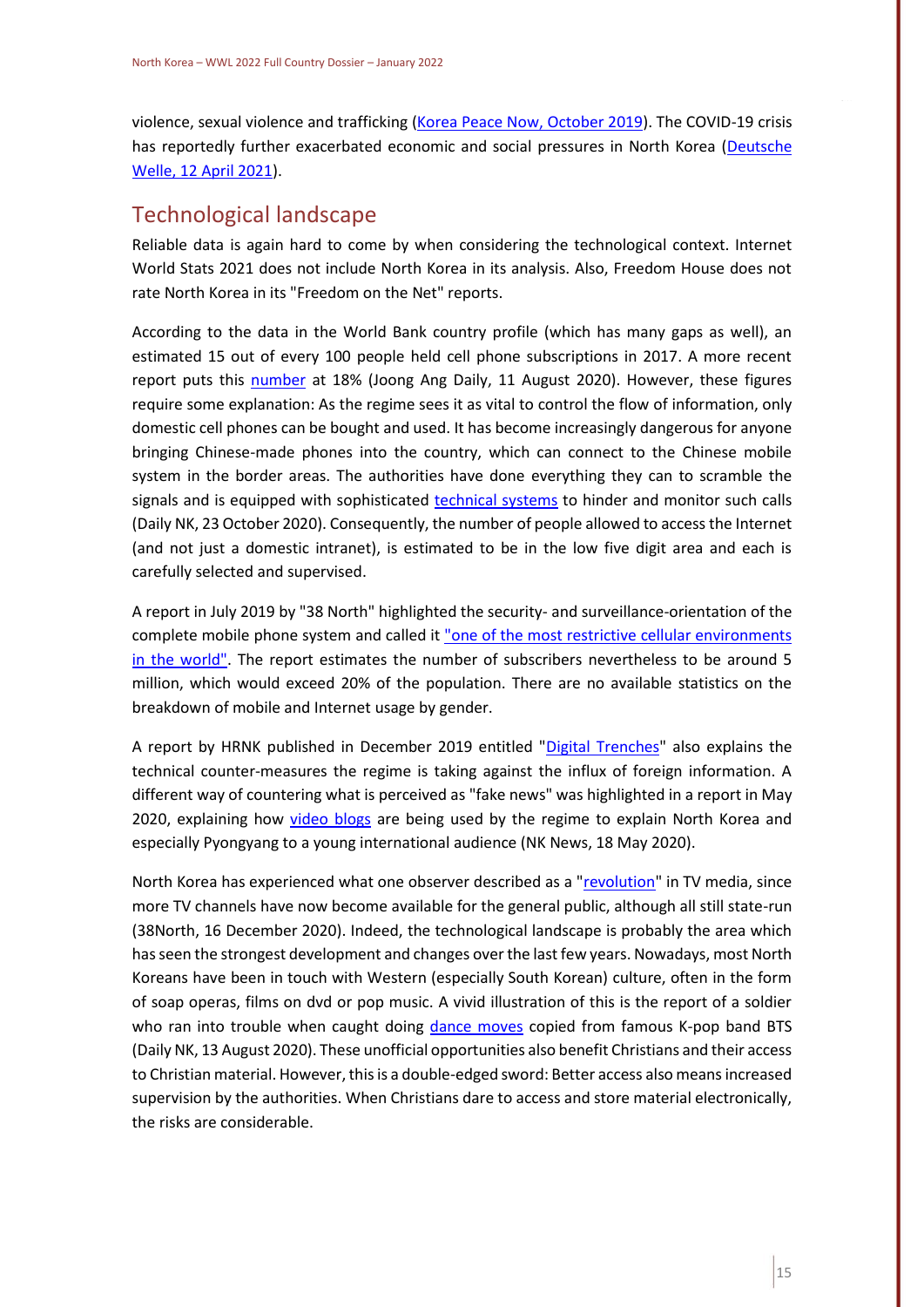## <span id="page-16-0"></span>Security situation

Technically, North Korea is still at war with the United States of America, since only a ceasefire agreement was reached at the end of the Korean War in 1953. Consequently, this has been one of the issues on the table in the bilateral talks. As this matter is also connected to the presence of US troops stationed on the Korean Peninsula in South Korea, it is not as easy to resolve as it may seem at first sight. A much bigger challenge is North Korea's nuclear capability. Although there is still some debate as to whether North Korea would indeed be able to mount a nuclear device on a long-range ballistic missile and target - for example - US territory, the technological advances are serious enough to cause international tension, including making neighboring China nervous. Hence, the UN Security Council agreed on tough economic sanctions which were byand-large implemented strictly, although there are indications that China has been easing its compliance. Talks focusing on denuclearization remain complex. Less devastating, but nonetheless highly threatening, is the fact that North Korea has considerable conventional firepower to target Seoul in any possible escalation. Seoul is only 56 km from the North Korean border.

In recent years, the official number of North Koreans fleeing the country to South Korea has been [decreasing;](http://www.koreatimes.co.kr/www/nation/2020/01/103_281657.html) the number in 2019 was 1047, a decline of 8% against 2018 (1137), which had been an increase of 10 escapees compared to 2017 (Korea Times, 10 January 2020). The fact that the borders have been shut down due to the COVID-19 pandemic has had an influence on the numbers for 2020, as only 229 people made it out of North Korea in that year. While the first quarter of 2020 saw 135 escapees making it to South Korea, the next quarters saw a [drop](https://en.yna.co.kr/view/AEN20210120003100325?section=nk/nk) to 12, 48 and 34 respectively (Yonhap, 20 January 2021). Particularly closely watched by the authorities is the number of border guards defecting, as this may indicate the situation in the wider country. Thus, it was noteworthy that at the beginning of March 2021, a group of [six border guards](https://www.rfa.org/english/news/korea/border-03242021200815.html) left for China (RFA, 24 March 2021).

Particularly interesting is the fact that 85% of all defectors in 2018 were female, confirming a long-term trend; one reason for this is the fact that women usually have more freedom of movement if they are not expected to appear at a set workplace. Another reason, however, is the sad fact that women are the main target for human traffickers, be it for work or for marriage purposes. Reports say that secret service agents from North Korea are [infiltrating](https://www.dailynk.com/english/north-korean-state-security-agents-infiltrate-churches-in-china-to-cozy-up-to-south-koreans/) Chinese and South Korean churches in China and the Chinese government has also been cracking down on Korean citizens in China and ethnic Korean Chinese, which is having an effect on North Korean [refugee networks](https://www.reuters.com/article/us-northkorea-china-defectors/chinese-raids-hit-north-korean-defectors-underground-railroad-idUSKCN1TH0VJ) (DailyNK, 11 January 2019 and Reuters, 17 June 2019).

It is estimated by Open Doors that tens of thousands of Christians are in labor camps. A [2020](https://www.ohchr.org/Documents/Countries/KP/HR_Violations_against_Women_DPRK_EN.pdf)  [UN report](https://www.ohchr.org/Documents/Countries/KP/HR_Violations_against_Women_DPRK_EN.pdf) has highlighted the particular gender-specific human rights violations suppressing women in these camps, which include sexual violence, forced nudity, rape and forced abortion. Christians who flee North Korea or become Christians in third countries or China are also under threat of being captured and returned, where they face severe punishment. Greater cooperation between the North Korean intelligence agency and Chinese police has resulted in increasing numbers of defectors - usually women - being identified and forcibly repatriated to North Korea. Christian men, too, experience physical violence and maltreatment within labor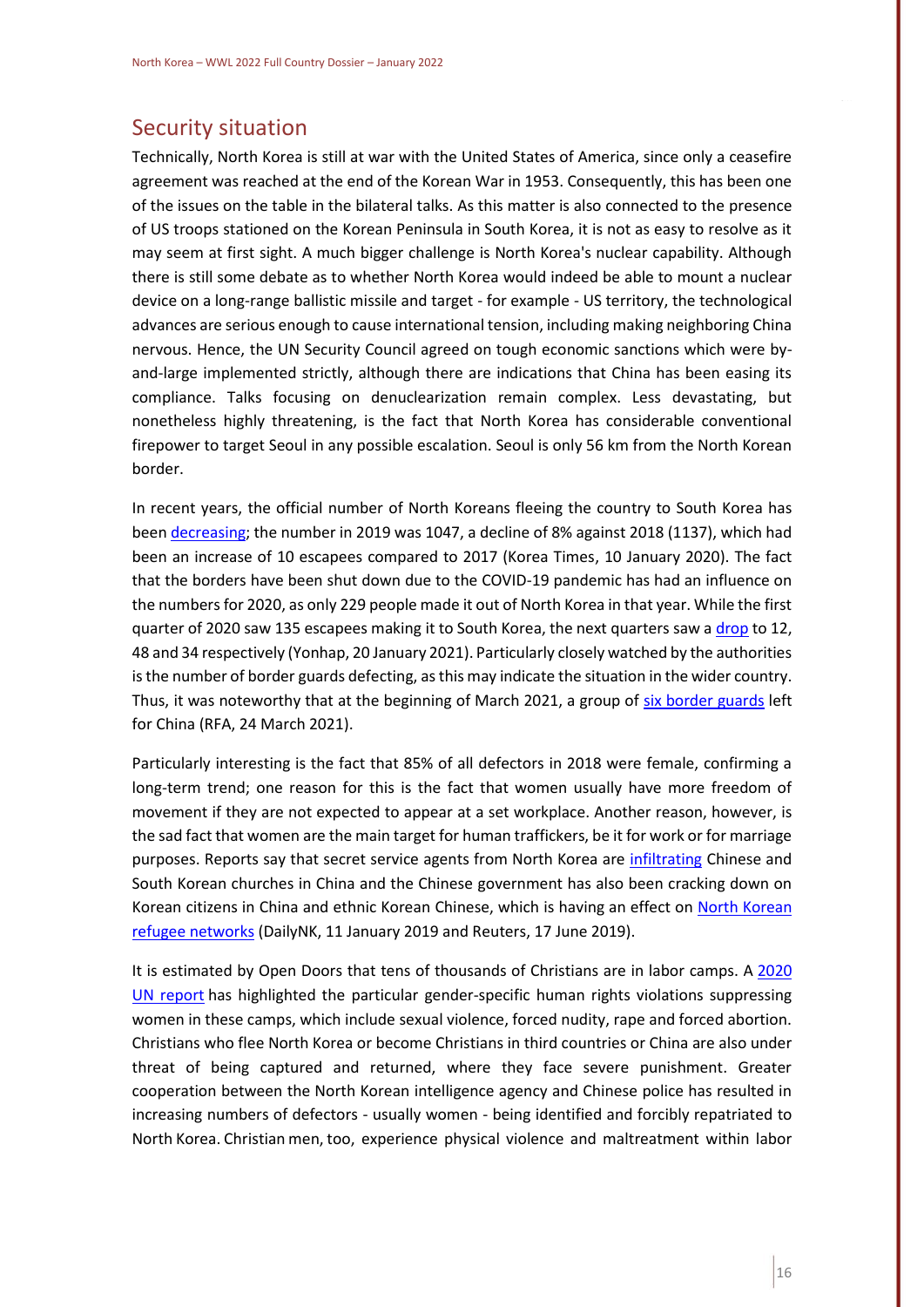camps. Escaping these atrocious conditions has become reportedly more difficult over recent years, particularly within the context of COVID-19 [\(BBC News, December 2020\)](https://www.bbc.co.uk/news/av/world-asia-55362463). China restarted its [forced repatriation](https://www.hrw.org/news/2021/07/22/china-restarts-forced-returns-refugees-north-korea) policy in the WWL 2022 reporting period despite the pandemic (Human Rights Watch, 22 July 2021). A context that further exposes Christian men and women to pressure are the armed forces; since 2015, it has become mandatory for females to be drafted into military service, which is a notoriously controlling environment, opposed to all religious practice - although the length of service of around 5 years is shorter than for males (The [Guardian, 31](https://www.theguardian.com/world/2015/jan/31/north-korea-mandatory-military-service-women) January 2015).

## <span id="page-17-0"></span>Trends analysis

#### **1) Surviving COVID-19 by all means possible**

Regime survival has been the most important goal for decades. It is thus not surprising that a particularly challenging social and economic environment is answered by a tightening of control and strengthening of state-owned shops and enterprises. This policy has been called by one long-time observer as the ["tried, tested and failed ways"](https://www.nknews.org/2021/04/kim-jong-un-must-beware-the-tried-tested-and-failed-ways-of-north-koreas-past/) of the regime (NK News, 9 April 2021). Into this pattern, the expansion of the labor camp system and the introduction of the 'antireactionary thought law' with a special reference to Christians, fit all too well. The fact that the regime staunchly denies any infections by COVID-19 shows that state ideology is perceived as being more important than anything else and Christians have to prepare for even harder times, as strengthening the ideology always goes hand in hand with crackdowns on any real or perceived threats and dissent.

#### **2) Increasing isolation**

Due to the pandemic and related restrictions, the already small international community in North Korea - and thus, contact points with the outside world - have become even smaller. Many embassies have been closed down completely and in December 2020, the las[t workers](https://www.reuters.com/article/idUSKBN28D1DX) of the International Committee of the Red Cross left Pyongyang (Reuters, 3 December 2020). North

Korea has chosen a policy of increasing diplomatic and economic [isolation](https://www.nbr.org/publication/north-koreas-covid-19-choice-greater-diplomatic-and-economic-isolation/) (National Bureau of Asian Research, 21 May 2021), and even if reports claiming that a [new 'arduous march'](https://www.38north.org/2021/07/is-the-north-korean-economy-under-kim-jong-un-in-danger-arduous-march-in-the-age-of-covid-19/) has started may be exaggerated (38North, 13 July 2021), the situation is dire. In mid-July 2021, there were only eleven embassies remaining and although their number of staff is not public knowledge, it is very likely that staff-levels have been reduced considerably (NK News, 13 July 2021). Consequently, any improvements in terms of human rights, would be happening in very tiny steps, if at all (HRNK, Human Rights in the DPRK - The role of the [United Nations,](https://www.hrnk.org/uploads/pdfs/Hawk_UN_FINALFINAL_WEB.pdf) 1 July 2021). Christians thus remain in hiding, trying to survive, just as they have done over the last decades.

A hotline between the two Koreas had been re-established in July 2021, which was seen as a sign of a thawing relationship. However, hopes were seriously dampened when it became known that North Korea did [not pick up](https://www.reuters.com/world/asia-pacific/nkorea-says-us-skorea-face-security-threats-with-military-drills-2021-08-09/) the phone after South Korea started its annual military exercises with US forces (Reuters, 9 August 2021). In October 2021, the [re-opening of the](https://www.reuters.com/world/asia-pacific/nkorea-says-inter-korean-hotlines-will-be-restored-monday-kcna-2021-10-03/)  [telephone hotlines](https://www.reuters.com/world/asia-pacific/nkorea-says-inter-korean-hotlines-will-be-restored-monday-kcna-2021-10-03/) with South Korea was announced (Reuters, 3 October 2021). Time will tell if this had to do with the dire situation caused by COVID-19.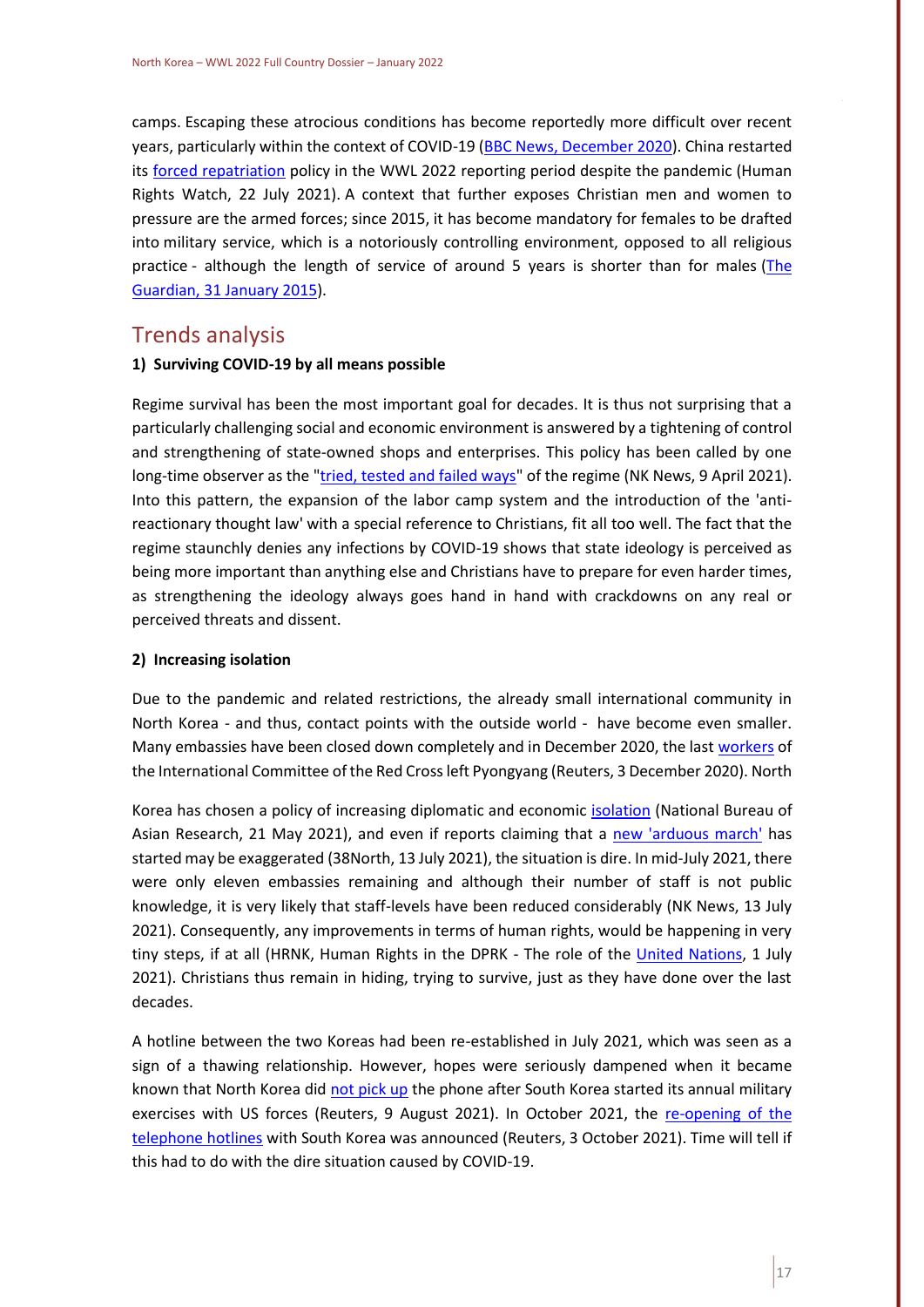#### **3) Increasing self-confidence amidst warming ties with China**

While China may be unhappy with the regime's behavior and its ideology of self-reliance, it still has many reasons to keep North Korea afloat. In the WWL 2022 reporting period, the close and warm ties were praised at the 60th anniversary of the China-NK [friendship treaty,](https://www.38north.org/2021/06/how-eternal-is-the-sino-dprk-alliance/) but the enthusiasm and ideological proximity may have given way to geopolitical considerations and power balancing (38North, 30 June 2021). Nevertheless, China will keep North Korea afloat for the following reasons:

- The unpredictability of any scenario if the Kim regime were to collapse;
- The stability of the whole region and the question whether North Korea's nuclear weapons could be a potential danger for China itself;
- After any form of re-unification, it is likely that US troops would be stationed directly at China's border;
- Xi Jinping's June 2019 visit could well have been motivated by the escalating US-China trade war, with President Xi's presence in Pyongyang intended as [a warning](https://www.38north.org/2019/06/ysun062519/) to the USA (38North, 25 June 2019).

In any case, warming ties with China are bad news for Christians and a more technically sophisticated border control is also making unofficial contact with China much more difficult for Christians.

#### **4) Another year of leadership speculation**

Kim Jong Un had longer times of absence in 2021 again, and when he re-appeared in public, his obvious loss of weight led to much speculation about the leader's health, even though he is not yet forty years old (NK News, 8 June 2021). Even a mere bandage or a ["mysterious spot"](https://www.nknews.org/2021/08/mysterious-spot-and-bandage-appear-on-back-of-kim-jong-uns-head/) led to media coverage and speculation (NK News, 2 August 2021). What would happen if he would be suddenly incapacitated is anyone's guess, but one of the safer bets is that 'family blood' would be more important than any other consideration. As his children are still too young to rule,

analysts focus on his sister who is now included in the speculation game: The fact that she was [not included](https://apnews.com/article/kim-yo-jong-north-korea-39b37a67d2fad24f6be3cbaa42fb051f) in a list of the politburo members after the 8th Workers Party Congress led to a flurry of speculation (AP News, 13 January 2021), but later on she delivered a "colorful [statement"](https://www.38north.org/2021/03/kim-yo-jong-breaks-the-silence-but-what-does-it-mean/) on the annual US-South Korean military exercises (38North, 16 March 2021). All such speculation should be read with a great portion of caution, however. A reminder of the risk of easy misinterpretation could be seen in February 2020 when Kim Jong Un's aunt, Kim Kyong Hui, [re-appeared for the first time in public in six years](https://www.dailynk.com/english/kim-kyong-hui-kim-jong-un-tottering-hold-power/) (Daily NK, 5 February 2020). It was widely believed that she had been purged alongside her husband, Jang Son Taek, when he fell from grace in 2013. As far as the leadership is concerned, North Korea often remains a mystery. This much seems to be clear, however: The regime will do everything necessary to stay in control and speculation about the future - also within the country, not just abroad - is seen as a danger to the country's security and stability. The pressure on any dissent, perceived or real, is likely to increase and this will also be felt by Christians. Thus, meetings of Christians - and even personal worship - are likely to become even more dangerous in the coming months and years.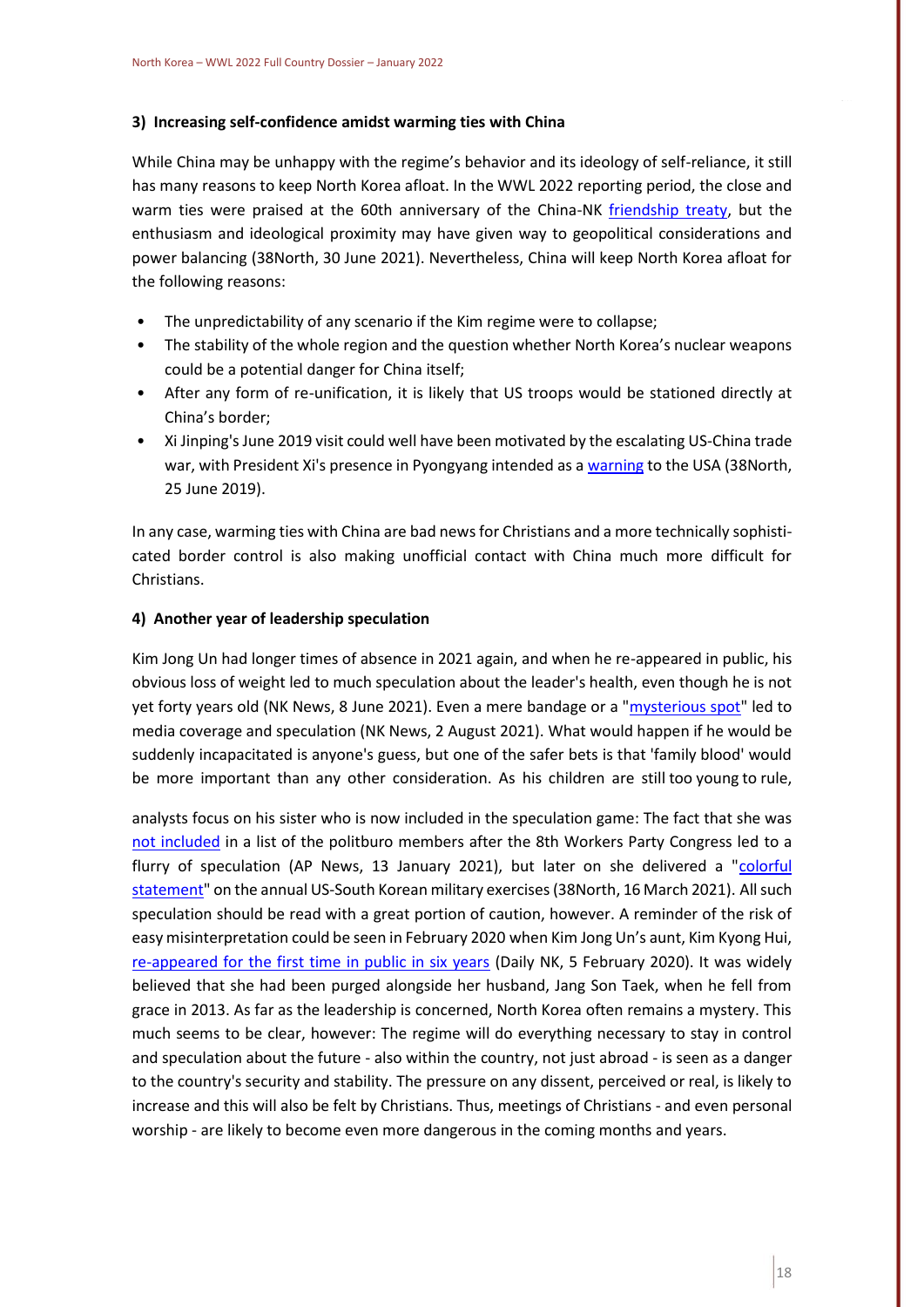## <span id="page-19-0"></span>External Links - Keys to understanding

- Recent history: diminished https://www.reuters.com/article/idUSKCN2EE0D1
- Recent history: speech https://www.38north.org/2020/10/kjuspeech101320/
- Recent history: unrealistic https://www.dailynk.com/english/high-ranking-north-korean-military-officialexecuted-calling-kim-jong-un-special-order-unrealistic/
- Recent history: report https://www.uscirf.gov/publication/organized-persecution-documenting-religiousfreedom-violations-north-korea
- Recent history: engage https://www.38north.org/2021/09/scrutinizing-north-koreas-record-on-civil-andpolitical-rights-the-new-iccpr-reporting-cycle/
- Political and legal landscape: visibly emotional https://www.reuters.com/article/idUSKBN26X1UH
- Political and legal landscape: General Secretary https://apnews.com/article/south-korea-north-koreaff69c4291ba6d83f1585a4e4cb1a2a94
- Political and legal landscape: June 2019 https://www.theguardian.com/world/2019/jun/20/xi-jinping-northkorea-kim-jong-un-nuclear-trump-talks-g20
- Political and legal landscape: warmed again https://jamestown.org/program/lips-and-teeth-the-enduringchina-north-korea-relationship/
- Political and legal landscape: demolition https://www.bbc.co.uk/news/world-asia-53060620
- Political and legal landscape: heart surgery https://www.dailynk.com/english/source-kim-jong-un-recentlyreceived-heart-surgery/
- Political and legal landscape: fruitless http://www.kinu.or.kr/2020/eng/0706/co20-12e.pdf
- Political and legal landscape: planned military action https://www.38north.org/2020/06/military062520/
- Political and legal landscape: not been given https://www.reuters.com/article/idUSKBN29F0OD
- Political and legal landscape: learning to delegate https://apnews.com/article/kim-jong-un-donald-trumpnorth-korea-business-d8ecf74ca00649cb8cf6949d59dfb8fc
- Political and legal landscape: preparatory measure https://www.nknews.org/2021/06/north-koreas-rulingparty-rule-revisions-presage-trouble-at-the-top/
- Political and legal landscape: lost weight https://www.nknews.org/2021/06/kim-jong-un-looks-thinner-andintelligence-agencies-are-likely-paying-attention/
- Political and legal landscape: expansion https://www.dailynk.com/english/north-korea-orders-expansionpolitical-prison-camp-system/
- Political and legal landscape: anti-reactionary thought law http://opendoorsanalytical.org/north-koreakeeping-all-south-korean-and-christian-influence-at-bay/
- Political and legal landscape: number of inmates https://www.dailynk.com/english/number-inmates-northkorean-political-prisons-increased-at-least-20000-since-march-2020/
- Political and legal landscape: The Criminal Law of the Democratic People's Republic of Korea https://www.hrnk.org/uploads/pdfs/The%20Criminal%20Law%20of%20the%20Democratic%20Republic%20of %20Korea\_2009\_%20(1).pdf
- Religious landscape description: education https://www.dailynk.com/english/kim-yo-jong-updatesgreatness-education-curriculum-preschools/
- Religious landscape description: two hours a day https://www.rfa.org/english/news/korea/acts-07132021215939.html
- Religious landscape description: met with their North Korean counterparts https://www.ecumenicalnews.com/article/north-and-south-korean-church-leaders-share-table-issue-call-tolift-sanctions-on-dprk/60567.htm
- Religious landscape description: plans to visit Pyongyang http://www.asianews.it/news-en/Patriarch-Kirillwill-visit-North-Korea.-Russian-orthodoxy-in-the-East-46412.html
- Economic landscape: private sector https://www.dailynk.com/english/daily-nk-releases-groundlevel-repo/
- Economic landscape: empower women https://www.nkhiddengulag.org/blog/womens-evolving-role-innorth-koreas-jangmadang-generation
- Economic landscape: state control https://www.38north.org/2021/02/kim-jong-uns-congress-report-moreeconomic-and-social-controls-on-the-horizon/
- Economic landscape: recentralization https://www.eastasiaforum.org/2021/04/10/north-koreas-economyis-recentralised-and-china-reliant/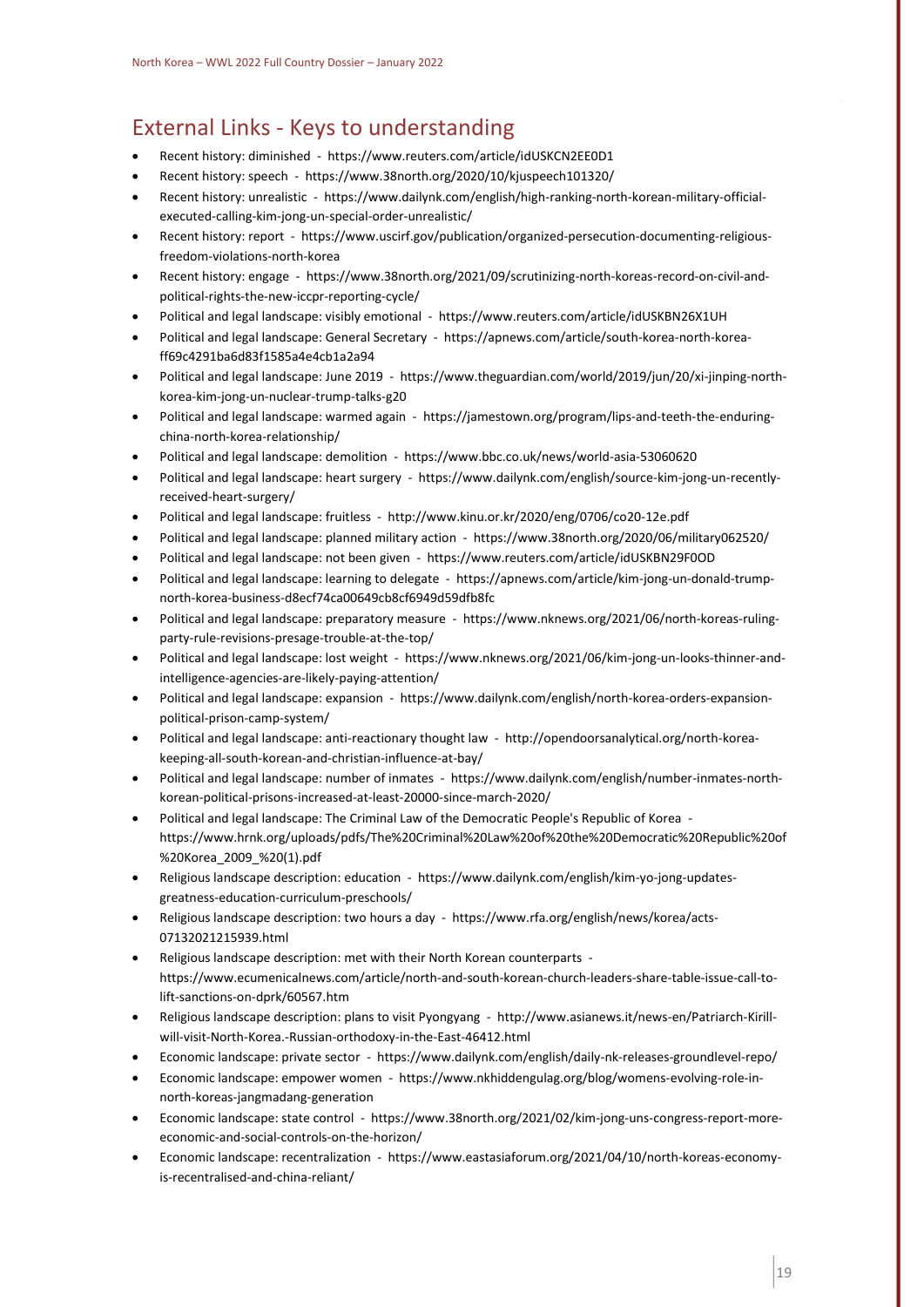- Economic landscape: state-owned shops https://www.rfa.org/english/news/korea/markets-06032021152857.html
- Economic landscape: The lifting of sanctions https://www.bbc.com/news/world-asia-53059491
- Economic landscape: cut all communication and liaison lines https://www.38north.org/2020/06/rcarlin060920/
- Economic landscape: public berating https://www.bbc.com/news/world-asia-57661653
- Economic landscape: food crisis https://www.38north.org/2021/07/pyongyang-indirectly-acknowledgesfood-crisis/
- Economic landscape: do not get paid https://www.theguardian.com/world/2015/feb/14/north-koreansexism-women
- Economic landscape: 2015 report https://www.reuters.com/article/us-northkorea-women/in-north-koreamen-call-the-shots-women-make-the-money-idUSKBN0O90Y020150524
- Social and cultural landscape: bribes can make a difference https://www.nknews.org/2019/09/ask-a-northkorean-what-is-the-songbun-system-like-under-kim-jong-un/
- Social and cultural landscape: natural disasters https://www.hrnkinsider.org/2020/11/natural-disasterpreparedness-in-north.html
- Social and cultural landscape: one fifth https://www.nknews.org/2021/05/one-in-5-north-korean-kidssuffer-from-stunted-growth/
- Social and cultural landscape: disabled people https://www.nkhiddengulag.org/blog/identities-lost-northkoreas-human-rights-violations-against-individuals-with-disabilities
- Social and cultural landscape: food security problems https://www.nknews.org/2021/06/party-plenumevent-kicks-off-kim-jong-un-admits-food-security-issues/
- Social and cultural landscape: starvation https://www.reuters.com/world/asia-pacific/exclusive-un-expertcalls-nkorea-sanctions-be-eased-starvation-risk-looms-2021-10-07/
- Social and cultural landscape: The Borgen Project, 9 May 2018) https://borgenproject.org/girls-education-innorth-korea/
- Social and cultural landscape: Korea Peace Now, October 2019 https://koreapeacenow.org/wpcontent/uploads/2019/10/human-costs-and-gendered-impact-of-sanctions-on-north-korea.pdf
- Social and cultural landscape: Deutsche Welle, 12 April 2021 https://www.dw.com/en/coronavirus-how-thepandemic-is-hitting-north-korea-hard/a-57168554
- Technological landscape: number https://koreajoongangdaily.joins.com/2020/08/11/business/tech/North-Korea-smartphone/20200811180400430.html
- Technological landscape: technical systems https://www.dailynk.com/english/north-korea-imports-moreequipment-monitor-communications-along-border/
- Technological landscape: "one of the most restrictive cellular environments in the world" https://www.38north.org/2019/07/mwilliams072219/
- Technological landscape: Digital Trenches https://www.hrnk.org/uploads/pdfs/Williams\_Digital\_Trenches\_Web\_FINAL.pdf
- Technological landscape: video blogs https://www.nknews.org/2020/05/whats-up-pyongyang-north-koreaexperiments-with-vlogging-to-fight-fake-news/
- Technological landscape: revolution https://www.38north.org/2020/12/mwilliams121620/
- Technological landscape: dance moves https://www.dailynk.com/english/soldiers-trouble-doing-bts-bloodsweat-tears-dance-moves/
- Security situation: decreasing http://www.koreatimes.co.kr/www/nation/2020/01/103\_281657.html
- Security situation: drop https://en.yna.co.kr/view/AEN20210120003100325?section=nk/nk
- Security situation: six border guards https://www.rfa.org/english/news/korea/border-03242021200815.html
- Security situation: infiltrating https://www.dailynk.com/english/north-korean-state-security-agentsinfiltrate-churches-in-china-to-cozy-up-to-south-koreans/
- Security situation: North Korean refugee networks https://www.reuters.com/article/us-northkorea-chinadefectors/chinese-raids-hit-north-korean-defectors-underground-railroad-idUSKCN1TH0VJ
- Security situation: 2020 UN report https://www.ohchr.org/Documents/Countries/KP/HR\_Violations\_against\_Women\_DPRK\_EN.pdf
- Security situation: BBC News, December 2020 https://www.bbc.co.uk/news/av/world-asia-55362463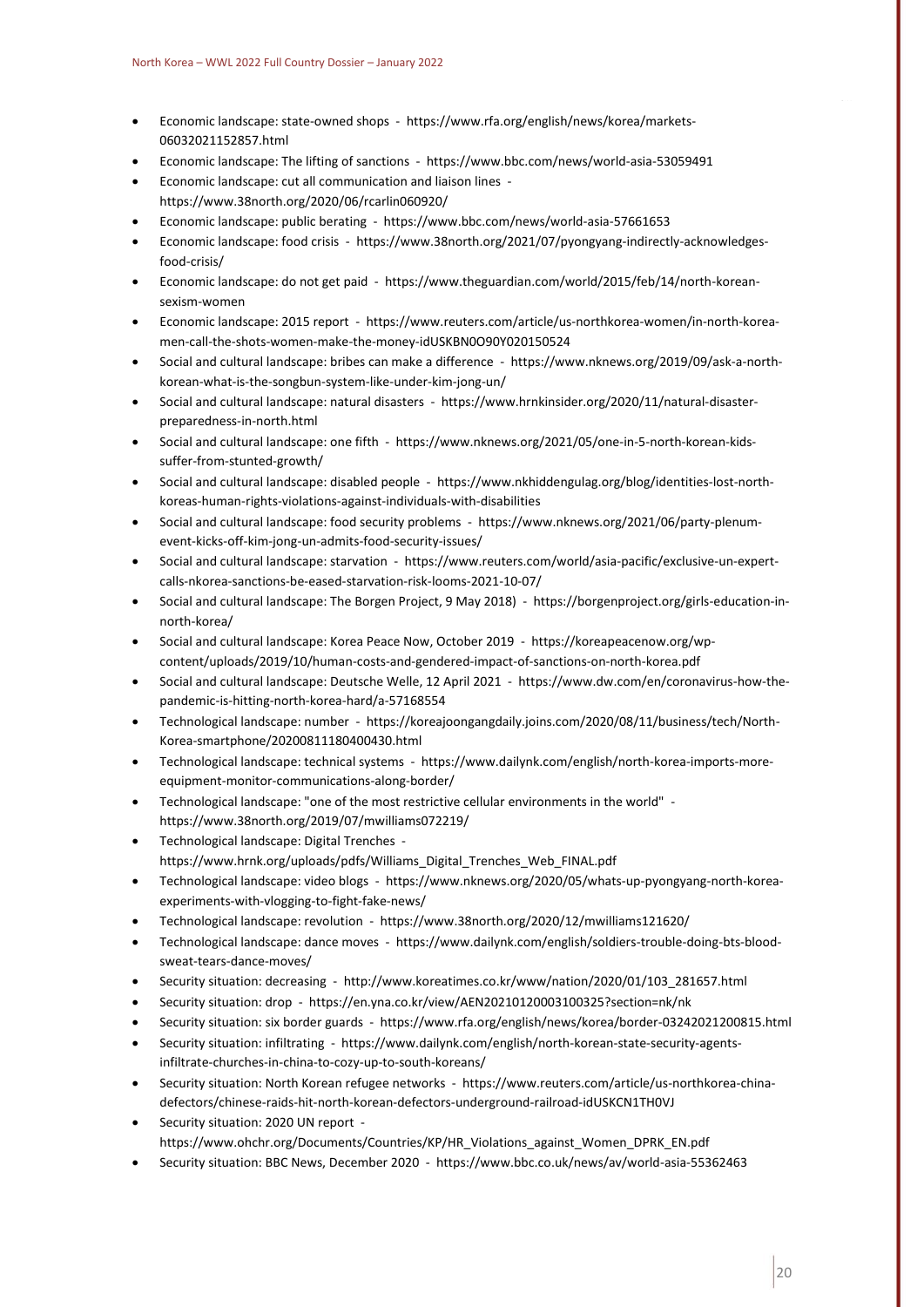- Security situation: forced repatriation https://www.hrw.org/news/2021/07/22/china-restarts-forcedreturns-refugees-north-korea
- Security situation: The Guardian, 31 January 2015 https://www.theguardian.com/world/2015/jan/31/northkorea-mandatory-military-service-women
- Trends analysis: tried, tested and failed ways https://www.nknews.org/2021/04/kim-jong-un-must-bewarethe-tried-tested-and-failed-ways-of-north-koreas-past/
- Trends analysis: workers https://www.reuters.com/article/idUSKBN28D1DX
- Trends analysis: isolation https://www.nbr.org/publication/north-koreas-covid-19-choice-greaterdiplomatic-and-economic-isolation/
- Trends analysis: new 'arduous march' https://www.38north.org/2021/07/is-the-north-korean-economyunder-kim-jong-un-in-danger-arduous-march-in-the-age-of-covid-19/
- Trends analysis: United Nations https://www.hrnk.org/uploads/pdfs/Hawk\_UN\_FINALFINAL\_WEB.pdf
- Trends analysis: not pick up https://www.reuters.com/world/asia-pacific/nkorea-says-us-skorea-facesecurity-threats-with-military-drills-2021-08-09/
- Trends analysis: re-opening of the telephone hotlines https://www.reuters.com/world/asia-pacific/nkoreasays-inter-korean-hotlines-will-be-restored-monday-kcna-2021-10-03/
- Trends analysis: friendship treaty https://www.38north.org/2021/06/how-eternal-is-the-sino-dprk-alliance/
- Trends analysis: warning https://www.38north.org/2019/06/ysun062519/
- Trends analysis: mysterious spot https://www.nknews.org/2021/08/mysterious-spot-and-bandage-appearon-back-of-kim-jong-uns-head/
- Trends analysis: not included https://apnews.com/article/kim-yo-jong-north-korea-39b37a67d2fad24f6be3cbaa42fb051f
- Trends analysis: colorful statement https://www.38north.org/2021/03/kim-yo-jong-breaks-the-silence-butwhat-does-it-mean/
- Trends analysis: re-appeared for the first time in public in six years https://www.dailynk.com/english/kimkyong-hui-kim-jong-un-tottering-hold-power/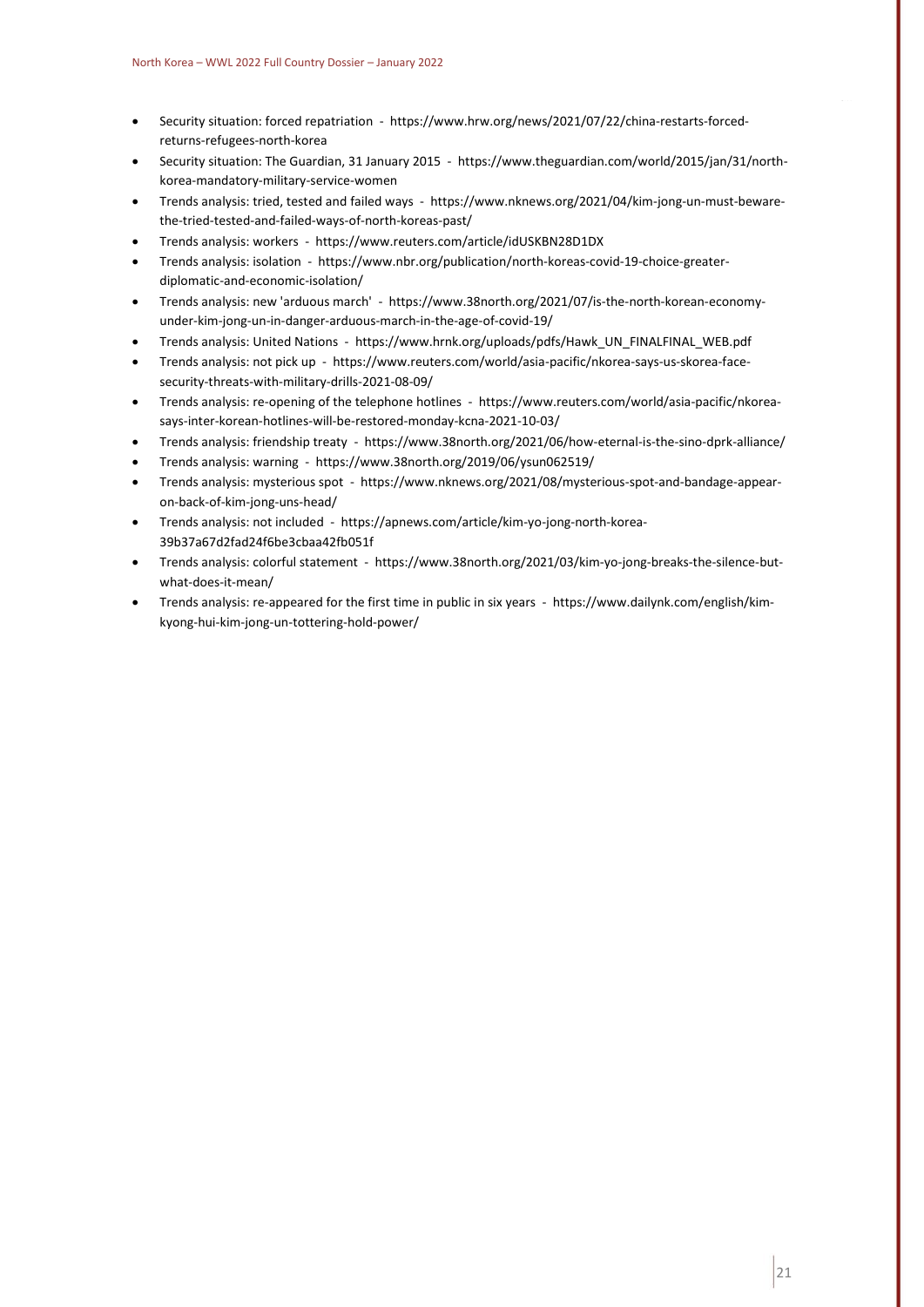# <span id="page-22-0"></span>WWL 2022: Church information / North Korea

## <span id="page-22-1"></span>Christian origins

In 1603 a Korean diplomat returned from Beijing carrying several theological books written by a Jesuit missionary in China. He began disseminating the information in the books and the first seeds of Christianity in its Roman Catholic form were sown. In 1758 King Yeongjo of Joseon officially outlawed Christianity as an evil practice and Korean Christians were subjected to severe persecution, particularly in 1801 and 1866. In this last wave, approximatel[y 8,000 Catholics](https://www.christianitytoday.com/history/2018/february/korean-christianity.html) were killed across the whole of Korea (Christian Today, accessed 14 August 2020).

When the first Protestant missionaries settled permanently in northern Korea in 1886 they found a small community of Christians already there and a year later the first Bible was published in Korean. The annexation of Korea by Japan in 1905 (made official in 1910) unintentionally caused a great upsurge in the numbers of Christians as Christianity became linked with movements supporting Korean nationalism. In 1907 the Great Pyongyang Revival began and the capital became known as the "Jerusalem of the East". Hundreds of churches sprang up and there were numerous revival meetings. Missionaries also set up educational institutions throughout the country.

Under Japanese rule the Church was increasingly persecuted and Christians and other civilians were forced to bow before the altars of the emperor. After the defeat of Japan in World War II, Kim Il Sung came to power in the Soviet-controlled sector of the Korean Peninsular north of the 38th Parallel. In 1948 he was able to impose a Communist (atheistic) regime. During the Korean War (1950-53) many Christians fled and after the war, tens of thousands of Christians were killed, imprisoned or banished to remote areas. The rest of the Church went underground. Before the Korean War there were about 500,000 Christians in North Korea. Just ten years later, there was no visible presence of them anymore.

## <span id="page-22-2"></span>Church spectrum today

No list is available for publication.

## <span id="page-22-3"></span>External Links - Church information

• Christian origins: 8,000 Catholics - [https://www.christianitytoday.com/history/2018/february/korean](https://www.christianitytoday.com/history/2018/february/korean-christianity.html)[christianity.html](https://www.christianitytoday.com/history/2018/february/korean-christianity.html)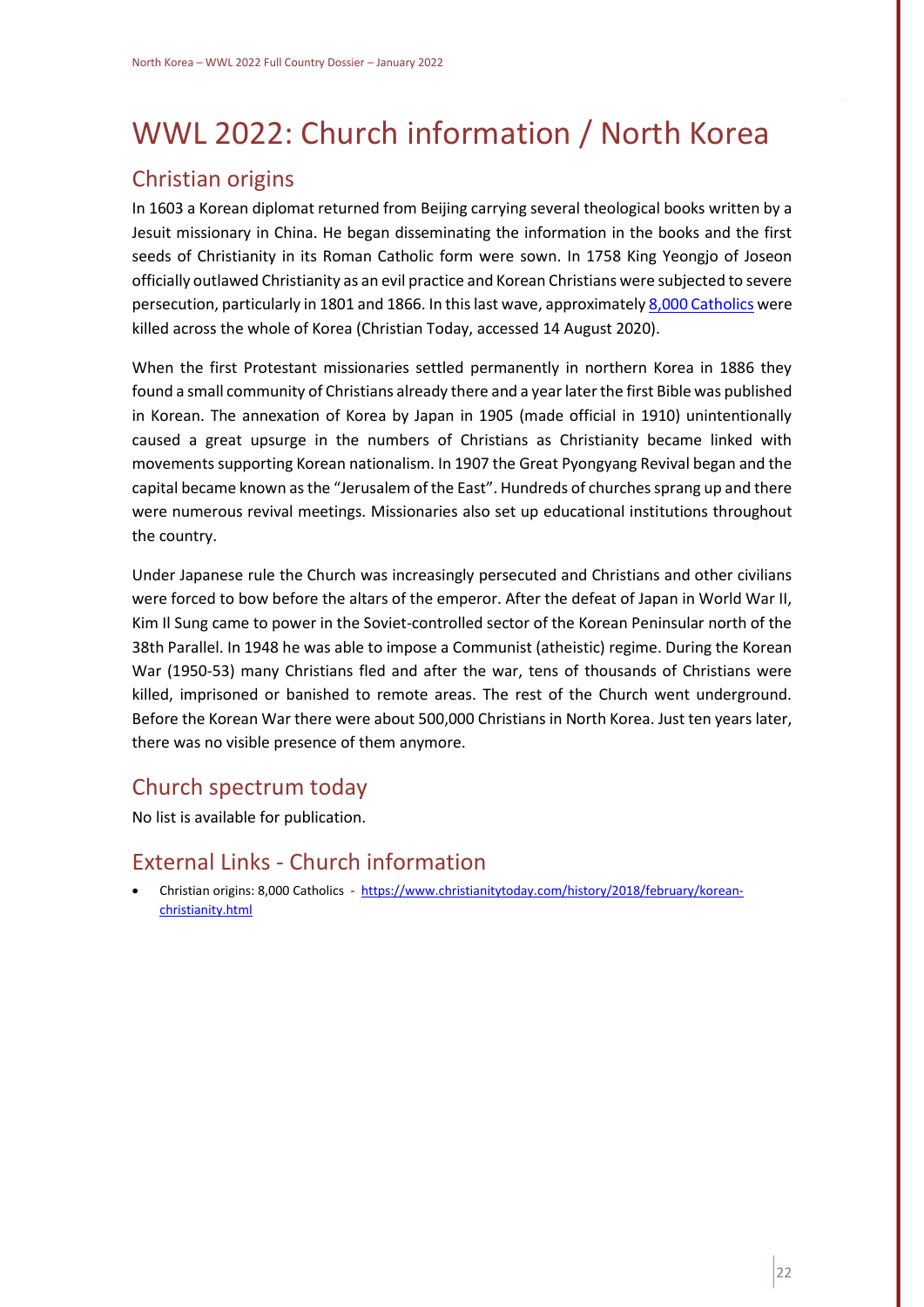# <span id="page-23-0"></span>WWL 2022: Persecution Dynamics / North Korea

# <span id="page-23-1"></span>Reporting period

1 October 2020 - 30 September 2021

# <span id="page-23-2"></span>Position on the World Watch List

| <b>North Korea: World Watch List</b> | <b>Points</b> | <b>WWL Rank</b> |
|--------------------------------------|---------------|-----------------|
| <b>WWL 2022</b>                      | 96            | 2               |
| <b>WWL 2021</b>                      | 94            | 1               |
| <b>WWL 2020</b>                      | 94            | 1               |
| <b>WWL 2019</b>                      | 94            | 1               |
| <b>WWL 2018</b>                      | 94            | 1               |

*Ranks are shown above whenever the country scored 41 points or more in the WWL 2018-2022 reporting periods*

North Korea had been No. 1 on the WWL since 2002, in WWL 2021 with a score of 94 points. The pressure in all *spheres of life* remains at the maximum level, no change has been observed. With the new 'anti-reactionary thought law', which may also have been a reaction to the denied existence of the COVID-19 pandemic in the country, the number of arrests of Christians and of house-churches closed increased, as did the violence score and the overall score (respectively by two points). Despite this worsened situation, this unprecedented score of 96.4 points has been eclipsed by the developments in Afghanistan. Therefore these two countries swapped ranks.

## <span id="page-23-3"></span>Persecution engines

| <b>North Korea: Persecution engines</b>   | <b>Abbreviation</b> | Level of influence |
|-------------------------------------------|---------------------|--------------------|
| Islamic oppression                        | IO                  | Not at all         |
| Religious nationalism                     | <b>RN</b>           | Not at all         |
| Ethno-religious hostility                 | <b>ERH</b>          | Not at all         |
| Clan oppression                           | CO.                 | Not at all         |
| Christian denominational protectionism    | <b>CDP</b>          | Not at all         |
| Communist and post - Communist oppression | <b>CPCO</b>         | Very strong        |
| Secular intolerance                       | <b>SI</b>           | Not at all         |
| Dictatorial paranoia                      | <b>DPA</b>          | Very strong        |
| Organized corruption and crime            | <b>OCC</b>          | Not at all         |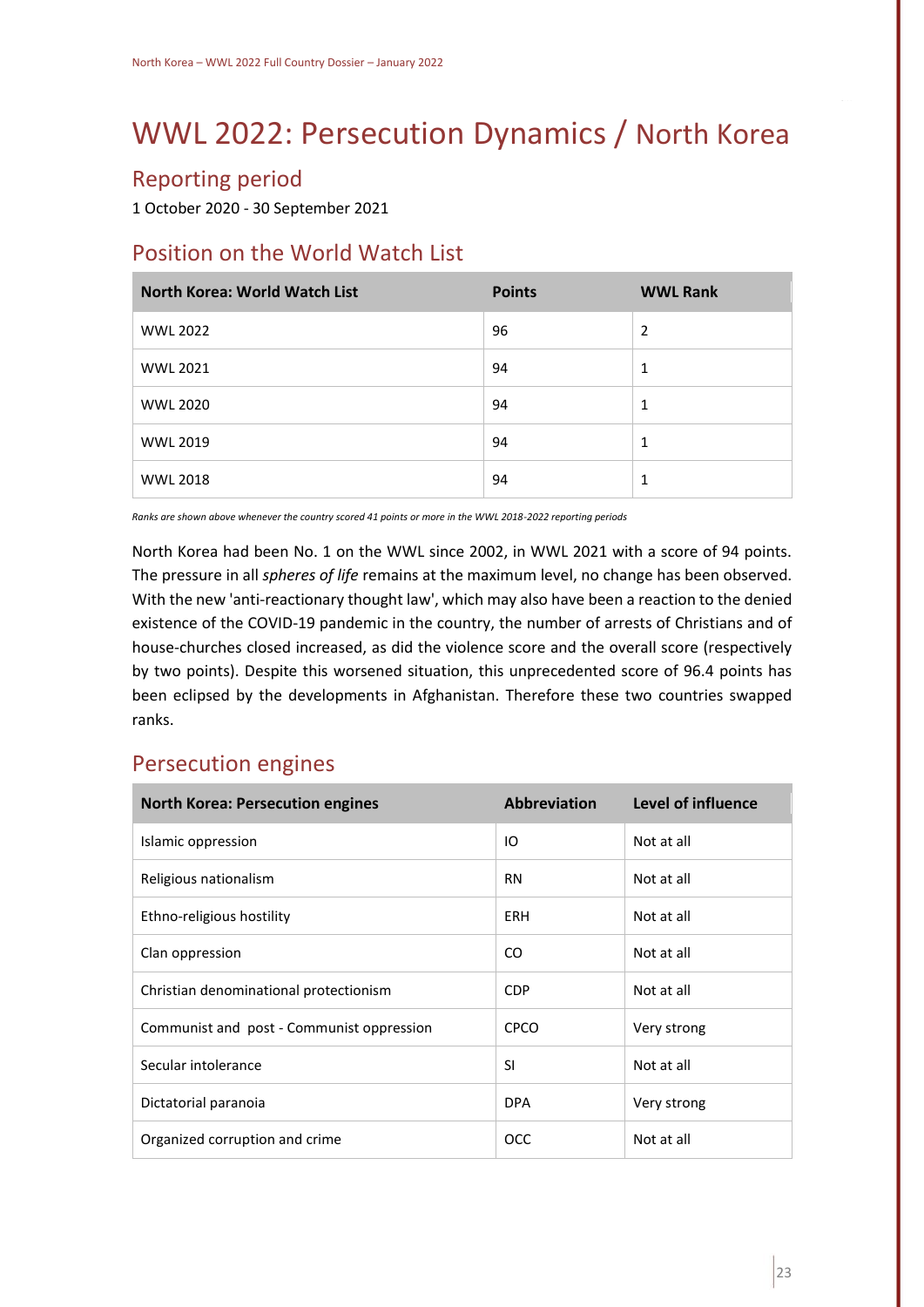*The scale for the level of influence of Persecution engines in society is: Not at all / Very weak / Weak / Medium / Strong / Very strong. For more information see WWL Methodology.*

#### **Communist and post-Communist oppression - CPCO (Very strong)**

While in theory North Korea is still a Communist country, in practice a personality cult around the Kim family dominates. However, since the country is still run according to Communist administrative customs, CPCO is still indicated as the main engine. Additionally, the emphasis of its leader (and the means by which the country is ruled) is shifting away from the army and more towards the Korea's Workers Party, illustrated in the parade for the 75th anniversary of the Party in October 2020, which prominently displayed the "Party's Army". This shows as well that (Post- )Communism still holds a strong influence. The outcome of the 7th Congress of the Korea's Workers Party in May 2016 – the first for 36 years – did not change anything visibly for either economic or ideological issues. Christians not only continue to be seen as dangerous and their religion as "opium for the people" – as in classical Communist ideology – but they are also part of the hostile class, according to the country's social stratification system called *Songbun*.

#### **Dictatorial paranoia (Very strong)**

Since 1948, North Korea has been ruled by a single family, now in the third generation. As mentioned above, while originally Communist ideology was followed, this influence has almost faded away in recent years, although the Communist style of controlling society and administering the country lives on. North Korea is now a clear example of a country ruled by *Dictatorial paranoia*. Everyone has to revere the leadership and because of this personality cult, Kim Jong Un is an irreplaceable figure in society - not least because he rules the Worker's Party, the army, the country's administration and all strands of society.

In 2018, the first signs of [a growing personality cult](https://www.dailynk.com/english/efforts-ramp-up-to-promote-kim-jong-un-personality-cult/) surrounding Kim Jong Un were to be observed (Daily NK, 12 November 2018). The [first official painting](https://www.bbc.com/news/world-asia-46106393) of Kim Jong Un was unveiled in November 2018, when Cuban President Miguel Diáz-Cane visited Pyongyang (BBC News, 6 November 2018). The painting shows Kim Jong Un dressed in a dark suit and tie, not in a Communist-style uniform. The full title of Kim Jong Un sounds impressive: "Dear Respected Comrade Kim Jong Un, Chairman of the Workers' Party of Korea, Chairman of the State Affairs Commission of the Democratic People's Republic of Korea and Supreme Commander of the Korean People's Army". Kim Jong Un amended the national oath by shortening references to his father's and grandfather's achievements and giving extra emphasis to [his own accomplishments,](https://www.telegraph.co.uk/news/2018/06/23/kim-jong-un-introduces-new-mandatory-national-oath-erasing-father/) clearly showing his consolidation of power (The Telegraph, 23 June 2018). In October 2017, Kim Jong Un promoted his sister to the Party's politburo, allowing her to become part of the country's ruling elite. This emphasizes the North Korean reality where ruling the country and Party is [family business,](https://www.nknews.org/2018/05/what-will-become-of-kim-yo-jong/) even though it does not mean that she has any real power of her own (NK News, 23 May 2018).

On several occasions in 2020, it was noticeable how Kim Jong Un failed to mention his father's or grandfather's beneficial work for North Korea and even skipped visiting their 'shrines' on such an important day as the 'Day of the Sun', the highest celebration in the country's calendar. This shows how much KIm Jong Un has consolidated his power and that no one can challenge his authority. His sense of power was given a public boost during the military parade in October 2020, when North Korea displayed its new rocket launching systems for nuclear weapons, ce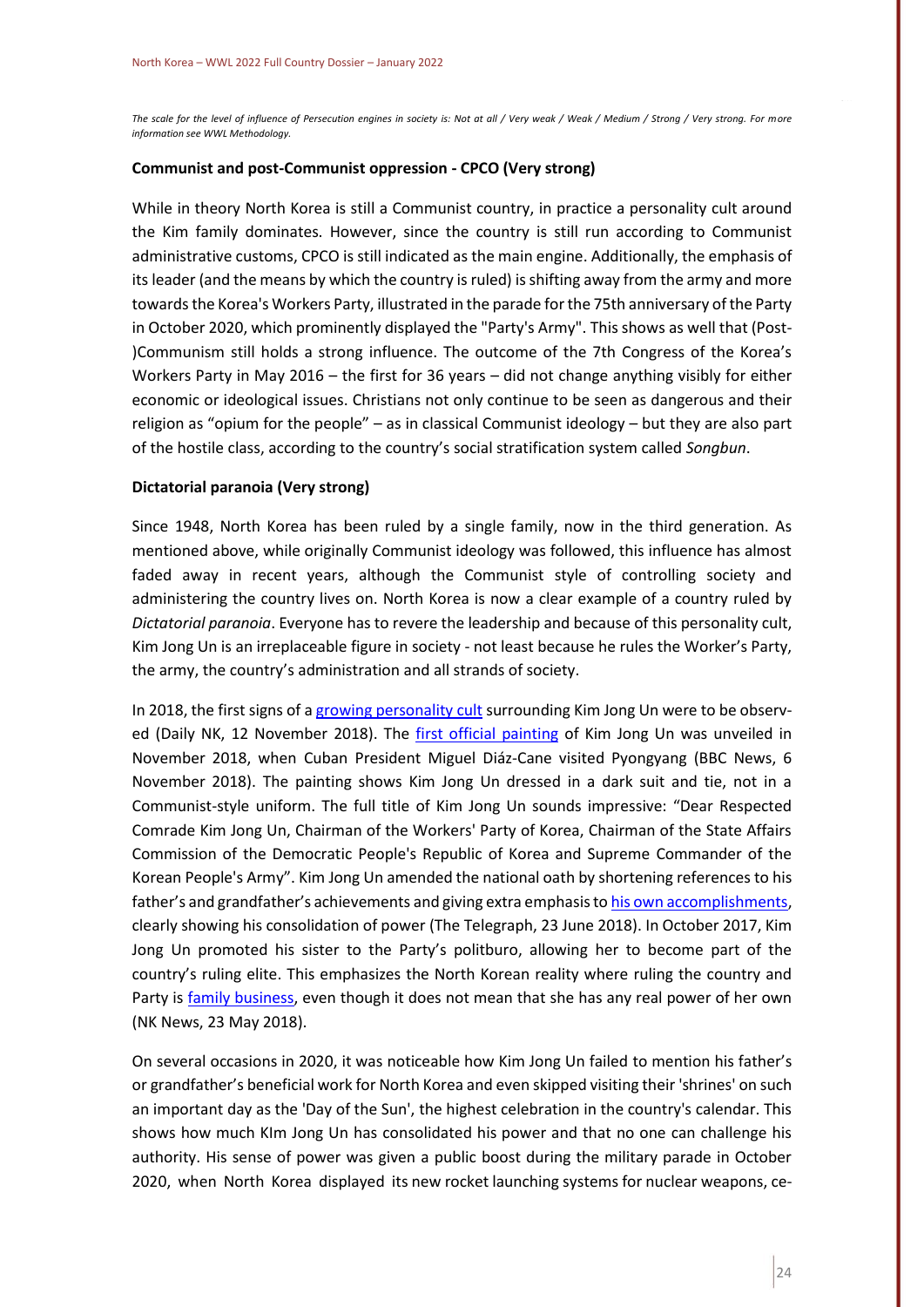menting its de facto nuclear power status. The continuing speculation about the leader's health also shows something of the unique position Kim Jong Un holds.

The god-like worship of the rulers leaves absolutely no room for any other religion and anyone daring to revere anything or anybody besides the Kim dynasty in general - and Kim Jong Un in particular - is seen as dangerous and a threat to the state. Christians are therefore categorized as belonging to the 'hostile class' in North Korea's system.

# <span id="page-25-0"></span>Drivers of persecution

| <b>North Korea:</b><br><b>Drivers of Persecution</b>          |  | <b>IO RN ERH CO CDP</b> |  | <b>CPCO</b>                  | <b>SI</b> | <b>DPA</b>                   | <b>OCC</b> |
|---------------------------------------------------------------|--|-------------------------|--|------------------------------|-----------|------------------------------|------------|
|                                                               |  |                         |  | <b>VERY</b><br><b>STRONG</b> |           | <b>VERY</b><br><b>STRONG</b> |            |
| Government officials                                          |  |                         |  | Very<br>strong               |           | Very<br>strong               |            |
| Citizens (people from the broader<br>society), including mobs |  |                         |  | Strong                       |           | Strong                       |            |
| One's own (extended) family                                   |  |                         |  | Strong                       |           | Strong                       |            |
| Political parties                                             |  |                         |  | Very<br>strong               |           | Very<br>strong               |            |

*The scale for the level of influence of Drivers of persecution in society is: Not at all / Very weak / Weak / Medium / Strong / Very strong. Please note that "-" denotes "not at all". For more information see WWL Methodology.*

The Persecution engines *Communist and post-Communist oppression* and *Dictatorial paranoia* operate so closely that they are almost blended into one. Since it is difficult to distinguish them, their drivers are presented below together.

#### **Drivers of Communist and post-Communist oppression and Dictatorial paranoia**

- *Government officials (Very strong):* The main driver of persecution in North Korea is the state, in the form of government and the Workers Party of Korea (WPK). The government is run according to Communist doctrine and consequently, the government is the strongest driver of persecution in this respect. For three generations, everything in the country has been focused on revering the Kim family leaders. This naturally continued when Kim Jong Un took over power in December 2011. The highest goal of all authorities is the survival of the country and its leader.
- *Political parties (Very strong):* The Workers Party of Korea (WPK) is the tool with which Kim Jong Un has tightened his grip on North Korea. Since he decided to change the 'Military first' policy, the WPK has gained in importance, reflecting the Communist roots of the apparatus. The WPK's rules and decisions are implemented and Christians are regarded as enemies in the party's ideology. They are also portrayed as a Trojan horse for terrorist activities.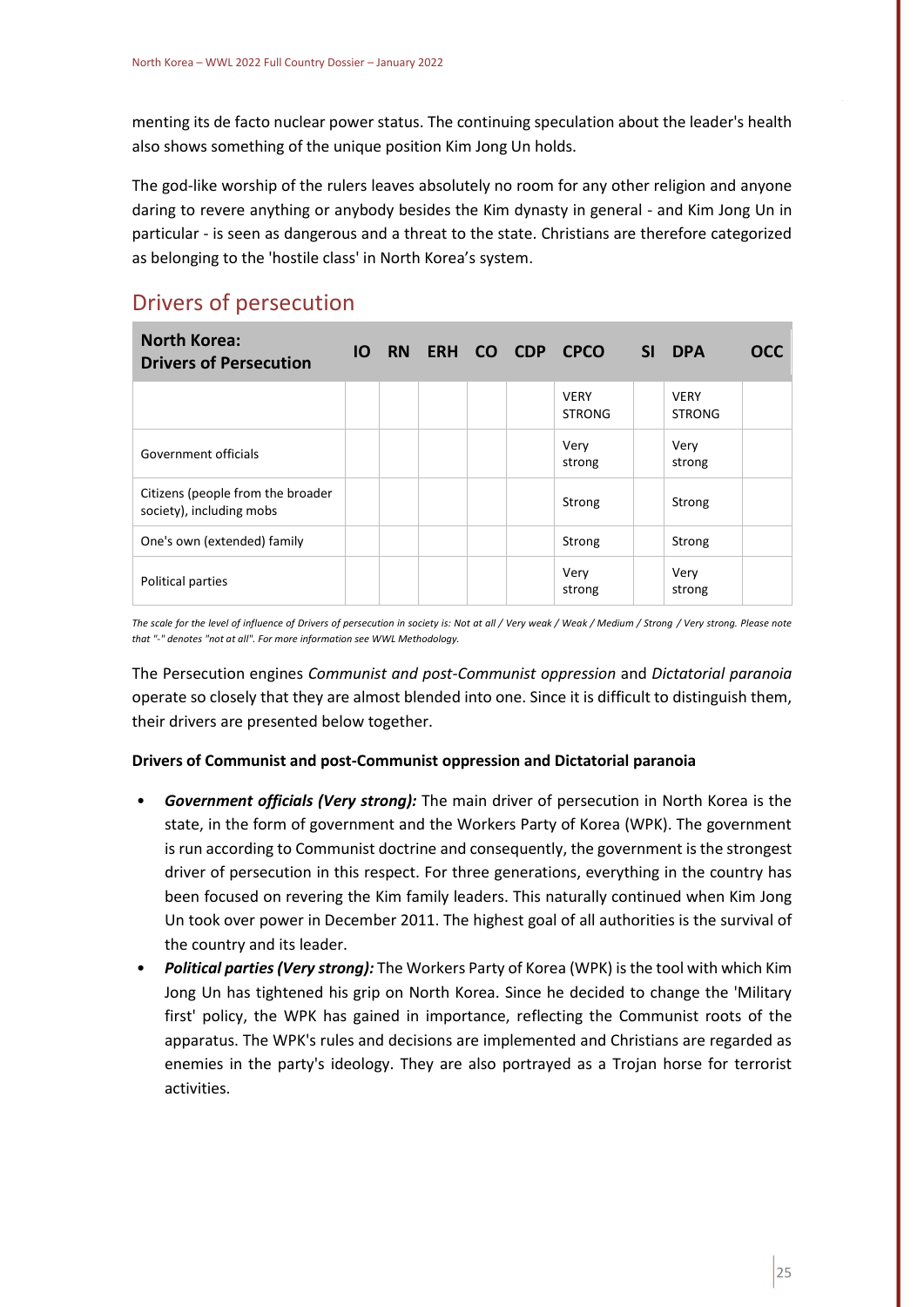- *Normal citizens (Strong):* Christians are seen as hostile elements in society which have to be eradicated in one way or another. Due to the constant indoctrination permeating the whole country, neighbors, colleagues and everyone else are watchful and are expected to report suspicious activities to the authorities, not least through the network of neighborhood informers.
- *(Extended) Family (Strong):* Even own family members are known to report a Christian to the authorities, and especially children can believe in indoctrination taught in school and elsewhere so strongly that they report their own parents, convinced that they are doing something good and right. Therefore, many parents prefer not to tell their children anything about their Christian faith, at least until their teenage years.

## <span id="page-26-0"></span>Areas where Christians face most difficulties

There are no hotspots of violations of religious freedom in North Korea in the classical meaning of the phrase. Insurgency is unthinkable and the regime keeps a watchful eye on all citizens. For several years, the border region with China might have been called a hotspot, since a constant stream of defections (with South Korea as the final intended destination) crossed this part of the country into China. But increased efforts from both sides, China and North Korea, have throttled this stream to a trickle. The border is now closely monitored and even with the help of brokers it has become difficult to make an illegal crossing. The strict closure of the border due to COVID-19 fears has brought border crossings (both legal and illegal) to a halt. The various forms of [prison camps and total control zones](https://www.state.gov/wp-content/uploads/2019/03/Prisons-of-North-Korea-English.pdf) can be seen as areas where Christians are facing most difficulties (US State Department, March 2019), but it is not easy to obtain information from these camps, particularly up-to-date details (see HRNK's frequent updates, e.g. th[e most recent](https://www.hrnk.org/uploads/pdfs/Bermudez_KLS25_FINAL.pdf)  [publication](https://www.hrnk.org/uploads/pdfs/Bermudez_KLS25_FINAL.pdf) on Political Prison Camp Kwan-li-so No.25, 30 September 2021). As already stated above (see: *Political and legal landscape)*, the camp system has been considerably expanded during the WWL 2022 reporting period.

## <span id="page-26-1"></span>Christian communities and how they are affected

There are neither communities of expatriate Christians nor non-traditional Christian communities in North Korea; all Christians belong to one of the two following groups and are experiencing the severest forms of religious freedom violations and persecution imaginable:

#### **Historical Christian communities**

The Christians in this category originate from the time before the Korean War (1950 -1953). While many Christians either died in the war or fled to the South, others stayed and they and their descendants (now in the third or fourth generation) make up these communities. Every citizen is classified into a social system called *Songbun*. Christians are classified under the 'hostile' classes and even have two subclasses of their own, namely class 37 for Protestant Christians and 39 for Catholic Christians. These classes generally apply to those Christians whose parents or grandparents were known to be Christians. For the largest part they were banished to isolated villages as a punishment for having the wrong *Songbun*. Only a small percentage of the historical Christian communities were able to hide their faith and form an underground church. Due to the guilt-by-association principle, the descendants of those Christians face insurmountable social and other obstacles and are watched with suspicion.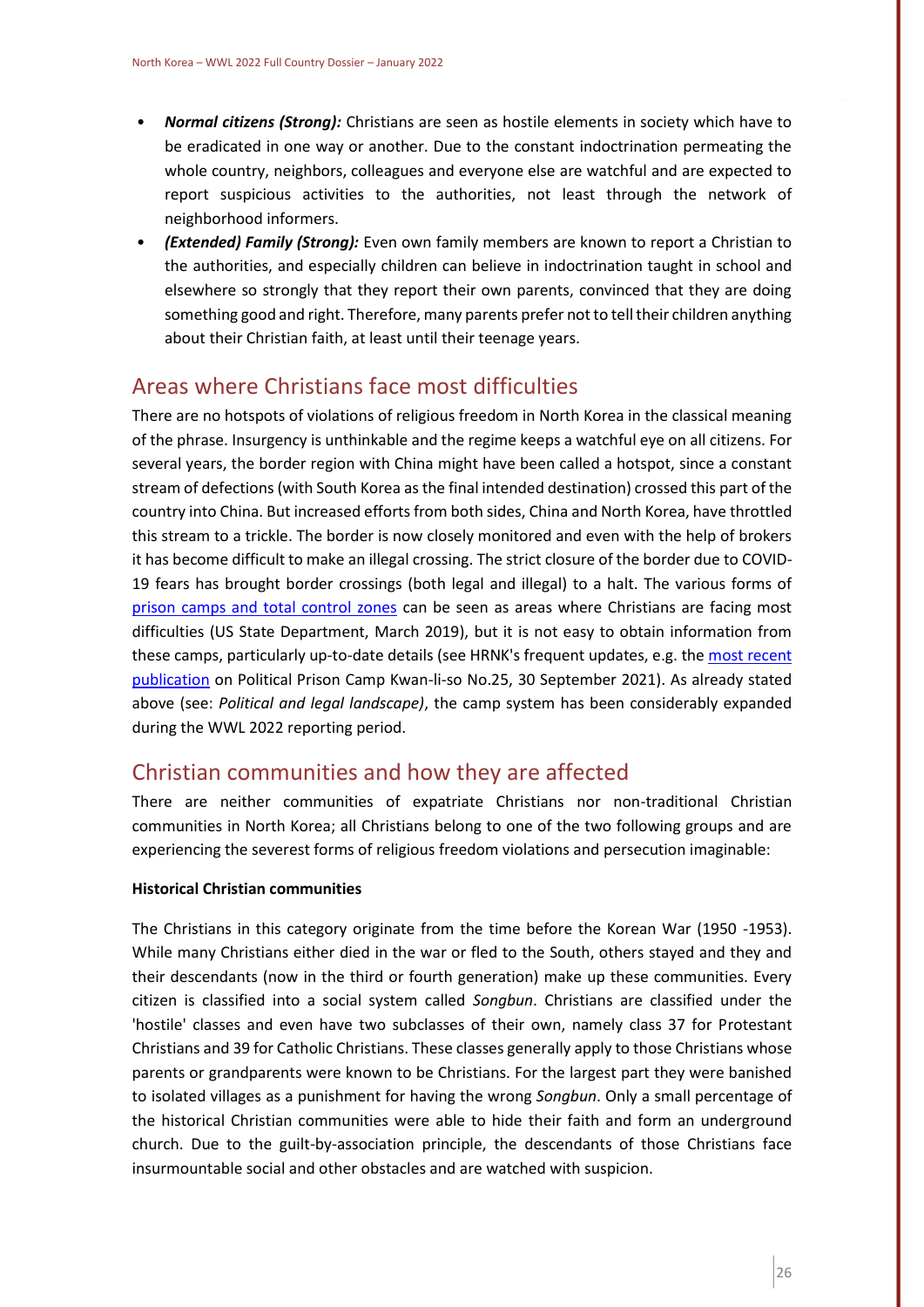#### **Converts to Christianity**

These converts come from a Communist or "Kimilsungism" background. Many of them are North Koreans who became Christians during the 1990s, when countless people crossed the border to China during the years of famine and found help in Chinese churches. (Many also crossed the border after the year 2000, but not in such large numbers.) Afte[r returning](http://https/apnews.com/d04acf4a138545b692ebd530d832c218/Missionaries-at-border-spread-Christianity-to-North-Korea) to North Korea, they remained true to their new-found faith and shared the gospel with trustworthy family members and friends (Associated Press, 5 April 2018).

## <span id="page-27-0"></span>The Persecution pattern



WWL 2022 Persecution Pattern for North Korea

The WWL 2022 Persecution pattern for North Korea shows:

- The average pressure on Christians in North Korea has stayed at maximum level over all *spheres of life*. Despite the regime's changing style of communication over the reporting period, each *sphere of life* has retained the maximum possible score of 16.7 points. Neither the diplomatic offensive in recent years, nor any multilateral pressure brought any benefit or relief to Christians in the country.
- This pattern of maximum scores in all *spheres of life* reflects the reality of a state where the Persecution engine *Dictatorial paranoia* is evident in every segment of society. There is probably no other country on earth where the term paranoia fits better; it affects everything in North Korea and it increasingly focuses on Kim Jong Un himself. And even with this extremely high level of pressure, the 'anti-reactionary thought law' puts another layer of restrictions on Christians.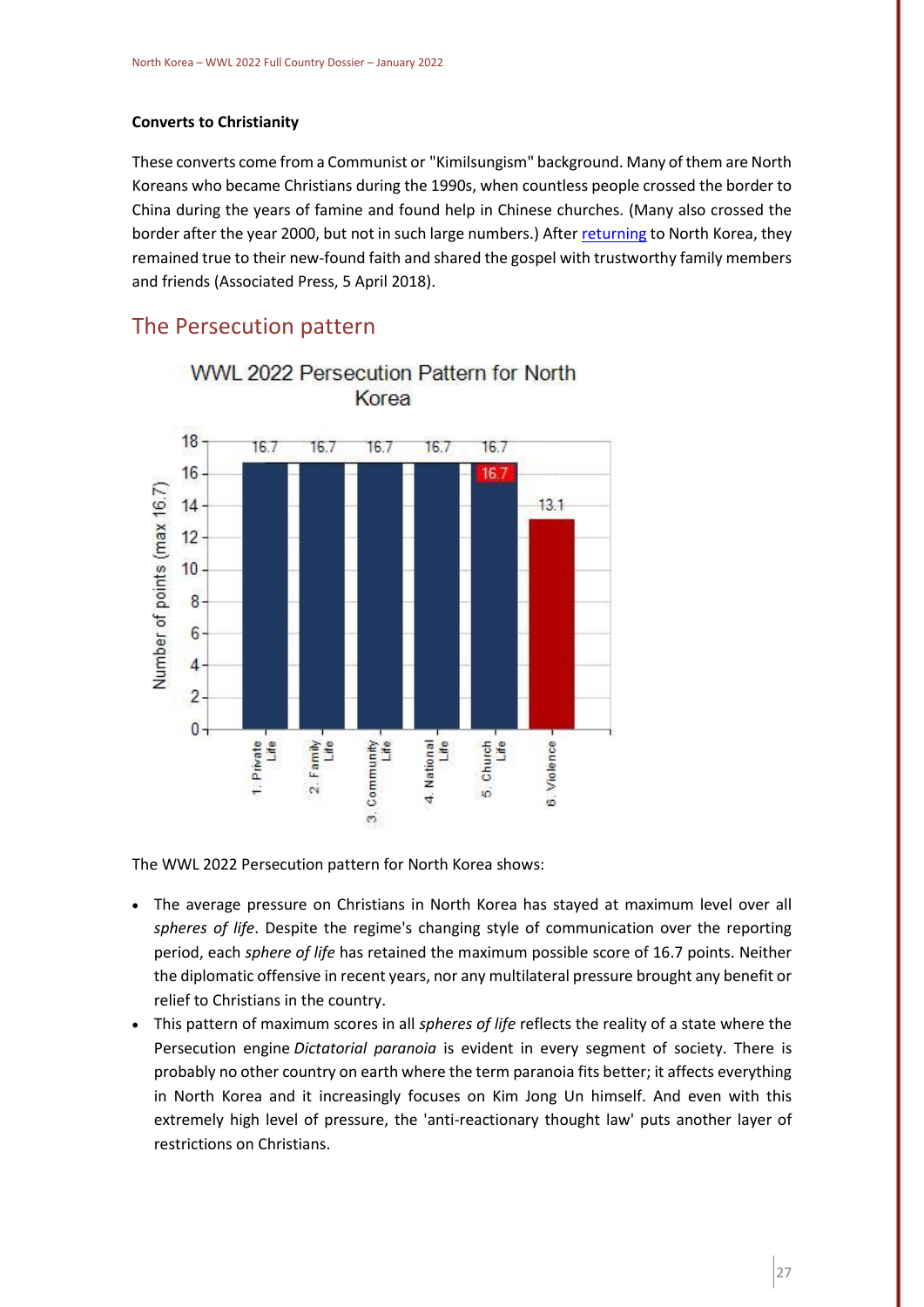• The violence score increased to an extreme level, reaching 13.1 points in WWL 2022. If someone is discovered as a Christian, he or she will be arrested, interrogated and brought to a prison camp. Several raids and subsequent killings have been reported, more than in WWL 2021.

## <span id="page-28-0"></span>Pressure in the 5 spheres of life

*In each of the five spheres of life discussed below, four questions have been selected from the WWL 2022 questionnaire for brief commentary and explanation. The selection usually (but not always) reflects the highest scoring elements. In some cases, an additional paragraph per sphere is included to give further information deemed important. (To see how individual questions are scored on a scale of 0-4 points, please see the "WWL Scoring example" in the WWL Methodology, available at: https://opendoorsanalytical.org/world-watch-list-documentation/, password: freedom).*

## Pressure in Block 1 / Private sphere

#### **Block 1.3: It has been dangerous to privately own or keep Christian materials. (4.00 points)**

Simply possessing the Bible is considered a crime against the nation and the leadership, confirmed by the new 'anti-reactionary thought law'. North Korean police and intelligence agents search homes without warning; such searches are done in a systematic way and normally occur once or twice a year. If they find Christian materials, the owners and their family can be banished, taken to a prison camp and potentially executed.

#### **Block 1.5: It has been risky for Christians to display Christian images or symbols. (4.00 points)**

Any Christian activity - and even suspicion of or association with Christian activity (e.g. wearing a cross) - remains completely impermissible in the DPRK. Displaying Christian images or symbols would be considered a suicidal act, as it is honoring something (or rather someone) else than the Kim family on whom all reverence should be focused, centered on Kim Jong Un himself. Before trade with China was halted in the reporting period, there were even reports that from time to time trade marks resembling a cross or a plus sign were censored.

#### **Block 1.6: It has been risky for Christians to access Christian radio or TV, or Christian material on the Internet. (4.00 points)**

North Korea tries hard to control all broadcasting and media. People who access any unapproved media or broadcasting can be punished. Although this is possible and done by some citizens in the border regions, it comes at a very high risk. The regime considers radio receivers as something highly dangerous, let alone a smartphone or the Internet. People who possess unregistered radio receivers or smartphones can and will be punished. Therefore, listening to Christian radio is a very dangerous act. If Christians dare to do so, they will only listen at night time, hidden under blankets, being constantly on the alert for security force checks.

#### **Block 1.7: It has been risky for Christians to speak about their faith with immediate family members. (4.00 points)**

North Koreans are immersed in "Kimilsungism" from the nursery upwards in compulsory education courses. People are trained that they must report everyone who is against the Great Leader and the regime, as they are anti-revolutionary and dangerous. Family members are no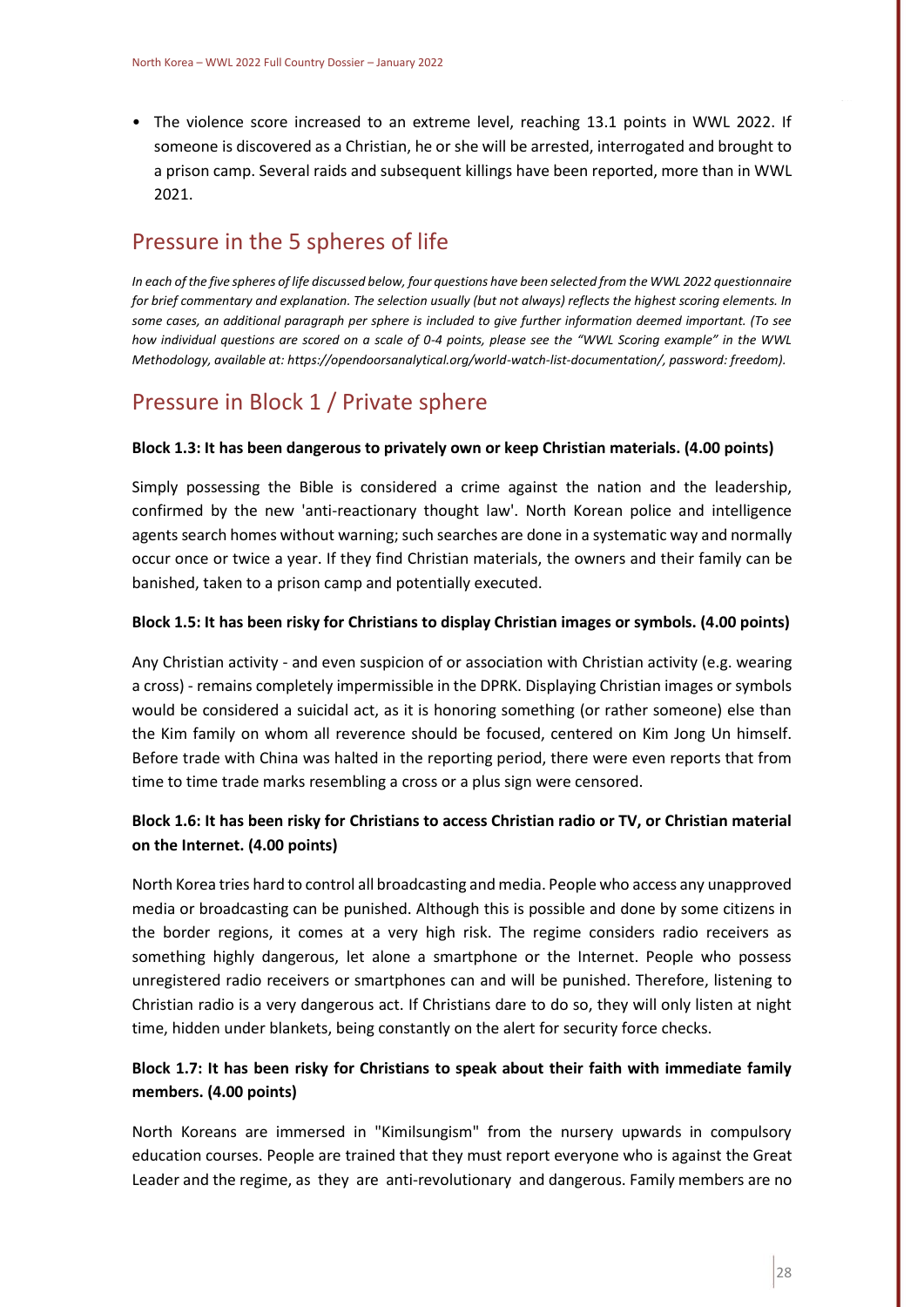exception and they have a strong incentive for reporting, as they may avoid the guilt-byassociation principle. Especially children can be influenced by teachers to denounce their parents if they see them behaving contrary to what they have learned. Therefore, it is very dangerous to speak about Christianity to family members and many Christians wait for years until they find the right moment. In the case of speaking to children about their faith, parents will often wait until their children are teenagers. The new '[anti-reactionary thought law](https://www.dailynk.com/english/deep-dive-north-korea-new-anti-reactionary-thought-law/)' is an illustration how strongly the regime aims at controlling even the thoughts of its citizens (DailyNK, 15 December 2020).

#### *Block 1 - further information*

*Given the situation outlined above, it is not surprising that North Korea scores maximum points in the Private sphere. It is highly dangerous to read the Bible or to express one's Christian faith in any way whatsoever, even by just bowing one's head with eyes closed. Christians tend to divide Christian materials up (or destroy them) after memorizing the content in order to avoid storing whole copies. Meeting with other Christians is also highly dangerous, even outside of residential areas.*

## Pressure in Block 2 / Family sphere

#### **Block 2.4: Christian baptisms have been hindered. (4.00 points)**

Baptisms as the clearest and most visible proof of Christian faith are impossible to conduct openly in North Korea. If a baptism is exposed, those baptized and those carrying out the baptism are arrested and punished severely by being sent to a prison camp or executed. Consequently, baptisms are rarely carried out.

#### **Block 2.7: Parents have been hindered in raising their children according to their Christian beliefs. (4.00 points)**

It is highly dangerous for parents to share their Christian faith with their children. In fact, their own children are among the most dangerous people for them. Open Christian education is impossible, as the children are indoctrinated by the state, starting from a very young age, literally from the cradle. Parents have to take what one observer called a "passive approach". This may happen, for example, by trying to share biblical stories by telling them disguised as fairy tales, thus teaching them Christian norms and values.

#### **Block 2.8: Christian children have been pressured into attending anti-Christian or majority religion teaching at any level of education. (4.00 points)**

The most important subject in all North Korean education up to the tertiary level is "Kimilsungism". All levels of education (from nursery to university) have special subjects about the Kim dynasty. Even in other subjects such as Korean, English and History etc. glorious episodes about the Kims are used as study texts. According to the study materials, Christianity is a subversive ideology from American Imperialists, and all Christians are traitors to the nation and spies of the enemy. The regime not only uses the normal curriculum for spreading such propaganda, but also a range of media (textbooks, animations, musicals, etc.) to distort the image of Christians and Christianity. Even in the PhD study curriculum for a subject like Nuclear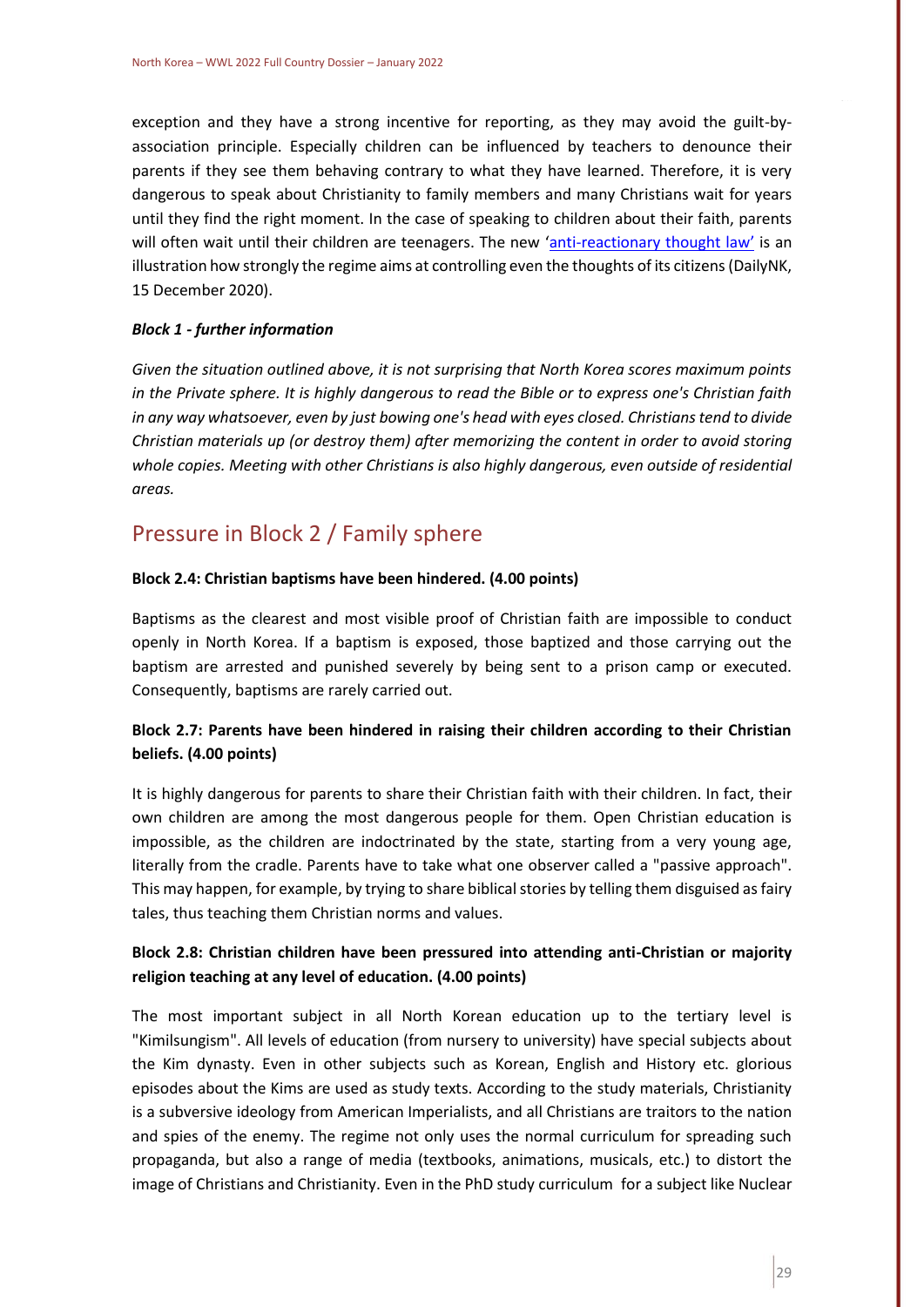Physics, 30% of the coursework involves the study of Juche ideology, called "ethics instruction".

#### **Block 2.11: Spouses of converts have been put under pressure (successfully or unsuccessfully) by others to divorce. (4.00 points)**

Normally, when a Christian is exposed, there are no requests for divorce as the whole family is interrogated and brought to a camp. According to the testimonies of North Korean refugees, in some cases, it seems possible that the parents of the non-believing spouse try to rescue their son or daughter by forcibly divorcing the couple and eliminating all records about the relationship with the arrested Christian in an effort to maintain their *Songbun*. But this is only possible where the non-Christian spouse's parents are high-ranking officials or have enough power, and it has no guarantee of success. Divorce may also take place in cases where the spouse tries to avoid the guilt-by-association principle before his/her Christian faith is revealed.

#### *Block 2 - further information*

*The maximum score in this sphere of life is reflected in one commentator's statement: "Even for pre-schoolers, it is about shaping their perceptions and worldview at a very tender age". If Christians are discovered, they will lose everything. They will not only be interrogated to find out about their networks, their families (even across generations) will also be arrested due to the guilt-by-association principle and all will face years of misery in labor camps. Families are deliberately broken up if someone's faith is discovered. If both husband and wife are Christians, they may be sent to different labor camps. Celebrating Christian weddings, funerals or a Communion service openly is out of the question.*

## Pressure in Block 3 / Community sphere

#### **Block 3.2: Christians have been monitored by their local communities or by private groups (this includes reporting to police, being shadowed, telephone lines listened to, emails read/censored, etc.). (4.00 points)**

All exposed Christians who are not executed are placed under the strongest surveillance in remote mountain areas or prison camps. The national intelligence agency (Ministry of State Security/State Security Department) often cracks down on suspected people without any warrant or explanation. Even people who are not Christians but just have Christian relatives suffer from tight surveillance and lower *Songbun*. Despite the dire economic situation the country is in, the [importing of surveillance equipment](https://www.dailynk.com/english/north-korea-imports-more-equipment-monitor-communications-along-border/) reportedly continued (DailyNK, 23 October 2020). Everyone is under strict social control as North Korea applies the Communist neighborhood watch system called *[inminban](https://www.38north.org/2020/12/ddraudt121020/)*, whose local leaders have strong authority (38North, 10 December 2020). Everything that happens within a housing unit will be reported to the authorities by trained neighbors, so that virtually no activity, no visit - basically no deviation whatsoever - will pass unnoted.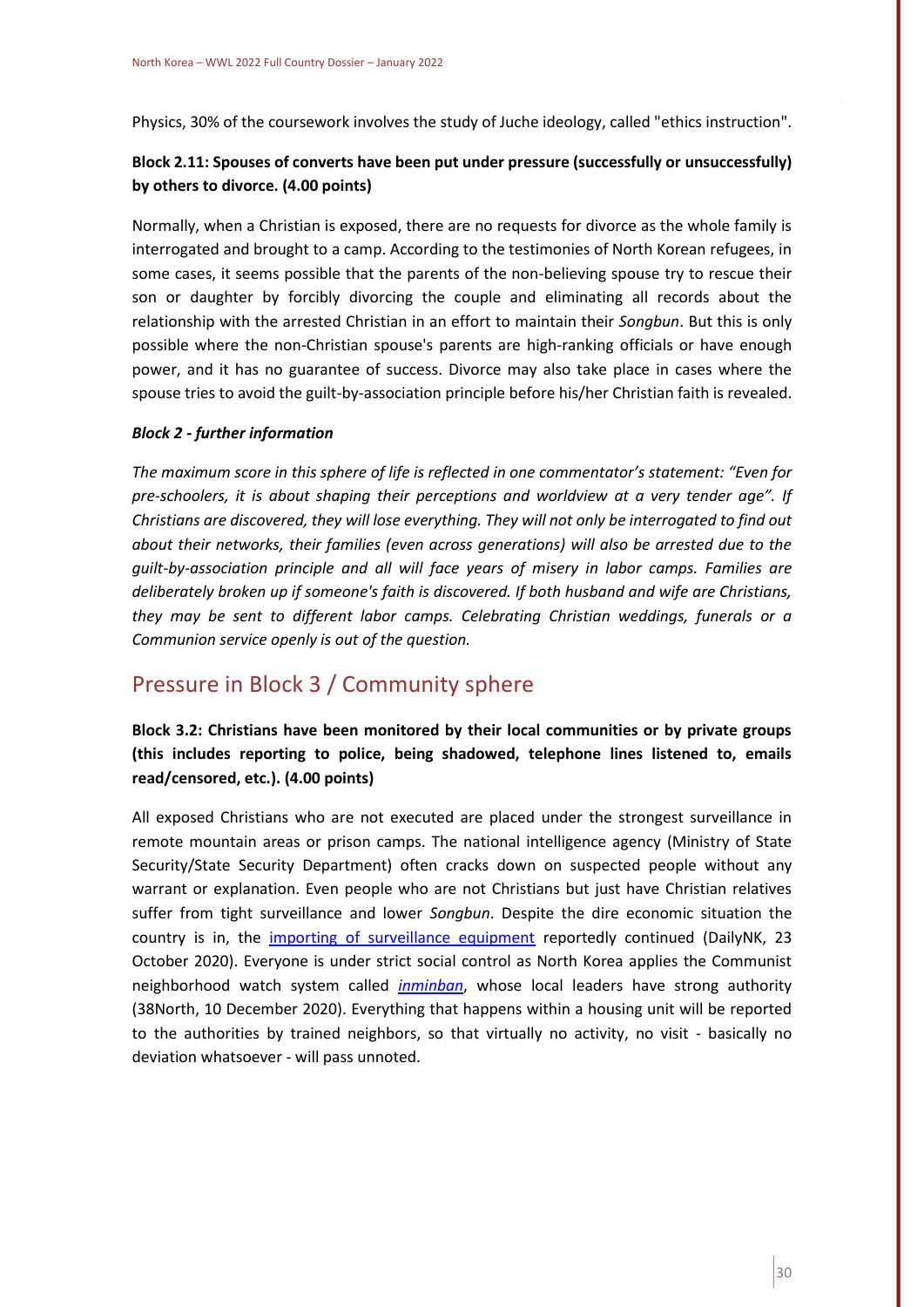### **Block 3.5: Christians have been put under pressure to take part in non-Christian religious ceremonies or community events. (4.00 points)**

All residents of North Korea are required to participate in the ubiquitous activities of the Juche ideology, including bowing to statues on the way to and from work, home and school and in praising and worshipping the Kim dynasty. Christians have to participate in such daily practices (as well as in the national ceremonies) for their survival. Absentees are suspected as reactionaries and can become the target of a comprehensive investigation. The weekly selfcriticism and study sessions should be seen under this aspect as well.

### **Block 3.9: Christians have faced disadvantages in their education at any level for faith-related reasons (e.g. restrictions of access to education). (4.00 points)**

Anyone related to a Christian would have a *Songbun* classification preventing them from access to good schools, the army and the ruling Workers' Party, or have already been banned under the guilt-by-association principle. Exposed Christians cannot access any courses in education because they are forcefully isolated from society by the government, e.g. in labor camps or total control zones. Even people who just have Christian ancestors or relatives experience disadvantages and limitations in their education, even if they make it to university level.

### **Block 3.13: Christians have been interrogated or compelled to report to the local vigilante/police for faith-related reasons. (4.00 points)**

Random interrogation by police or the secret service is common in North Korea. All North Koreans can be targeted, the purpose being to root out any 'anti-socialist activities' or 'revolutionary acts'. This makes Christians very vulnerable to exposure since one of the purposes of the interrogation is to discover 'Christian spies'. Moreover, people monitor their neighbors and report to the authorities when they find something suspicious. The interrogation (and related torture) is one of the main aspects feared by escapees from North Korea, when they are forcefully repatriated, according to one country expert.

#### *Block 3 - further information*

*Christians need to be cautious wherever they are, not just at home. Similar caution is necessary in the workplace and especially in all self-criticism sessions.*

## Pressure in Block 4 / National sphere

#### **Block 4.1: The Constitution (or comparable national or state law) limits freedom of religion as formulated in Article 18 of the Universal Declaration of Human Rights. (4.00 points)**

Article 68 of the 1972 Constitution (revised in 1998) states that citizens of North Korea "have freedom of religious beliefs". It continues: "This right is granted by approving the construction of religious buildings and the holding of religious ceremonies." However, "no one may use religion as a pretext for drawing in foreign forces or for harming the State and social order." And Article 3 says that "the DPRK is guided in its activities by the Juche idea, a world outlook centered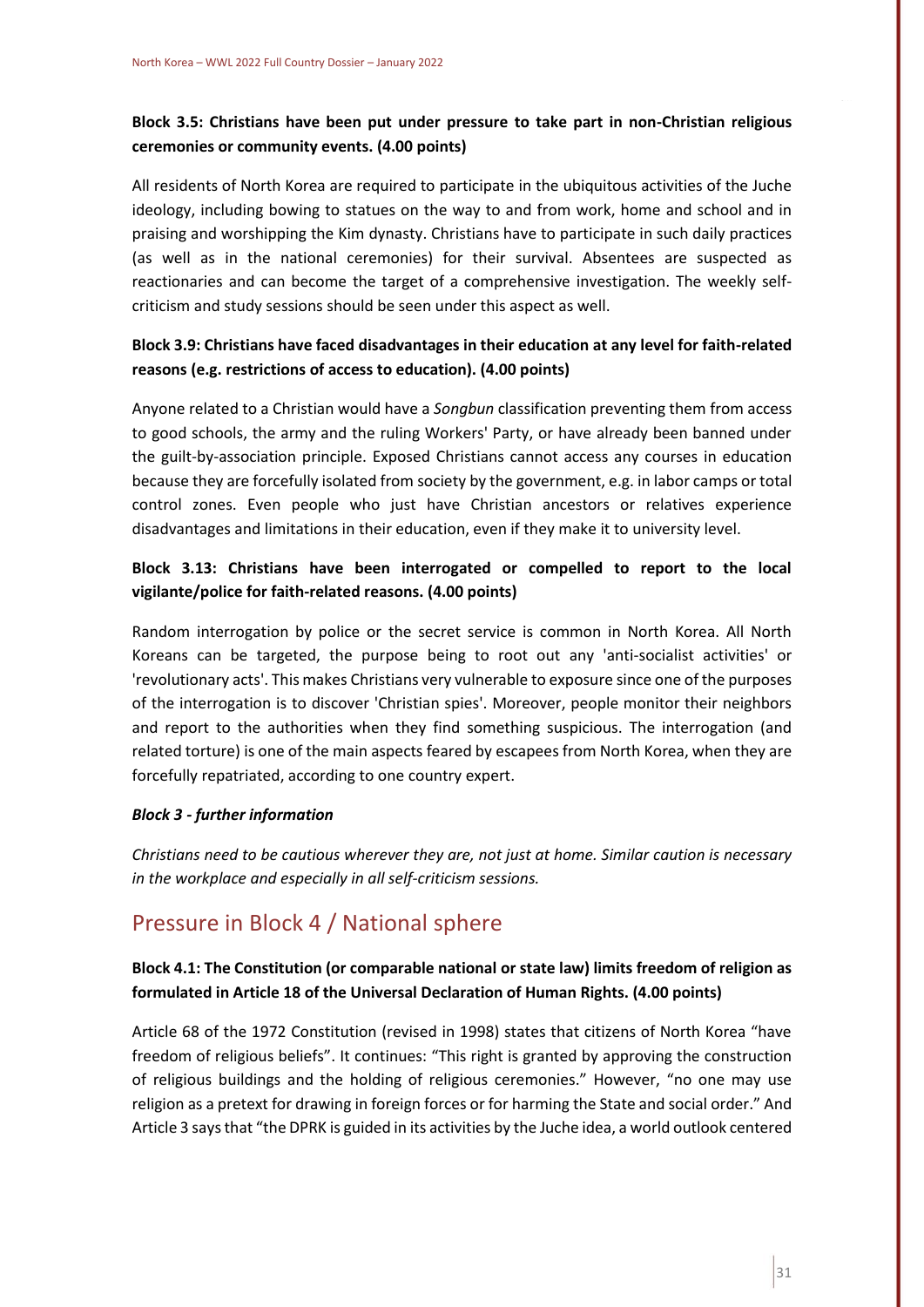on people, a revolutionary ideology for achieving the independence of the masses of people." Juche is an "immortal" idea, introduced by the country's founding leader, Kim Il Sung. The Preamble to the Constitution enshrines Kim Il Sung's place in the nation, stating: "The great leader Comrade Kim II Sung is the sun of the nation and the lodestar of the reunification of the fatherland. Comrade Kim II Sung set the reunification of the country as the nation's supreme task, and devoted all his work and endeavors entirely to its realization. … The DPRK and the entire Korean people will uphold the great leader Comrade Kim II Sung as the eternal President of the Republic, defend and carry forward his ideas and exploits and complete the Juche revolution under the leadership of the Workers' Party of Korea." Other laws like the Criminal Law or the already mentioned new 'anti-reactionary thought law' also render freedom of religion meaningless.

#### **Block 4.10: Media reporting has been incorrect or biased against Christians. (4.00 points)**

North Korean national media broadcast many anti-Christian programs which describe Christians or missionaries as disloyal, stupid, evil, spies, terrorists and betrayers of the nation. In DPRK state media, Christian activities are constantly referred to "acts of terrorism". Christians are likewise portrayed as allies of the USA and South Korea. Not only the mass media but also the school curriculum and government-published textbooks describe Christians in such a negative manner.

#### **Block 4.13: Christians have been accused of blasphemy or insulting the majority religion, either by state authorities or by pressure groups. (4.00 points)**

Christians are perceived as and accused of acting against the leader and the country. Christians are described as anti-revolutionaries, spies of American Imperialists, and national traitors. A country expert made a significant comparison: "If one interprets Kim-ism as a kind of quasireligion, then Christians in North Korea are attacked with the same kind of vehemence that, say, radical Islamists would accuse a Muslim who converted to Christianity."

#### **Block 4.15: Christians accused in court have been deprived of equal treatment. (4.00 points)**

To begin with, most Christians will never stand trial since they are simply arbitrarily arrested and punished without any trial. But even if there were occasionally trials, no equal or fair treatment can ever take place because the courts exist to uphold and "justify" the Party's - or more precisely, the leader's - will. Of the very few people who stood trial in North Korea and managed to get out of the country later on, it was reported that they did not know who their lawyer was. Even foreign Christians who have faced court proceedings have been deprived of equal treatment and been held in prolonged arbitrary detention.

#### *Block 4 - further information*

*Everything is aligned with the ideologies of Juche and "KimIlsungism" (as explained above). Consequently, the National sphere scores maximum points for pressure. North Korean police and border patrol officials will hunt down and vigorously prosecute North Koreans who convert to Protestant Christianity while in China or those who attempt to bring Christian literature back with them to North Korea. Every defector caught and repatriated has to answer many questions. All reports confirm that these interrogations include questions like: "Did you meet any Christians in China?" and "Have you visited a church in China?" According to the Korean Institute for Nation-*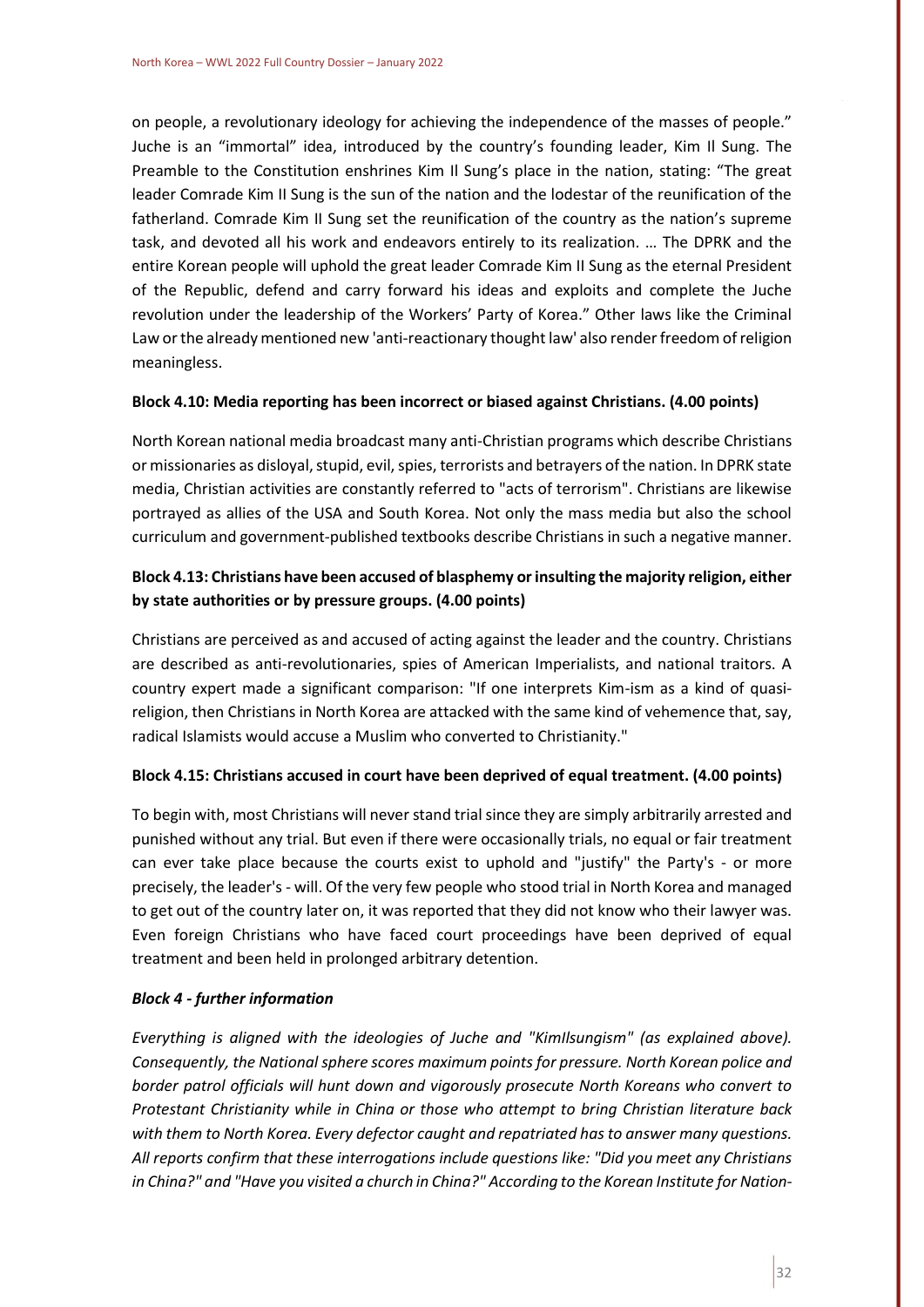*al Unification (quoted by the US State Department IRFR 2020, page 13): "Citizens continued to receive education from authorities at least twice a year that emphasized ways to detect individuals who engaged in spreading Christianity."*

# Pressure in Block 5 / Church sphere

### **Block 5.1: Church activities have been monitored, hindered, disturbed, or obstructed. (4.00 points)**

All church activities are illegal in North Korea except for the church services held in the official churches in Pyongyang by the Korean Christian Fellowship; these act as 'evidence' for the country's freedom of religion. Although the authorities seem to have been pre-occupied to a certain extent with containing the pandemic, the new 'anti-reactionary thought law' shows how much emphasis the regime puts on ideological purity. Despite the challenges COVID-19 brought and continues to bring for North Korea, there have still been reports where underground church groups were discovered and Christians were brought into camps or killed as a result. Details cannot be published for security reasons.

### **Block 5.11: Pastors or other Christian leaders (or their family members) have been special targets of harassment for faith-related reasons. (4.00 points)**

The regime is especially interested in targeting and exposing the leaders of the underground church groups, as they are considered prime agents of anti-national activities and are punished more severely as a result. When a Christian leader is caught, in most cases a whole network of Christian believers can be traced and a church completely destroyed. Even when leaders take precautionary measures (such as not noting down names and addresses), the authorities are adept at extracting such information.

### **Block 5.13: Churches have been hindered in importing Christian materials from abroad. (4.00 points)**

Any official importing of Christian material into North Korea is impossible. Foreign tourists are controlled to make sure they bring only one Bible for personal use and cannot leave it (or any other material - including leaflets) in North Korea. Apart from this, Bibles and other Christian materials are prohibited items and banned from entering and even from existing in the country (outside the official Pyongyang churches). As it is impossible to produce Christian materials inside North Korea, Christians are known to treasure Bibles, hymn books and other Christian materials which were published before the foundation of DPRK as a separate state.

### **Block 5.20: It has been risky for churches or Christian organizations to speak out against instigators of persecution. (4.00 points)**

Speaking out against the instigators of persecution would mean speaking out against the supreme leader himself. Any statements or remarks against the regime and the leader are totally forbidden and must be considered a suicidal action. This was illustrated in the WWL 2022 reporting period when even a high-ranking military officer was executed when he dared to question an order given by Kim Jong Un (see above: *Political landscape*).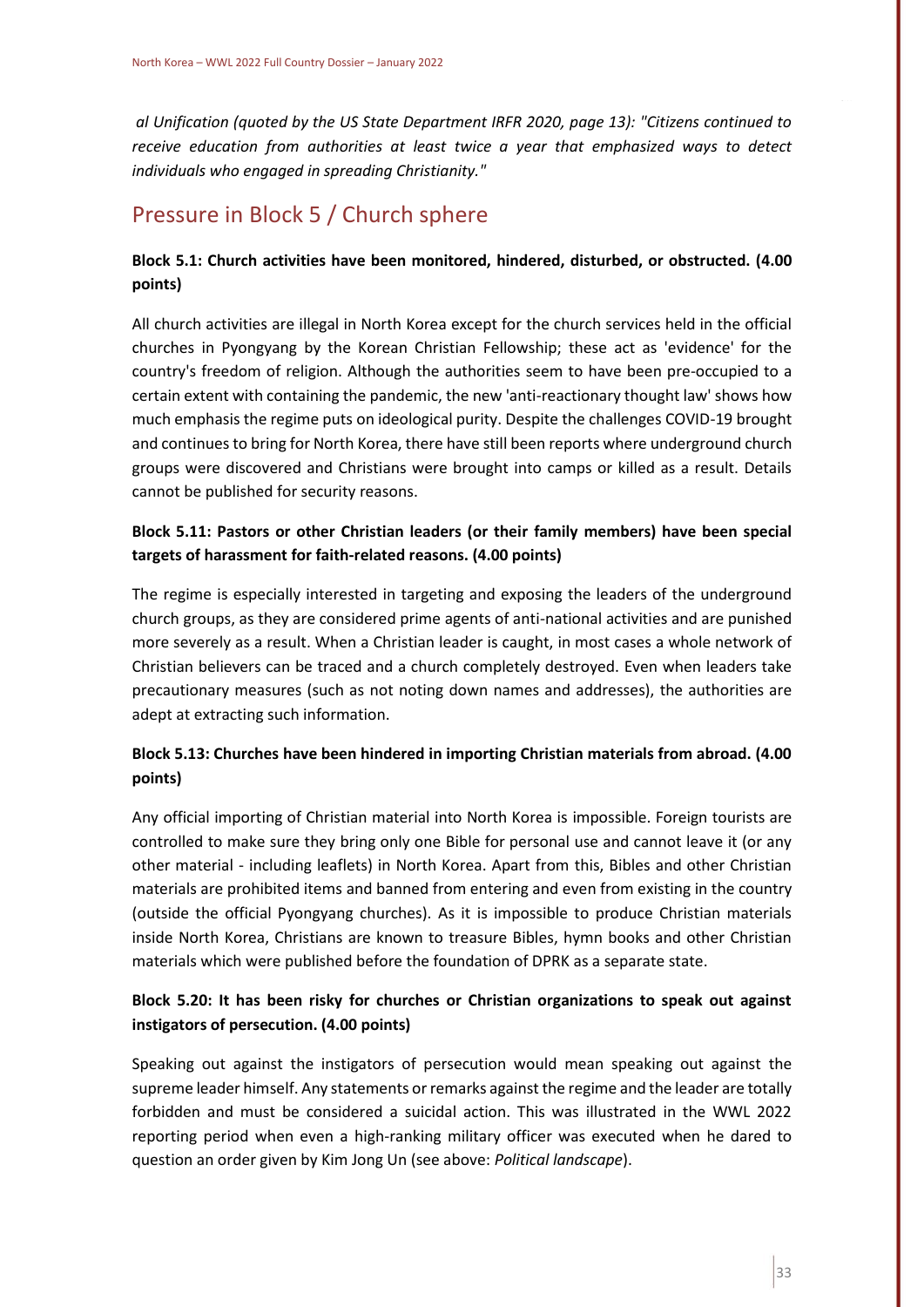#### *Block 5 - further information*

*Non-official churches cannot exist in a visible fashion. There are four government-controlled church buildings in Pyongyang but these are used by the regime to convince international visitors that freedom of religion exists. One is Catholic, two are Protestant, and one is Russian Orthodox. These do not function as church congregations in the true sense of the word and do not have any space to move beyond the limits set by the government. The same is true for the legal training of church leaders: According to a possibly outdated note by the US State Department (IRFR 2012), a [seminary](https://2009-2017.state.gov/j/drl/rls/irf/2012/eap/208238.htm) of sorts exists in Pyongyang, but churches are not allowed to train their leaders or ministers freely. Church youthwork cannot be carried out at all.*

## <span id="page-34-0"></span>Violence

*Violence is defined in WWL Methodology as the deprivation of physical freedom or as bodily harm to Christians or damage to their property. It includes severe threats (mental abuse).* 

Persecution, discrimination and intolerance against Christians in North Korea remains violent. There have been raids against Christians and killings, but for security reasons no details can be published. It has also to be kept in mind how difficult it is to obtain reports from the labor camps, which have expanded considerably in size since Kim Jong Un took power at the end of 2011.

## <span id="page-34-1"></span>5 Year trends

The following three charts show the levels of pressure and violence faced by Christians in the country over the last five WWL reporting periods.

| <b>North Korea: WWL 2018 - WWL 2022</b><br><b>Persecution Pattern history</b> | Average pressure over 5 Spheres of life |
|-------------------------------------------------------------------------------|-----------------------------------------|
| 2022                                                                          | 16.7                                    |
| 2021                                                                          | 16.7                                    |
| 2020                                                                          | 16.7                                    |
| 2019                                                                          | 16.7                                    |
| 2018                                                                          | 16.7                                    |

## 5 Year trends: Average pressure

In the chart above it can be seen that the average pressure on Christians stayed at the maximum level in the last five reporting periods, showing that Kim Jong Un is proving to be a worthy successor to his father and grand-father as far as violations of religious freedom (as well as the invention of tools for implementing such persecution) are concerned.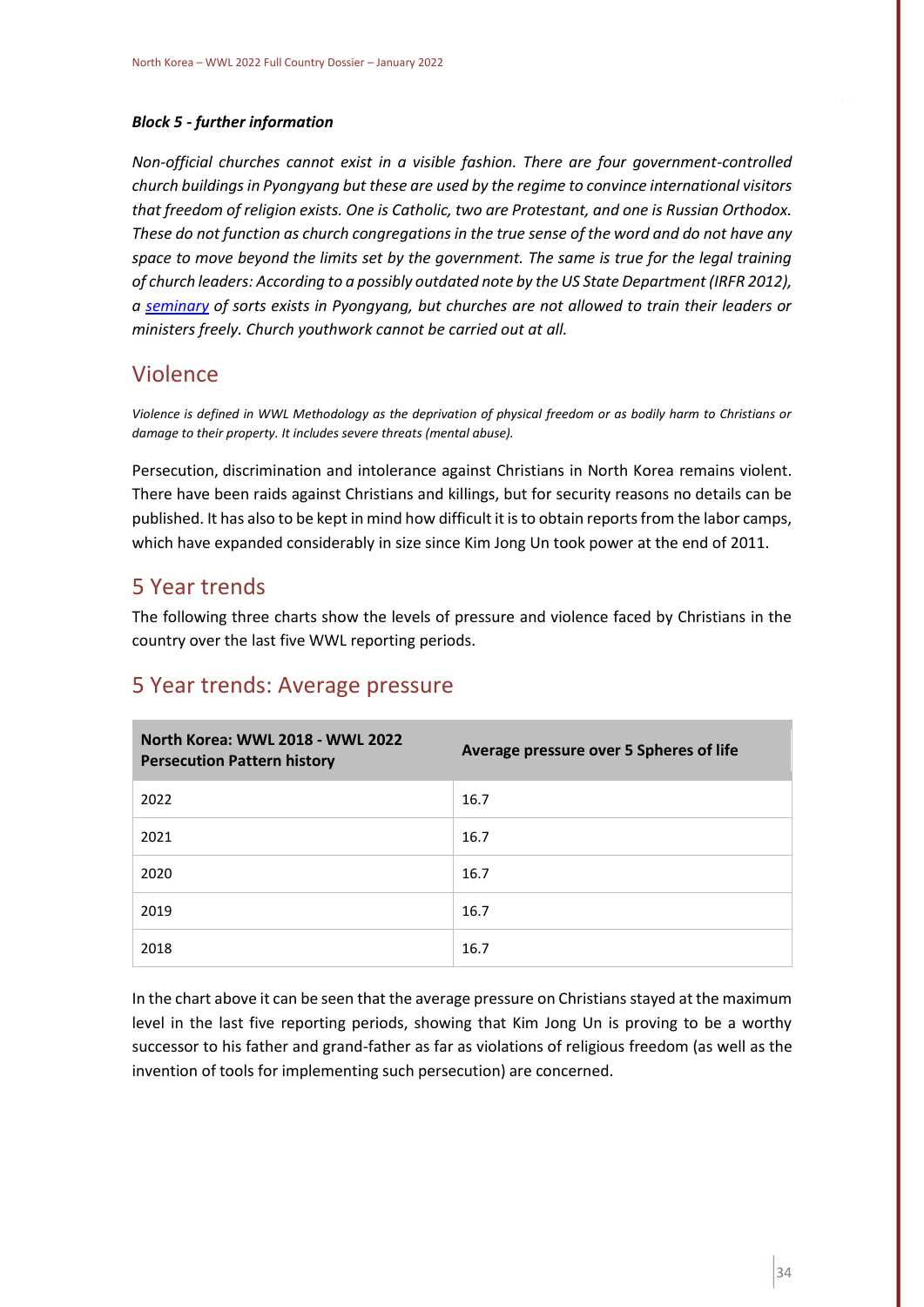# 5 Year trends: Pressure in each sphere of life



The chart above shows that extreme and maximum scores have become a fixed pattern in all spheres of life over the last 5 reporting periods.

## 5 Year trends: Violence against Christians



WWL 2018 - WWL 2022 Persecution Pattern for North Korea (Violence)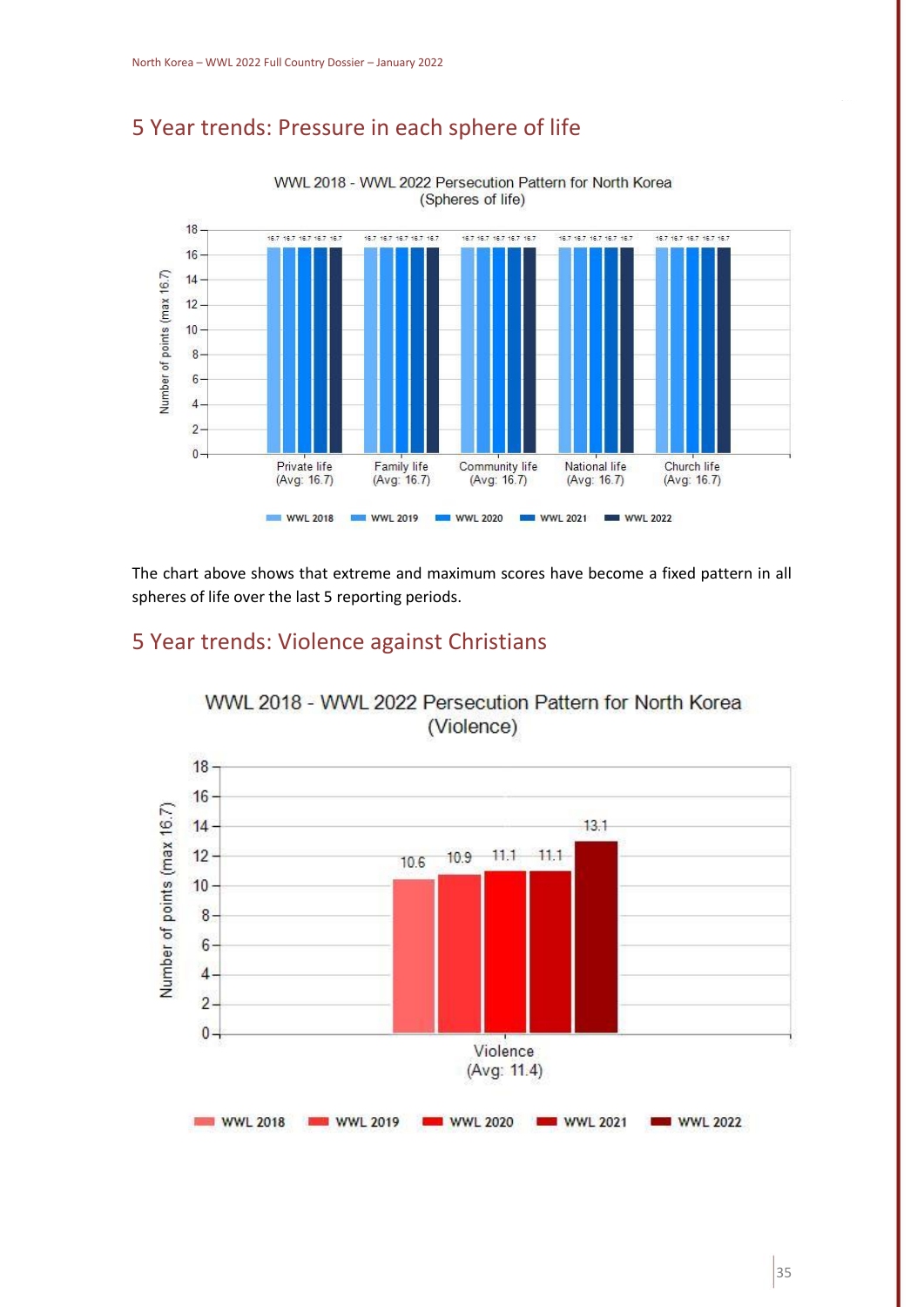The chart above shows a gradual increase in score since WWL 2018, with violence reaching its highest level in WWL 2022, when a greater number of raids and Christians arrested were reported.

| Group               | <b>Female Pressure Points</b>                       |
|---------------------|-----------------------------------------------------|
| Economic            | $\overline{\phantom{a}}$                            |
| Political and Legal | Imprisonment by government                          |
| Security            | Trafficking; Violence - physical; Violence - sexual |
| Social and Cultural | Violence – psychological                            |
| Technological       | ٠                                                   |

### <span id="page-36-0"></span>Gender-specific religious persecution / Female

North Korean escapees, the majority of whom are women, suffer from the fear of forced repatriation and severe interrogations, including torture. Others may face repeated trafficking, and a continuous cycle of violence and harassment from the Chinese who purchased them. In light of the COVID-19 pandemic, North Korean repatriations were temporarily brought to a halt but have since resumed again (RFA, 19 [July 2021\)](https://www.rfa.org/english/news/korea/repatriation-07192021195626.html).

Repatriated female defectors and prisoners in DPRK labor camps remain highly vulnerable to sexual violence during the interrogation process, as well as daily prison life. A [report](https://www.ohchr.org/Documents/Countries/KP/HR_Violations_against_Women_DPRK_EN.pdf) on the human rights violations against women in the DPRK highlights that rape, other sexual violence and torture in detention facilities of women is endemic, and guards are known to sexually abuse or exploit female prisoners (UN July 2020 report: "Human rights violations against women detained in the Democratic People's Republic of Korea"). 

Sources indicate that rape has commonly been used during the questioning of female repatriated escapees. Due to the fall in repatriations caused by COVID-19 travel restrictions, such instances decreased, it must however be recognized that these assaults represent a mere fraction of the total rapes committed against Christian women in any given year. A country expert explains how sexual abuse is used as a tactic by the authorities to intimidate and humiliate Christian women: "They are well aware that Christian women and girls understand and accept the importance of sexual purity according to the Scriptures. Therefore, violating that purity is a very common way for Kim's authorities of showing contempt for Christian women and their beliefs, as well as to shame them into submission in the presence of others." This sexual exploitation is enabled by a society which is culturally patriarchal; women are treated relatively poorly and are considered subservient to men.

The practice of forced abortions is also an ongoing issue for Christian women, particularly for repatriated North Korean refugee women made pregnant by a Chinese father (often the result of being a victim of human trafficking); there are many documented instances of North Korean border guards being instructed to carry out forced abortions to prevent the North Korean bloodline from being 'defiled' ([OCHCR, 2014, para 424ff\)](https://www.ohchr.org/EN/HRBodies/HRC/CoIDPRK/Pages/ReportoftheCommissionofInquiryDPRK.aspx).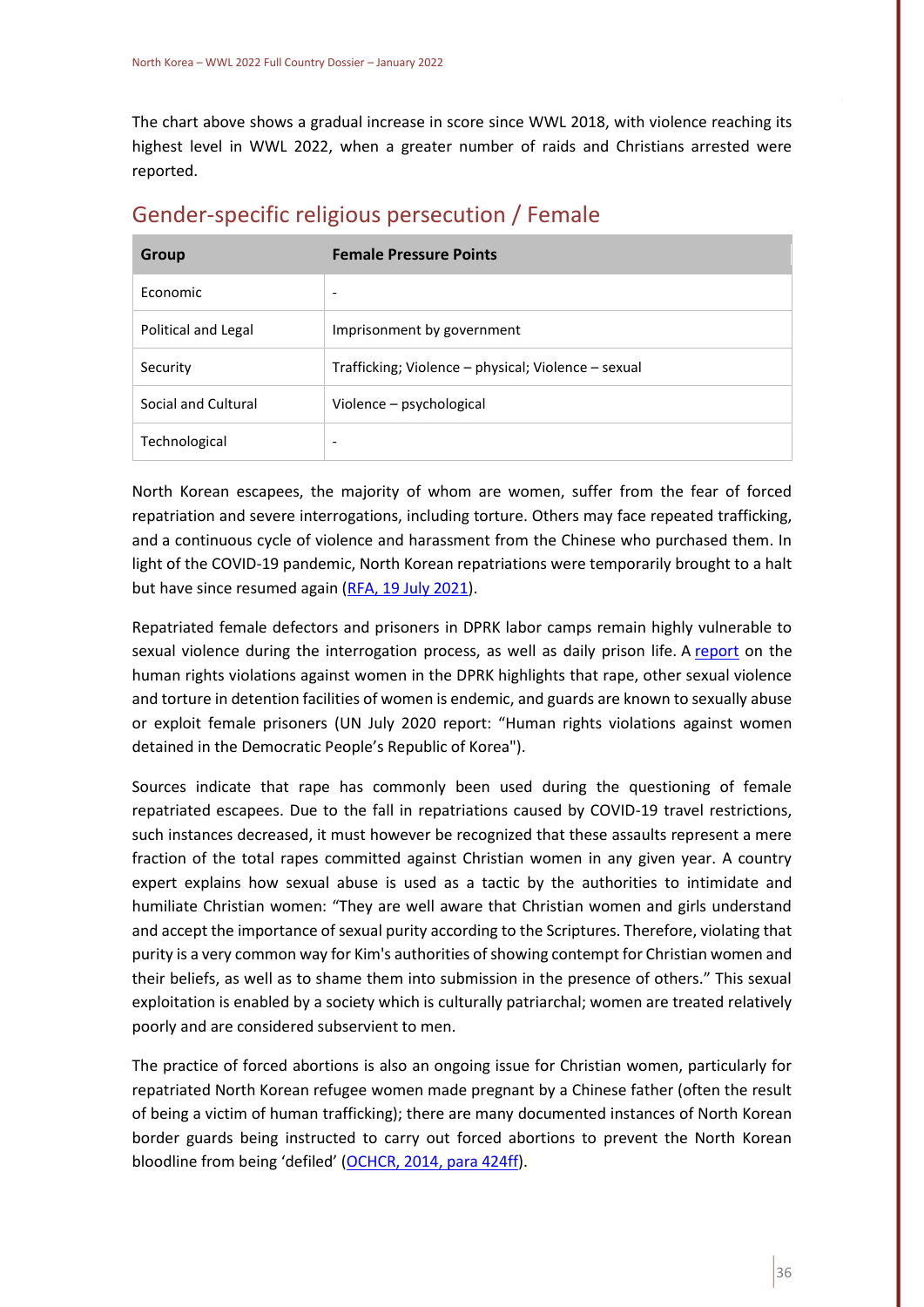| Group               | <b>Male Pressure Points</b>                                                   |
|---------------------|-------------------------------------------------------------------------------|
| <b>Economic</b>     | Economic harassment via business/job/work access                              |
| Political and Legal | Imprisonment by government                                                    |
| Security            | Military/militia conscription/service against conscience; Violence – physical |
| Social and Cultural | Violence – psychological                                                      |
| Technological       | ۰                                                                             |

## <span id="page-37-0"></span>Gender-specific religious persecution / Male

The patriarchal society of North Korea means that state-monitoring and control over the population is especially focused on the male heads of the household. All male adults must attend workplaces allocated by the government. They have to confirm their attendance and cannot stop working for any private reason, making it harder for them to flee the country than women. This is because job allocation is a government system of controlling people.

Commenting on the differences between the persecution of male and female Christians, a country expert explained that the authorities actively seek to shame males: The "authorities emphasize how deficient men and boys are by putting their faith in Christ instead of offering wholehearted loyalty to the Kim regime and the Worker's Party. Such a shaming tends to be more effective on male pride than females. In addition, because Korea has long been a culture in which shame, guilt and saving face have a very high social value, men and boys tend to be especially vulnerable to public shaming."

The mandatory 10-year military conscription (starting at 17 for male youths) always forces the issue of whether someone has a connection to Christianity in their family history. If such a connection is found, then preferred forms of military service are disallowed. Likewise, those with an identifiable Christian connection are consigned to the lowest positions within universities and workplaces and are denied Party membership. Christian men also suffer maltreatment and physical abuse within the context of labor camps.

## <span id="page-37-1"></span>Persecution of other religious minorities

According to the US State Department (IRFR 2020, p.2):

• "NGOs reported authorities continued to take measures, including imprisonment, against the practice of shamanism and 'superstitious' activities. In September 2019, an NGO posted on social media a government video depicting Christians as 'religious fanatics' and "spies" and calling converts 'worthless people'. According to Radio Free Asia (RFA), authorities launched crackdowns on Falun Gong practitioners in 2019. According to NGOs, the government used religious organizations and facilities for external propaganda and political purposes."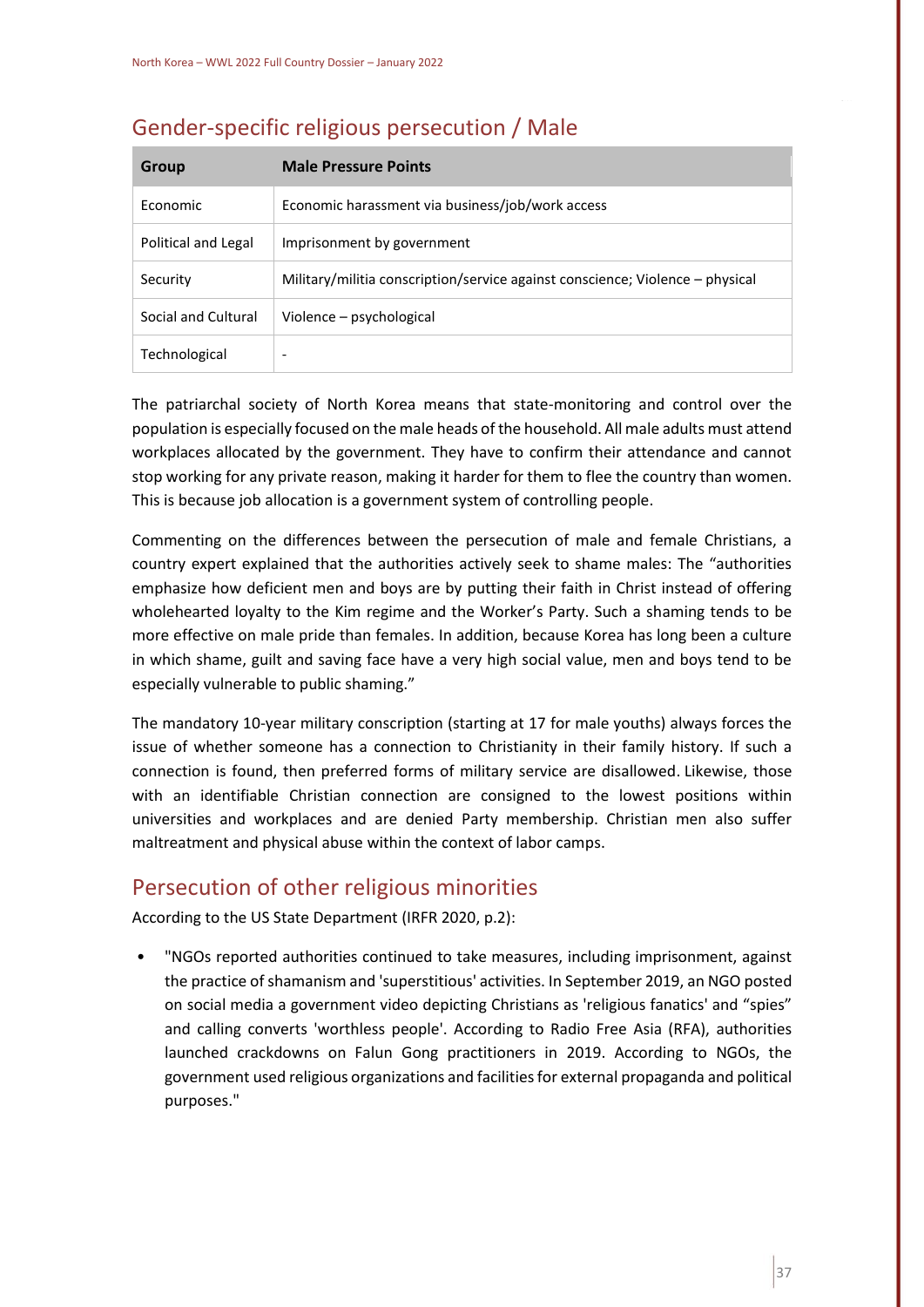Further information:

- Although the worship of the North Korean leadership in theory leaves no room for any other religion, followers of Buddhism and Confucianism are known to exist in the country. However, these religions belong to the cultural mind-set of the region and are basically lived out privately without drawing any attention from the authorities.
- 'Superstitious activity' (understood to mean 'fortune-telling') has been banned. However, even members of the Party reportedly indulge in this, e.g. in an attempt to advance their career and because of the highly uncertain times. Consequently, one observer claims that the regime has failed in its ["witch hunt"](https://www.nknews.org/2021/09/the-kim-regimes-failed-witch-hunt-against-magic-and-superstition/) against magic and superstition (NK News, 13 September 2021).
- The difference between Christian faith (as an organized religion) and 'superstition' is described by USCIRF as follows: "Religion and superstition are completely different. They hit you less for superstition as it is not an enemy-related offense like religion. Practicing religion is an enemy-related crime, but practicing superstition is an ordinary criminal case." (USCIRF: "Organized persecution - [Documenting Religious Freedom Violations in North](https://www.uscirf.gov/sites/default/files/2021-08/2021%20Organized%20Persecution%20-%20Documenting%20Religious%20Freedom%20Violations%20in%20North%20Korea.pdf)  [Korea"](https://www.uscirf.gov/sites/default/files/2021-08/2021%20Organized%20Persecution%20-%20Documenting%20Religious%20Freedom%20Violations%20in%20North%20Korea.pdf), August 2021, p. 24).
- There have also been reports about violations of the rights of the [Falun Gong](https://www.rfa.org/english/news/korea/nk-falun-gong-05172019164536.html) movement in North Korea (RFA, 17 May 2019). This not only fits the regime's anti-religious ideology but also has the side-effect of pleasing China, which also cracks down on this movement heavily.

## <span id="page-38-0"></span>Future outlook

The outlook for Christians as viewed through the lens of:

#### **Communist and post-Communist oppression, blended with Dictatorial paranoia**

Persecution, discrimination and intolerance resulting from these engines is fanned by a growing ideology of self-reliance and self-confidence, now that the regime has gained the (unofficial) status of being a nuclear power, illustrated by displaying its latest generation of ballistic missiles in October 2020 and continued testing in the WWL 2022 reporting period. Kim Jong Un strengthened his rule after managing to get what none of his predecessors ever achieved, a meeting with a ruling US president. However, the country faces unprecedented challenges, not least because of the COVID-19 crisis, although the pandemic is officially not present in the country. But the 'ghost disease', as North Koreans call it, has led to a strict border closure with China, badly harming the already battered economy and people's lives, not to mention the health system. Against this background, the fact that the Supreme Leader apologized to the people for having failed to improve their lives and even choked on his words at one point, while speaking at the 75th anniversary of the ruling Worker's Party in October 2020, was remarkable, but should not be misread as a change in policy. Increasing isolation (a deliberate regime policy) and the 'anti-reactionary thought law' are perfect illustrations of what Christians (and all other minorities perceived as dangerous and hostile) can expect for the future.

## <span id="page-38-1"></span>External Links - Persecution Dynamics

- Persecution engines description: growing personality cult https://www.dailynk.com/english/efforts-rampup-to-promote-kim-jong-un-personality-cult/
- Persecution engines description: first official painting https://www.bbc.com/news/world-asia-46106393